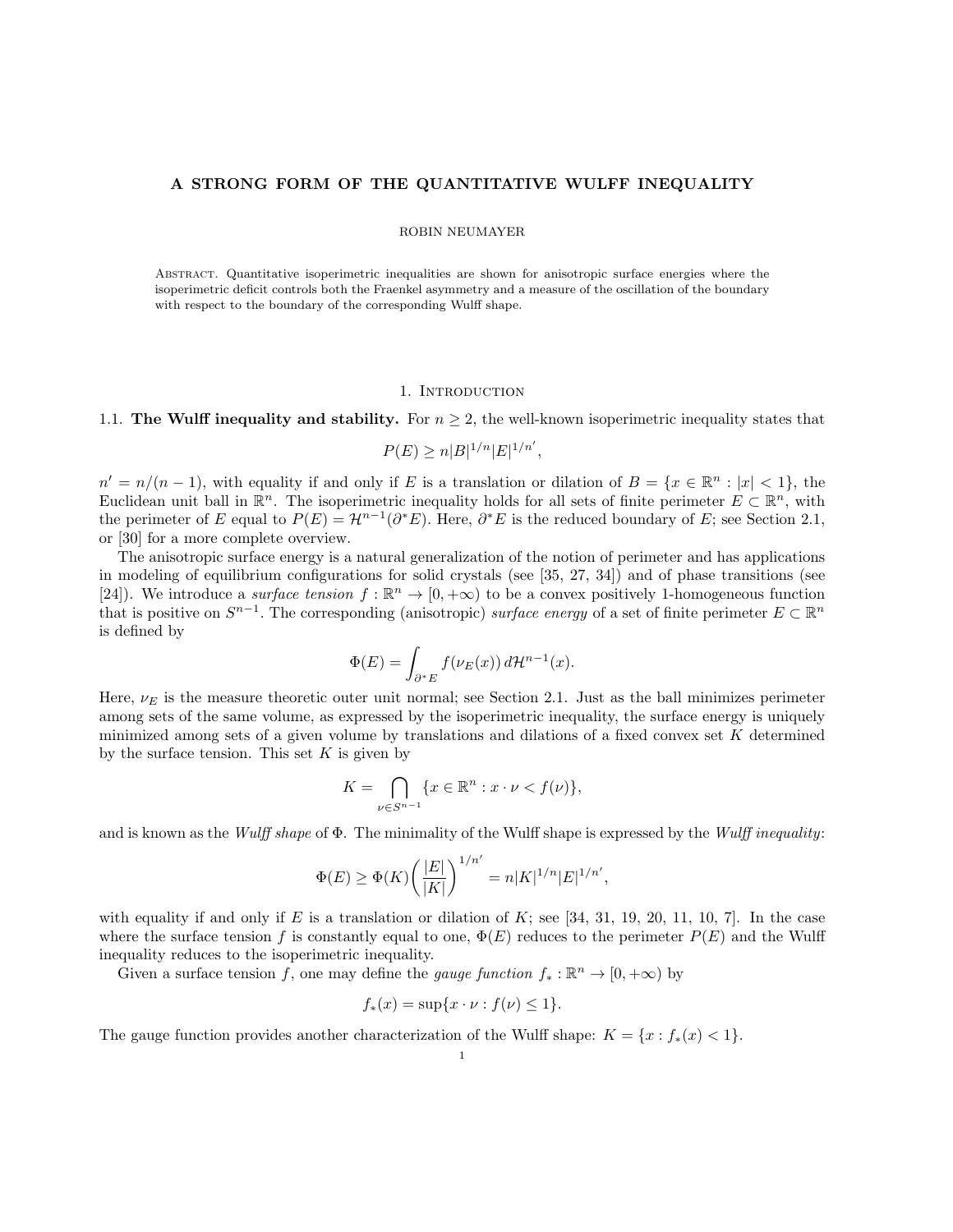To quantify how far a set is from achieving equality in the Wulff inequality, we introduce the anisotropic *isoperimetric deficit*, or simply the *deficit*, of a set  $E$ , defined by

$$
\delta_{\Phi}(E) = \frac{\Phi(E)}{n|K|^{1/n}|E|^{1/n'}} - 1.
$$

The deficit equals zero if and only if, up to a set of measure zero,  $E = x + rK$  for some  $x \in \mathbb{R}^n$  and  $r > 0$ . This quantity is invariant under translations and dilations of  $E$ , as well as modifications of  $E$  by sets of measure zero.

The optimality of the Wulff shape in the Wulff inequality naturally gives rise to the question of stability: does the deficit control the distance of a set from the Wulff shape? In other words, given a distance d from the family  $\{x + rK : x \in \mathbb{R}^n, r > 0\}$ , one wants to find inequalities of the form

$$
\delta_{\Phi}(E) \ge \omega(d(E)),\tag{1.1}
$$

where  $\omega$  is a (possibly explicit) function such that  $\omega(d(E)) \to 0^+$  as  $d(E) \to 0^+$ . Ideally, one hopes to find the function  $\omega$  that provides the *sharp* rate of decay. Such an inequality can be viewed as a *quantitative* form of the Wulff inequality: by rearranging the deficit, (1.1) becomes

$$
\Phi(E)\geq \Phi(K)\left(\frac{|E|}{|K|}\right)^{1/n'}+\omega(d(E))n|K|^{1/n}|E|^{1/n'}.
$$

In this way,  $\omega(d(E))$  serves as a remainder term in the Wulff inequality.

A well studied distance is the *asymmetry index*,  $\alpha_{\Phi}(E)$ , defined by

$$
\alpha_{\Phi}(E) = \min_{y \in \mathbb{R}^n} \left\{ \frac{|E\Delta(rK + y)|}{|E|} : |rK| = |E| \right\},\tag{1.2}
$$

where  $E\Delta F = (E \setminus F) \cup (F \setminus E)$  is the symmetric difference of E and F. For the case f constantly equal to one, the asymmetry index is known as the Fraenkel asymmetry. The quantitative isoperimetric inequality with the Fraenkel asymmetry was proven in sharp form by Fusco, Maggi, and Pratelli in [23]. Using symmetrization techniques, they showed that if E is a set of finite perimeter with  $0 < |E| < \infty$ , then

$$
\alpha_1(E)^2 \le C(n)\delta_1(E). \tag{1.3}
$$

Here and in the future, we use the notation  $\delta_1$  and  $\alpha_1$  for the deficit and asymmetry index corresponding to the perimeter.

Before this full proof of (1.3) was given, several partial results were shown; see [21, 25, 26]. Another proof of (1.3) was given in [8], introducing a technique known as the selection principle, where a penalization technique and the regularity theory for almost-minimizers of perimeter reduce the problem to the case shown in [21].

Stability of the Wulff inequality was first addressed in [16], without the sharp exponent. Figalli, Maggi, and Pratelli later proved the sharp analogue of (1.3) for the Wulff inequality in [18], using techniques from optimal transport and Gromov's proof of the Wulff inequality. They showed that there exists a constant  $C(n)$ , independent of f, such that

$$
\alpha_{\Phi}(E)^2 \le C(n)\delta_{\Phi}(E) \tag{1.4}
$$

for any set of finite perimeter E with  $0 < |E| < \infty$ . In both (1.3) and (1.4), the power 2 is sharp. The constant  $C(n)$  in (1.4) is explicit, a feature that is not shared with any other proofs of (1.3), (1.5), or any of the quantitative inequalities obtained in this paper.

In [22], Fusco and Julin proved a strong form of the quantitative isoperimetric inequality, improving (1.3) by showing

$$
\alpha_1(E)^2 + \beta_1(E)^2 \le C(n)\delta_1(E) \tag{1.5}
$$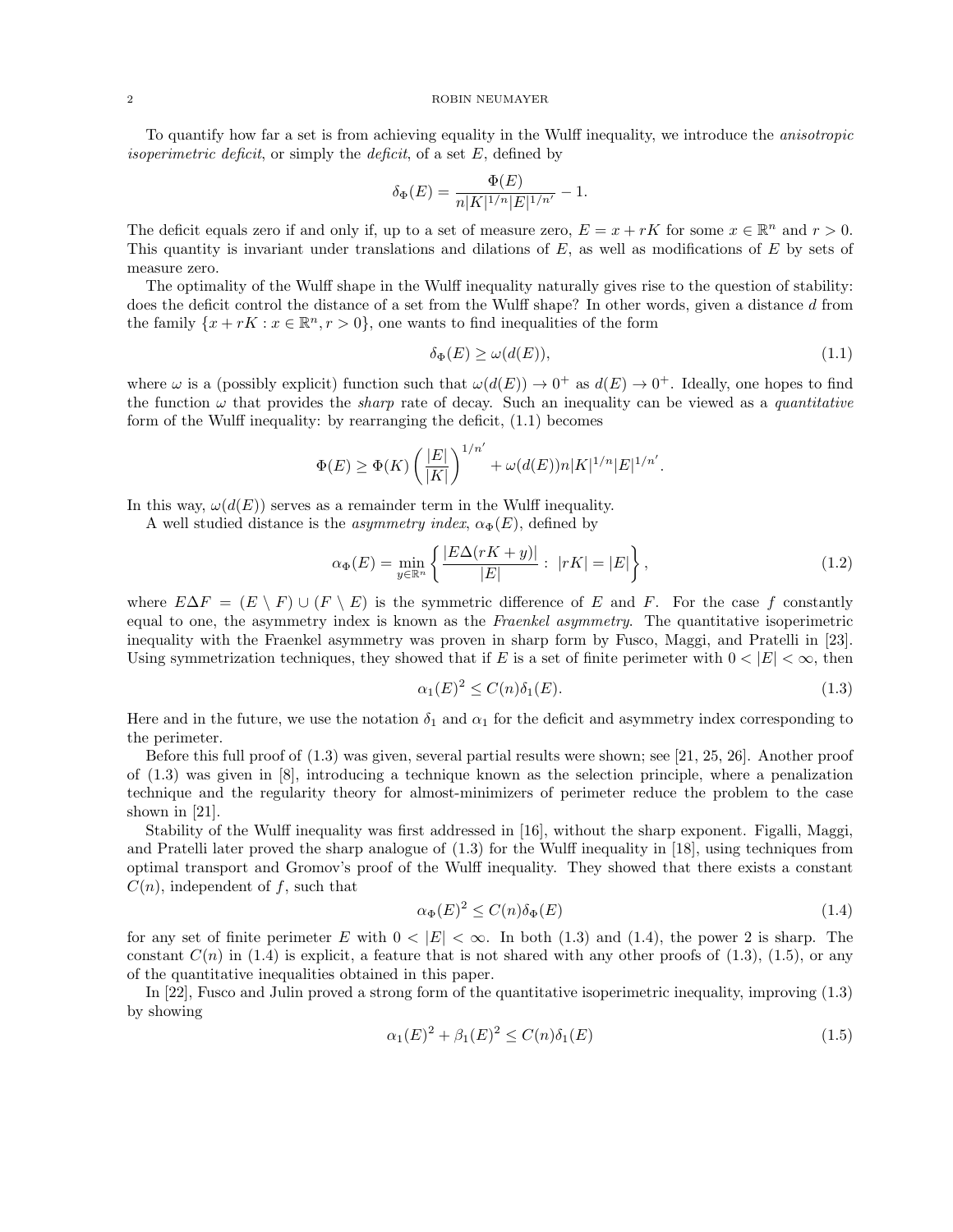for any set of finite perimeter E with  $0 < |E| < \infty$ , where the *oscillation index*  $\beta_1(E)$  is defined by

$$
\beta_1(E) = \min_{y \in \mathbb{R}^n} \left\{ \left( \frac{1}{2n|B|^{1/n}|E|^{1/n'}} \int_{\partial^* E} \left| \nu_E(x) - \nu_{B_r(y)} \left( y + r \frac{x - y}{|x - y|} \right) \right|^2 d\mathcal{H}^{n-1}(x) \right)^{1/2} : |B_r| = |E| \right\}
$$
  
= 
$$
\min_{y \in \mathbb{R}^n} \left( \frac{1}{n|B|^{1/n}|E|^{1/n'}} \int_{\partial^* E} 1 - \frac{x - y}{|x - y|} \cdot \nu_E(x) d\mathcal{H}^{n-1}(x) \right)^{1/2} .
$$
 (1.6)

While the asymmetry index  $\alpha_1(E)$  is an  $L^1$  distance between E and B, the oscillation index  $\beta_1(E)$  quantifies the oscillation of  $\partial^*E$  with respect to  $\partial B$ . In [22, Proposition 1.2],  $\beta_1(E)$  is shown to control  $\alpha_1(E)$ ; see Proposition 2.4 for the analogous statement in the anisotropic case. Once again, the power 2 in (1.5) is sharp for both  $\alpha_1(E)$  and  $\beta_1(E)$ .

Since [22], analogous strong form quantitative inequalities have been studied in several settings: in Gauss space  $[15, 3]$ , on the sphere  $[4]$ , and in hyperbolic *n*-space  $[5]$ .

1.2. Statements of the main theorems. The goal of this paper is to address the question of what form the inequality (1.5) takes in the case of the anisotropic surface tension  $\Phi$ . In other words, we prove a strong form of the quantitative Wulff inequality, improving (1.4) by adding a term to the left hand side that quantifies the oscillation of  $\partial^* E$  with respect to  $\partial K$ . We define the  $\Phi$ -oscillation index by

$$
\beta_{\Phi}(E) = \min_{y \in \mathbb{R}^n} \left( \frac{1}{n|K|^{1/n}|E|^{1/n'}} \int_{\partial^* E} f(\nu_E(x)) - \nu_E(x) \cdot \frac{x - y}{f_*(x - y)} d\mathcal{H}^{n-1}(x) \right)^{1/2}.
$$
 (1.7)

The following theorem is a strong form of the quantitative Wulff inequality that holds for an arbitrary surface energy.

**Theorem 1.1.** There exists a constant  $C$  depending only on n such that

$$
\alpha_{\Phi}(E)^{2} + \beta_{\Phi}(E)^{4n/(n+1)} \le C\delta_{\Phi}(E)
$$
\n(1.8)

for every set of finite perimeter E with  $0 < |E| < \infty$ .

As in (1.4), the constant is independent of f. We expect that, as in (1.5), the sharp exponent for  $\beta_{\Phi}(E)$ in  $(1.8)$  should be 2. With additional assumptions on the surface tension f, we prove the stability inequality in sharp form for two special cases.

**Definition 1.2.** A surface tension f is  $\lambda$ -elliptic,  $\lambda > 0$ , if  $f \in C^2(\mathbb{R}^n \setminus \{0\})$  and

$$
(\nabla^2 f(\nu)\tau) \cdot \tau \ge \frac{\lambda}{|\nu|} \left| \tau - \left(\tau \cdot \frac{\nu}{|\nu|}\right) \frac{\nu}{|\nu|} \right|^2
$$

for  $\nu, \tau \in \mathbb{R}^n$  with  $\nu \neq 0$ .

This is a uniform ellipticity assumption for  $\nabla^2 f(\nu)$  in the tangential directions to  $\nu$ . If f is  $\lambda$ -elliptic, then the corresponding Wulff shape K is of class  $C^2$  and uniformly convex (see [32], page 111). When  $\Phi$  is a surface energy corresponding to a  $\lambda$ -elliptic surface tension, the following sharp result holds. The constant depends on  $m_{\Phi}$  and  $M_{\Phi}$ , a pair of constants defined in (2.2) that describe how much f stretches and shrinks unit-length vectors.

**Theorem 1.3.** Suppose f is a  $\lambda$ -elliptic surface tension with corresponding surface energy  $\Phi$ . There exists a constant C depending on n,  $\lambda$ ,  $m_{\Phi}/M_{\Phi}$ , and  $\|\nabla^2 f\|_{C^0(\partial K)}$  such that

$$
\alpha_{\Phi}(E)^2 + \beta_{\Phi}(E)^2 \le C\delta_{\Phi}(E) \tag{1.9}
$$

for any set of finite perimeter E with  $0 < |E| < \infty$ .

The second case where we obtain the strong form quantitative Wulff inequality with the sharp power is the case of a crystalline surface tension.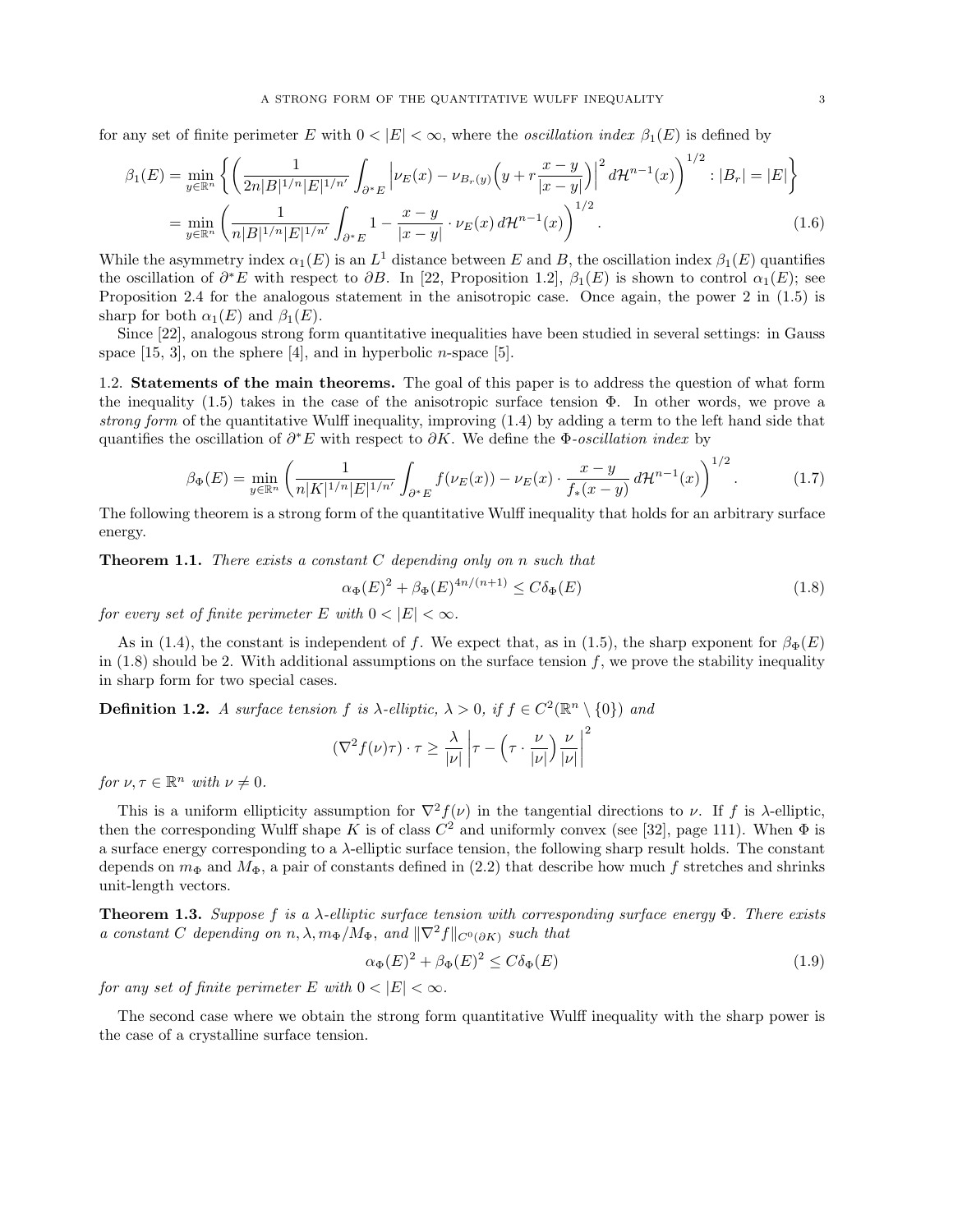**Definition 1.4.** A surface tension  $f$  is crystalline if it is the maximum of finitely many linear functions, in other words, if there exists a finite set  $\{x_j\}_{j=1}^N \subset \mathbb{R}^n \setminus \{0\}$ ,  $N \in \mathbb{N}$ , such that

$$
f(\nu) = \max_{1 \le j \le N} \{x_j \cdot \nu\} \quad \text{for all } \nu \in S^{n-1}.
$$

If f is a crystalline surface tension, then the corresponding Wulff shape  $K$  is a convex polyhedron. In dimension two, when  $f$  is a crystalline surface tension, we prove the following sharp quantitative Wulff inequality.

**Theorem 1.5.** Let  $n = 2$  and suppose f is a crystalline surface tension with corresponding surface energy Φ. There exists a constant C depending on f such that

$$
\alpha_{\Phi}(E)^2 + \beta_{\Phi}(E)^2 \le C\delta_{\Phi}(E)
$$

for any set of finite perimeter E with  $0 < |E| < \infty$ .

Some remarks about the definition of the Φ-oscillation index  $\beta_{\Phi}$  in (1.7) are in order. The oscillation index  $\beta_1(E)$  in (1.6) measures oscillation of the reduced boundary of a set E with respect to the boundary of the ball. Indeed, the quantity  $\beta_1(E)$  is the integral over  $\partial^* E$  of the Cauchy-Schwarz deficit  $1-\frac{x}{|x|}\cdot \nu_E(x)$ , which quantifies in a Euclidean sense how closely  $\nu_E(x)$  aligns with  $\frac{x}{|x|}$ .

To understand (1.7), we remark that f and  $f_*$  are dual in the sense that they yield a Cauchy-Schwarz-type inequality called the Fenchel inequality, which states that

$$
\nu_E(x) \cdot \frac{x}{f_*(x)} \le f(\nu_E(x)).
$$

Just as the oscillation index  $\beta_1(E)$  quantifies the overall Cauchy-Schwarz deficit between  $\frac{x}{|x|}$  and  $\nu_E(x)$ , the term  $\beta_{\Phi}(E)$  is an integral along  $\partial^* E$  of the deficit in the Fenchel inequality. In Section 2.2, we show that  $f(\nu_E(x)) = y \cdot \nu_E(x)$  for  $y \in \partial K$  if and only if y is a point on  $\partial K$  where  $\nu_E(x)$  is normal to a supporting hyperplane of K at y. In this way,  $\beta_{\Phi}(E)$  quantifies how much normal vectors of E align with corresponding normal vectors of  $K$ , and therefore provides a measure of the oscillation of the reduced boundary of  $E$  with respect to the boundary of K. Note that in the case f constantly equal to one,  $\beta_{\Phi}$  agrees with  $\beta_1$ .

It is not immediately clear that (1.7) is the appropriate analogue of (1.6) in the anisotropic case. Noting that  $x \mapsto (x - y)/f_*(x - y)$  is the radial projection of  $\mathbb{R}^n \setminus \{0\}$  onto  $\partial K + y$ , one may initially want to consider the term

$$
\beta_{\Phi}^{*}(E) = \min_{y \in R^{n}} \left( \frac{1}{2n|K|^{1/n}|E|^{1/n'}} \int_{\partial^{*}E} \left| \nu_{E}(x) - \nu_{K} \left( \frac{x-y}{f_{*}(x-y)} \right) \right|^{2} d\mathcal{H}^{n-1}(x) \right)^{1/2}
$$

$$
= \min_{y \in R^{n}} \left( \frac{1}{n|K|^{1/n}|E|^{1/n'}} \int_{\partial^{*}E} 1 - \nu_{E}(x) \cdot \nu_{K} \left( \frac{x-y}{f_{*}(x-y)} \right) d\mathcal{H}^{n-1}(x) \right)^{1/2} . \tag{1.10}
$$

However, in Section 6 we see that such a term does not admit any stability result for general Φ. Indeed, in Example 6.1, we construct a sequence of crystalline surface tensions that show that there does not exist a power  $\sigma$  such that

$$
\beta_{\Phi}^*(E)^{\sigma} \le C(n, f)\delta_{\Phi}(E) \tag{1.11}
$$

for all sets E of finite perimeter with  $0 < |E| < \infty$  and for all  $\Phi$ . Furthermore, Example 6.2 shows that even if we restrict our attention to surface energies which are  $\gamma-\lambda$  convex, a weaker notion of  $\lambda$ -ellipticity introduced in Definition 1.6, an inequality of the form (1.11) cannot hold with an exponent less than  $\sigma = 4$ . The examples in Section 6 illustrate the fact that, in the anisotropic case, measuring the alignment of normal vectors in a Euclidean sense is not suitable for obtaining a stability inequality for general  $\Phi$ ; it is essential to account for the anisotropy in this measurement. The Φ-oscillation index  $\beta_{\Phi}(E)$  in (1.7) does exactly this.

In the positive direction, when the surface tension f is  $\gamma$ - $\lambda$  convex,  $\beta_{\Phi}^*(E)$  is controlled by  $\beta_{\Phi}(E)$ . As one expects from Example 6.2, the exponent in this bound depends on the  $\gamma$ - $\lambda$  convexity of f. We now define  $\gamma$ - $\lambda$  convexity.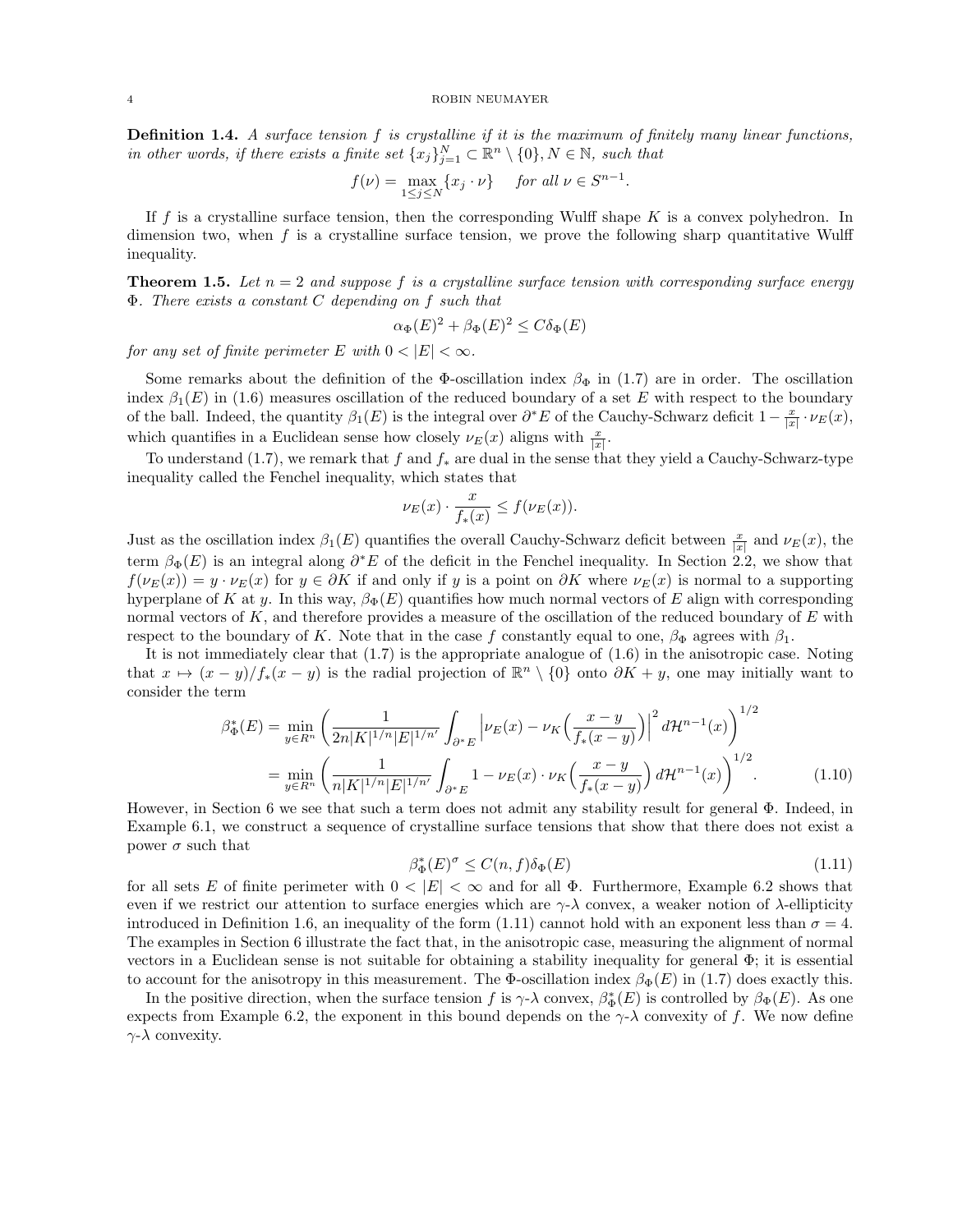**Definition 1.6.** Let  $f : \mathbb{R}^n \to \mathbb{R}$  be a nonnegative, convex, positively one-homogeneous function. Then we say that f is  $\gamma$ - $\lambda$  convex for  $\gamma \geq 0, \lambda > 0$  if

$$
f(\nu + \tau) + f(\nu - \tau) - 2f(\nu) \ge \frac{\lambda}{|\nu|} \left| \tau - \left(\tau \cdot \frac{\nu}{|\nu|}\right) \frac{\nu}{|\nu|} \right|^{2+\gamma} \tag{1.12}
$$

for all  $\nu, \tau \in \mathbb{R}^n$  such that  $\nu \neq 0$ .

Dividing (1.12) by  $\tau^2$ , the left hand side gives a second difference quotient of f. While  $\lambda$ -ellipticity assumes that  $f \in C^2(\mathbb{R}^n \setminus \{0\})$  and that its second derivatives in directions  $\tau$  that are orthogonal to  $\nu$  are bounded from below,  $\gamma \lambda$  convexity only assumes that the second difference quotients in these directions have a bound from below that degenerates as  $\tau$  goes to 0. Of course, a 0- $\lambda$  convex surface tension f with  $f \in C^2(\mathbb{R}^n \setminus \{0\})$  is  $\lambda$ -elliptic. The  $\ell^p$  norms  $f_p(x) = (\sum_{i=1}^n |x_i|^p)^{1/p}$  for  $p \in (1,\infty)$  are examples of  $\gamma$ - $\lambda$ convex surface tensions; see Section 6. When f is a  $\gamma$ - $\lambda$  convex surface tension, the following theorem shows that  $\beta_{\Phi}$  controls  $\beta_{\Phi}^*$ .

**Theorem 1.7.** Let f be a  $\gamma$ - $\lambda$  convex surface tension. Then there exists a constant C depending on  $\gamma$ ,  $\lambda$ , and  $m_{\Phi}/M_{\Phi}$  such that

$$
\beta_{\Phi}^*(E)^{(2+\gamma)/2} \le C \left( \frac{P(E)}{n|K|^{1/n}|E|^{1/n'}} \right)^{\gamma/4} \beta_{\Phi}(E).
$$

for any set of finite perimeter E with  $0 < |E| < \infty$ .

As in Theorem 1.3, the constant depends on  $m_{\Phi}$  and  $M_{\Phi}$  which are defined in (2.2). As an immediate consequence of Theorem 1.7, Theorem 1.1, and Theorem 1.3, we have the following result.

**Corollary 1.8.** If f is a  $\gamma$ - $\lambda$  convex surface tension, then there exists a constant C depending on  $n, \gamma, \lambda$ , and  $m_{\Phi}/M_{\Phi}$  such that

$$
\alpha_{\Phi}(E)^{2} + \beta_{\Phi}^{*}(E)^{\sigma} \le C \left( \frac{P(E)}{n|K|^{1/n}|E|^{1/n'}} \right)^{\gamma n/(n+1)} \delta_{\Phi}(E)
$$

for any set of finite perimeter E with  $0 < |E| < \infty$ , where  $\sigma = 2n(2+\gamma)/(n+1)$ .

If f is a λ-elliptic surface tension, then there exists a constant C depending on  $n, \gamma, \lambda, m_{\Phi}/M_{\Phi}$ , and  $\|\nabla^2 f\|_{C^0(\partial K)}$  such that

$$
\alpha_{\Phi}(E)^2 + \beta_{\Phi}^*(E)^2 \le C\delta_{\Phi}(E)
$$

for any set of finite perimeter E with  $0 < |E| < \infty$ .

1.3. Discussion of the proofs. At the core of the proof of (1.5) are a selection principle argument, the regularity theory of almost-minimizers of perimeter, and an analysis of the second variation of perimeter. Indeed, with a selection principle argument in the spirit of the proof of (1.3) by Cicalese and Leonardi in [8], Fusco and Julin reduce to a sequence  $\{F_j\}$  such that each  $F_j$  is a  $(\Lambda, r_0)$ -minimizer of perimeter (Definition 4.4) and  $F_j \to B$  in  $L^1$ . Then, by the standard regularity theory, each set  $F_j$  has boundary given by a small  $C^1$  perturbation of the boundary of the ball. This case is handled by a theorem of Fuglede in [21], which says the following: Let E be a nearly spherical set, i.e., a set with barycenter bar  $E = |E|^{-1} \int_E x \, dx$ at the origin such that  $|E| = |B|$  and

$$
\partial E = \{x + u(x)x : x \in \partial B\}
$$

for  $u : \partial B \to \mathbb{R}$  with  $u \in C^1(\partial B)$ . There exist C and  $\epsilon$  depending on n such that if  $||u||_{C^1(\partial B)} \leq \epsilon$ , then

$$
||u||_{H^{1}(\partial B)}^{2} \le C\delta_{1}(E). \tag{1.13}
$$

The proof of (1.13) makes explicit use of spherical harmonics to provide a lower bound for the second variation of perimeter. It is then easily shown that  $\alpha_1(E) + \beta_1(E) \leq C||u||_{H^1(\partial B)}$ , and therefore (1.13) implies (1.5) in the case of nearly spherical sets. Indeed,  $\alpha_1(E) \leq C\beta_1(E)$  as shown in Proposition 2.4,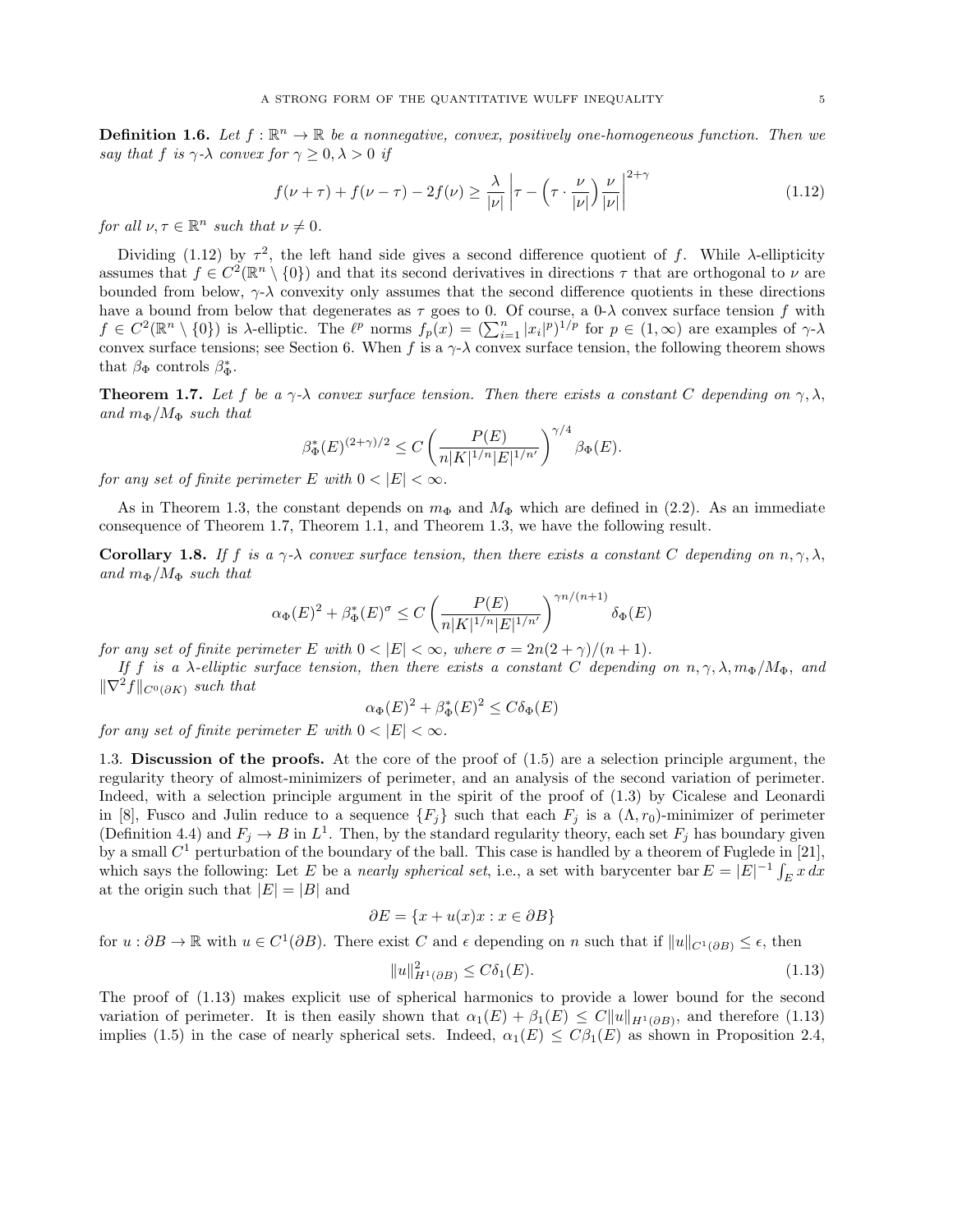and in the case of nearly spherical sets, the oscillation index  $\beta_1$  is essentially an  $L^2$  distance of gradients: if  $w(x) = x + u(x)x$ , then

$$
\nu_E(w(x)) = \frac{x(1 + u(x)) + \nabla u(x)}{\sqrt{(1 + u)^2 + |\nabla u|^2}},
$$

where the  $\nabla u$  is the tangential gradient of u. Then

$$
n|K|\beta_1(E)^2 \le \int_{\partial E} 1 - \nu_E(w) \cdot \frac{w}{|w|} d\mathcal{H}^{n-1} = \int_{\partial B} \sqrt{(1+u)^2 + |\nabla u|^2} - (1+u) d\mathcal{H}^{n-1}
$$
  
= 
$$
\int_{\partial B} \frac{1}{2} |\nabla u|^2 + O(|\nabla u|^2) d\mathcal{H}^{n-1} \le ||u||_{H^1(\partial B)}^2
$$

In each of Theorems 1.1, 1.3, and 1.5, at least one of the three key ingredients of the proof of Fusco and Julin is missing. The proof of Theorem 1.1 uses a selection principle to reduce to a sequence of  $(\Lambda, r_0)$ minimizers of  $\Phi$  converging in  $L^1$  to K. However, for an arbitrary surface tension, uniform density estimates (Lemma 3.3) are the strongest regularity property that one can hope to extract. We pair these estimates with (1.4) to obtain the result.

The proof of Theorem 1.3 follows a strategy similar to that of the proof of (1.5) in [22]. If f is a  $\lambda$ elliptic surface tension, then  $(\Lambda, r_0)$ -minimizers of the corresponding surface energy  $\Phi$  enjoy strong regularity properties. Using a selection principle argument and the regularity theory, we reduce to the case where  $\partial E$  is a small  $C<sup>1</sup>$  perturbation of  $\partial K$ . The difficulty arises, however, in showing the following analogue of Fuglede's result (1.13) in the setting of the anisotropic surface energy.

**Proposition 1.9.** Let f be a  $\lambda$ -elliptic surface tension with corresponding surface energy  $\Phi$  and Wulff shape K. Let E be a set such that  $|E| = |K|$  and  $\text{bar } E = \text{bar } K$ , where  $\text{bar } E = |E|^{-1} \int_{E} x \, dx$  denotes the barycenter of E. Suppose

$$
\partial E = \{x + u(x)\nu_K(x) : x \in \partial K\}
$$

where  $u : \partial K \to \mathbb{R}$  is in  $C^1(\partial K)$ . There exist C and  $\epsilon_1$  depending on  $n, \lambda$ , and  $m_{\Phi}/M_{\Phi}$  such that if  $||u||_{C^{1}(\partial K)}$  ≤  $\epsilon_1$ , then

$$
||u||_{H^1(\partial K)}^2 \le C\delta_{\Phi}(E). \tag{1.14}
$$

.

Again,  $m_{\Phi}$  and  $M_{\Phi}$  are defined in (2.2). To prove (1.13), Fuglede shows that, due to the volume and barycenter constraints respectively, the function u is orthogonal to the first and second eigenspaces of the Laplace operator on the sphere. This implies that, thanks to a gap in the spectrum of this operator, functions satisfying these constraints satisfy a Poincaré inequality with a larger constant than the Poincaré inequality that holds for  $w \in H^1(\partial B)$  with mean zero (i.e., satisfying only the volume constraint). Fuglede's reasoning uses that fact that the eigenvalues and eigenfunctions of the Laplacian on the sphere are *explicitly known*.

The analogous operator on  $\partial K$  arising in the second variation of  $\Phi$  also has a discrete spectrum, but one cannot expect to understand its spectrum explicitly. Instead, to prove (1.9), we exploit (1.4) in order to obtain a Poincaré inequality with a larger constant for functions  $u \in H^1(\partial K)$  satisfying the volume and barycenter constraints.

Then, as in the isotropic case, one shows that  $\alpha_{\Phi}(E) + \beta_{\Phi}(E) \leq C||u||_{H^1(\partial K)}$  for a constant  $C =$  $C(n, \|\nabla^2 f\|_{C^0(\partial K)})$ , and therefore (1.14) implies (1.9) for small  $C^1$  perturbations. Indeed, Proposition 2.4 implies that  $\alpha_{\Phi}(E) \leq C(n)\beta_{\Phi}(E)$ , and the fact that  $\beta_{\Phi}(E) \leq C||u||_{H^1(\partial K)}$  is a consequence of a Taylor expansion and a change of coordinates. The computation is postponed until (4.16) as it relies on notation introduced in Section 4.

The proof of Theorem 1.5 also uses a selection principle-type argument to reduce to a sequence of almostminimizers of  $\Phi$  converging in  $L^1$  to the Wulff shape. In this case, a rigidity result of Figalli and Maggi in  $[17]$  allows us reduce to the case where E is a convex polygon whose set of normal vectors is equal to the set of normal vectors of  $K$ . From here, an explicit computation (Proposition 5.1) shows the result.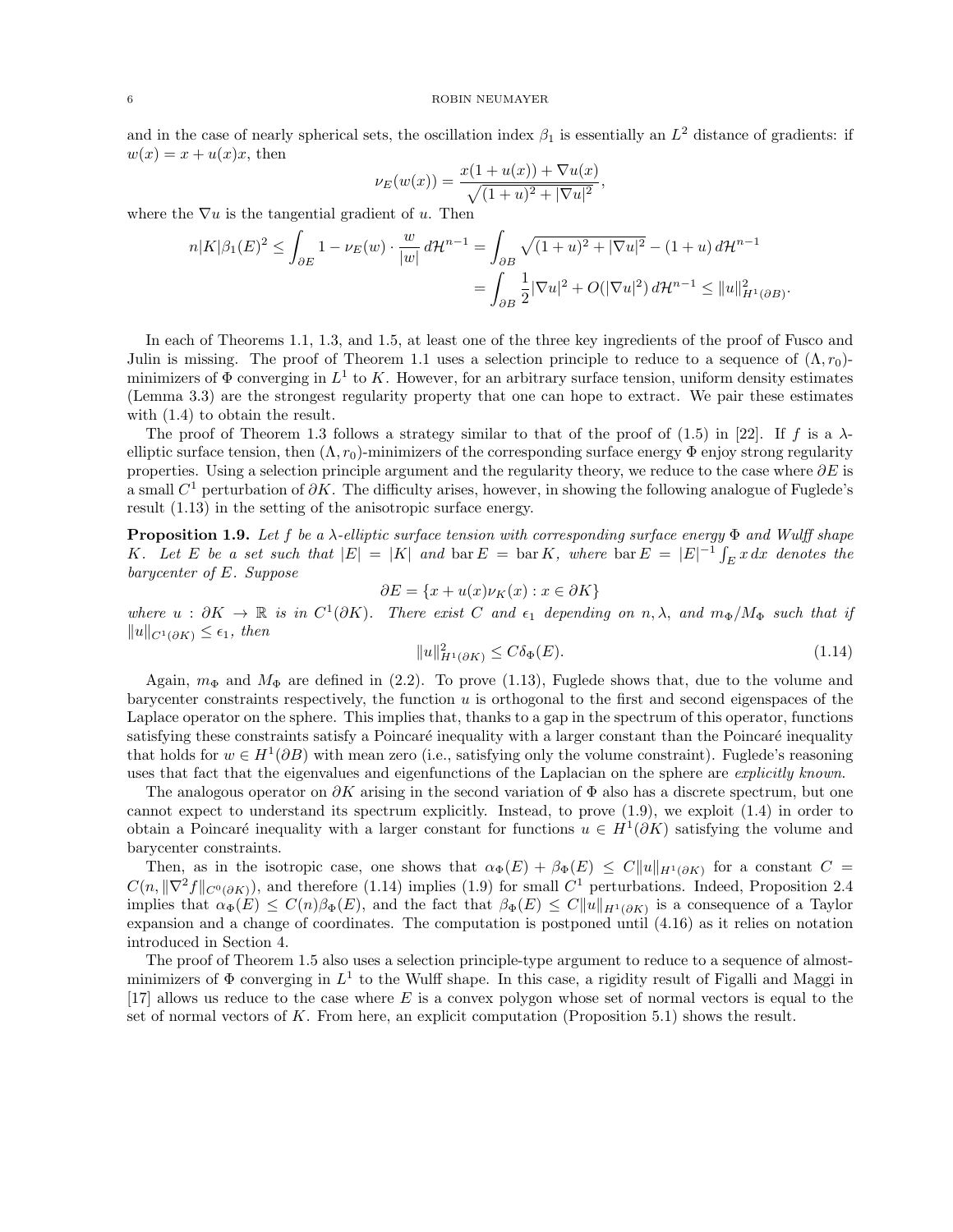The paper is organized as follows. In Section 2, we introduce some necessary preliminaries for our main objects of study. Section 3 is dedicated to the proof of Theorem 1.1, while in Sections 4 and 5 we prove Theorems 1.3 and 1.5 respectively. In Section 6, we consider the term  $\beta_{\Phi}^*(E)$  defined in (1.10), providing two examples that show that one cannot expect stability with a power independent of the regularity of f and proving Theorem 1.7.

Acknowledgments: The author would like to thank Alessio Figalli and Francesco Maggi for their mentorship, guidance, and many helpful discussions. Further thanks are due to a thorough referee for providing several useful remarks. This research was supported by the NSF Graduate Research Fellowship under Grant No. DGE-1110007.

## 2. Preliminaries

Let us introduce a few key properties about sets of finite perimeter, the anisotropic surface energy, and the Φ-oscillation index  $\beta_{\Phi}$ .

2.1. Sets of finite perimeter. Given an  $\mathbb{R}^n$ -valued Borel measure  $\mu$  on  $\mathbb{R}^n$ , the total variation  $|\mu|$  of  $\mu$  on a Borel set  $E$  is defined by

$$
|\mu|(E) = \sup \bigg\{ \sum_{j \in \mathbb{N}} |\mu(E_j)| : E_j \cap E_i = \emptyset, \bigcup_{j \in \mathbb{N}} E_j \subset E \bigg\}.
$$

A measurable set  $E \subset \mathbb{R}^n$  is said to be a set of finite perimeter if the distributional gradient  $D\chi_E$  of the characteristic function of E is an  $\mathbb{R}^n$ -valued Borel measure on  $\mathbb{R}^n$  with  $|D\chi_E|(\mathbb{R}^n) < \infty$ .

For a set of finite perimeter E, the reduced boundary  $\partial^* E$  is the set of points  $x \in \mathbb{R}^n$  such that  $|D\chi_E|(B_r(x)) > 0$  for all  $r > 0$  and

$$
\lim_{r \to 0^+} \frac{\mathcal{D}\chi_E(B_r(x))}{|\mathcal{D}\chi_E|(B_r(x))}
$$
 exists and belongs to  $S^{n-1}$ . (2.1)

If  $x \in \partial^* E$ , then we let  $-\nu_E$  denote the limit in (2.1). We then call  $\nu_E : \partial^* E \to S^{n-1}$  the measure theoretic outer unit normal to E. Up to modifying  $E$  on a set of Lebesgue measure zero, one may assume that the topological boundary  $\partial E$  is the closure of the reduced boundary  $\partial^* E$ . For the remainder of the paper, we make this assumption.

# 2.2. The surface tension and the gauge function. Throughout the paper, we let

$$
m_{\Phi} = \inf_{\nu \in S^{n-1}} f(\nu), \qquad M_{\Phi} = \sup_{\nu \in S^{n-1}} f(\nu). \tag{2.2}
$$

It follows that

$$
\frac{1}{M_{\Phi}} = \inf_{x \in S^{n-1}} f_*(x), \qquad \frac{1}{m_{\Phi}} = \sup_{x \in S^{n-1}} f_*(x).
$$

One easily shows that  $f(\nu) = \sup\{x \cdot \nu : x \in K\}$  and  $f_*(x) = \inf\{\lambda : \frac{x}{\lambda} \in K\}$ . This also implies that  $B_{m_{\Phi}} \subset K \subset B_{M_{\Phi}},$  and so if  $|K| = 1$ , then  $m_{\Phi}^n |B| \leq 1 \leq M_{\Phi}^n |B|$ . As mentioned in the introduction, the surface tension f and gauge function f<sup>∗</sup> are dual in the sense that they satisfy a Cauchy-Schwarz-type inequality, called the Fenchel inequality:

 $x \cdot \nu \leq f_*(x) f(\nu)$ 

for all  $x, \nu \in \mathbb{R}^n$ . We may characterize the equality cases in the Fenchel inequality: for any  $\nu, x \cdot \nu = f_*(x) f(\nu)$ if and only if  $\nu$  is normal to a supporting hyperplane of K at the point  $\frac{x}{f_*(x)} \in \partial K$ . Indeed,  $\nu$  is normal to a supporting hyperplane of K at  $x \in \partial K$  if and only if  $\nu \cdot (y - x) \leq 0$  (so  $\nu \cdot y \leq \nu \cdot x$ ) for all  $y \in K$ . This holds if and only if  $\nu \cdot x = \sup\{y \cdot \nu : y \in K\} = f(\nu)$ . In particular, if  $x \in \partial^* K$ , then  $f_*(x) = 1$  and

$$
f(\nu_K(x)) = x \cdot \nu_K(x). \tag{2.3}
$$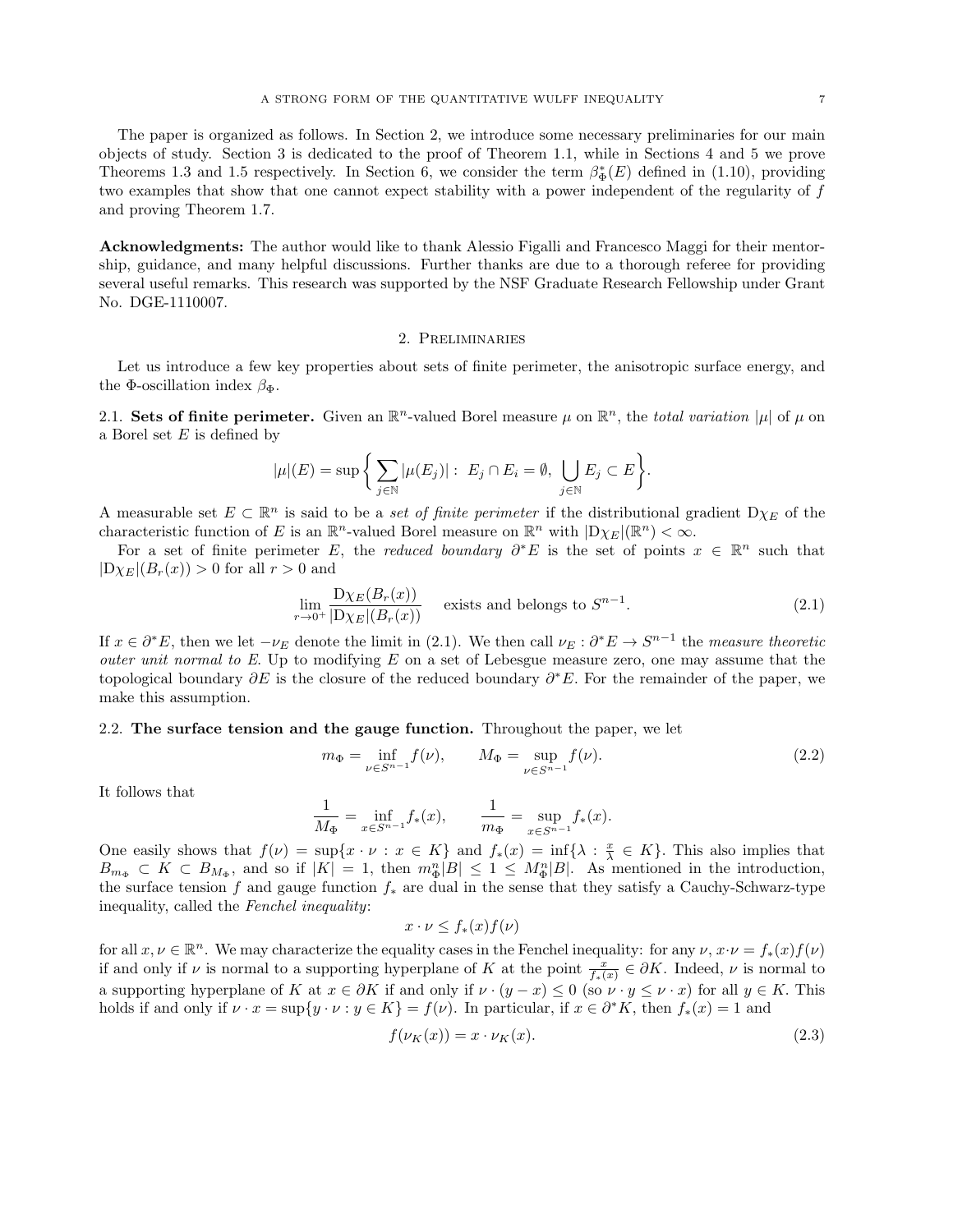We may compute the gradient of  $f_*$  at points of differentiability using the Fenchel inequality. The gauge function  $f_*$  is differentiable at  $x_0 \in \mathbb{R}^n$  if there is a unique supporting hyperplane to K at  $\frac{x_0}{f_*(x_0)} \in \partial K$ . For such an  $x_0$ , let  $\nu_0 = \nu_K(\frac{x}{f_*(x)}) \in \mathbb{R}^n$  be normal to the supporting hyperplane to K at  $\frac{x_0}{f_*(x_0)}$ , so  $\frac{x_0}{f_*(x_0)} \cdot \nu_0 = f(\nu_0)$  by (2.3). We define the Fenchel deficit functional by  $G(x) = f(\nu_0) f_*(x) - x \cdot \nu_0$ . By the Fenchel inequality,  $G(x) \geq 0$  for all x and  $G(x_0) = 0$ , so G has a local minimum at  $x_0$  and thus

$$
0 = \nabla G(x_0) = f(\nu_0) \nabla f_*(x_0) - \nu_0.
$$

Rearranging, we obtain  $\nabla f_*(x_0) = \frac{\nu_0}{f(\nu_0)}$ . The 1-homogeneity of f then implies that

$$
f(\nabla f_*(x)) = 1.
$$
\n<sup>(2.4)</sup>

Furthermore, this implies that

$$
x \cdot \nabla f_*(x) = x \cdot \nu_K \left(\frac{x}{f_*(x)}\right) = f_*(x) \tag{2.5}
$$

(alternatively, this follows from Euler's identity for homogeneous functions). An analogous argument ensures that

$$
\nabla f(\nu_K(x)) = x \tag{2.6}
$$

for  $x \in \partial^* K$ . Furthermore, we compute

$$
\text{div}\,\frac{x}{f_*(x)} = \frac{n-1}{f_*(x)}.\tag{2.7}
$$

Indeed,

$$
\operatorname{div} \frac{x}{f_*(x)} = \frac{\operatorname{tr} \nabla x}{f_*(x)} + x \cdot \nabla \Big( \frac{1}{f_*(x)} \Big) = \frac{n}{f_*(x)} - \frac{x \cdot \nabla f_*(x)}{f_*(x)^2} = \frac{n-1}{f_*(x)},
$$

where the final equality follows from  $(2.5)$ .

2.3. Properties of  $\alpha_{\Phi}$ ,  $\beta_{\Phi}$ , and  $\gamma_{\Phi}$ . Using the divergence theorem, by approximation and the dominated convergence theorem, and (2.7), we find that for any  $y \in \mathbb{R}^n$ ,

$$
\int_{\partial^* E} \frac{x - y}{f_*(x - y)} \cdot \nu_E(x) d\mathcal{H}^{n-1} = (n - 1) \int_E \frac{dx}{f_*(x - y)}.
$$
\n
$$
\Phi(E) - (n - 1) \gamma_{\Phi}(E)
$$
\n(2.3)

We may then write

$$
\beta_{\Phi}(E)^{2} = \frac{\Phi(E) - (n-1)\gamma_{\Phi}(E)}{n|K|^{1/n}|E|^{1/n'}},
$$
\n(2.8)

where  $\gamma_{\Phi}(E)$  is defined by

$$
\gamma_{\Phi}(E) = \sup_{y \in \mathbb{R}^n} \int_E \frac{dx}{f_*(x - y)}.
$$
\n(2.9)

The supremum in (2.9) is attained, though perhaps not uniquely. If  $y \in \mathbb{R}^n$  is a point such that

$$
\gamma_{\Phi}(E) = \int_{E} \frac{dx}{f_{*}(x - y)},
$$

then we call y a center of E, and we denote by  $y_E$  a generic center of E. The Wulff shape K has unique center  $y_K = 0$ . Indeed, take any  $y \in \mathbb{R}^n$ ,  $y \neq 0$ , and recall that  $K = \{f_*(x) < 1\}$ . Then

$$
\int_{K} \frac{dx}{f_{*}(x)} - \int_{K} \frac{dx}{f_{*}(x-y)} = \int_{K} \frac{dx}{f_{*}(x)} - \int_{K+y} \frac{dx}{f_{*}(x)}
$$
\n
$$
= \int_{K \setminus (K+y)} \frac{dx}{f_{*}(x)} - \int_{(K+y) \setminus K} \frac{dx}{f_{*}(x)} > \int_{K \setminus (K+y)} 1 dx - \int_{(K+y) \setminus K} 1 dx = 0.
$$

A similar argument verifies that if  $|E| = |K|$ , then

$$
\gamma_{\Phi}(E) \le \gamma_{\Phi}(K). \tag{2.10}
$$

Moreover,  $(n-1)\gamma_{\Phi}(K) = \Phi(K) = n|K|$ .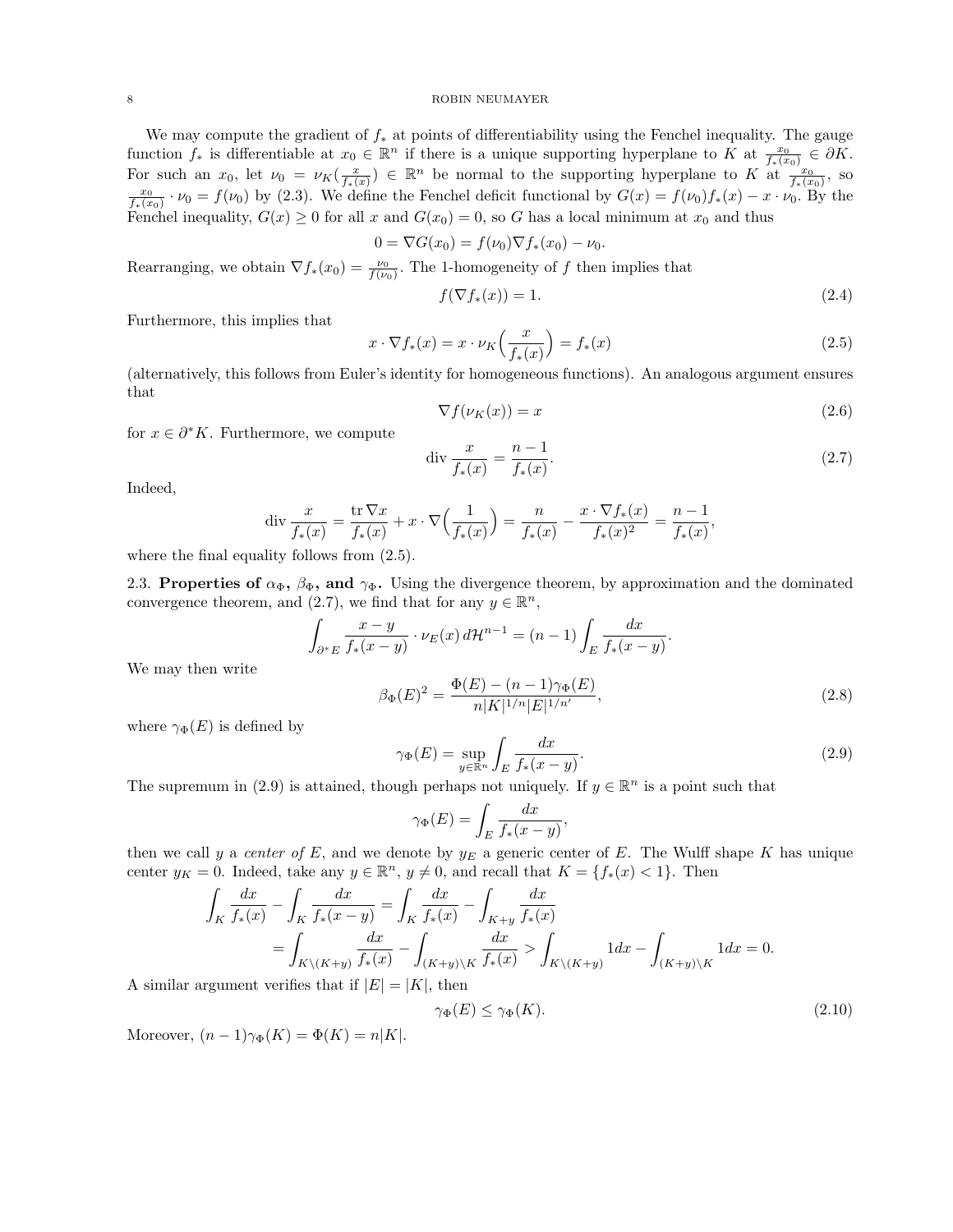The following continuity properties of  $\Phi$  and  $\gamma_{\Phi}$  will be useful.

**Proposition 2.1.** Suppose that  $\{E_j\}$  is a sequence of sets converging in  $L^1$  to a set E, and suppose that  ${f}^{j}$  is a sequence of surface tensions converging locally uniformly to f, with corresponding surface energies  $\{\Phi_i\}$  and  $\Phi$ .

(1) The following lower semicontinuity property holds:

$$
\Phi(E) \le \liminf_{j \to \infty} \Phi_j(E_j).
$$

(2) The function  $\gamma_{\Phi}$  defined in (2.9) is Hölder continuous with respect to  $L^1$  convergence of sets with Hölder exponent equal to  $1/n'$ . In particular,

$$
|\gamma_{\Phi}(E) - \gamma_{\Phi}(F)| \le \frac{n|K|}{n-1} |E\Delta F|^{1/n'}
$$

for any two sets of finite perimeter  $E, F \subset \mathbb{R}^n$ . Moreover,

$$
\lim_{j \to \infty} \gamma_{\Phi_j}(E_j) = \gamma_{\Phi}(E).
$$

*Proof. Proof of* (1): From the divergence theorem and the characterization  $f(\nu) = \sup\{x \cdot \nu : f_*(x) \leq 1\}$ , one finds that the surface energy of a set  $E$  is the anisotropic total variation of its characteristic function  $\chi_E$ :

$$
\Phi_j(E_j) = TV_{f_j}(\chi_{E_j}) := \sup \Big\{ \int_{E_j} \text{div}\, T \, dx \ \big| \ T \in C_c^1(\mathbb{R}^n, \mathbb{R}^n), \ f_*^j(T) \le 1 \Big\}.
$$
 (2.11)

Let  $T \in C_c^1(\mathbb{R}^n, \mathbb{R}^n)$  be a vector field such that  $f_*(T) \leq 1$  for all  $x \in \mathbb{R}^n$ . Then we have

$$
\int_{E} \operatorname{div} T \, dx = \lim_{j \to \infty} \int_{E_j} \operatorname{div} T \, dx = \lim_{j \to \infty} \|f_*^j(T)\|_{L^\infty(\mathbb{R}^n)} \int_{E_j} \operatorname{div} S_j \, dx \le \liminf_{j \to \infty} \Phi_j(E_j),
$$

where we take  $S_j = T / ||f_*^j(T)||_{L^\infty(\mathbb{R}^n)}$ . Taking the supremum over  $\{T \in C_c^1(\mathbb{R}^n, \mathbb{R}^n) : f_*(T) \leq 1\}$ , we obtain the result.

*Proof of*  $(2)$ : By  $(2.9)$ ,

$$
\gamma_{\Phi}(E) - \gamma_{\Phi}(F) \le \int_{E} \frac{dx}{f_*(x - y_E)} - \int_{F} \frac{dx}{f_*(x - y_E)} \le \int_{E \Delta F} \frac{dx}{f_*(x - y_E)}.
$$

Letting r be such that  $|rK| = |E\Delta F|$  and recalling (2.10), we have

$$
\int_{E\Delta F} \frac{dx}{f_*(x - y_E)} \le \int_{rK} \frac{dx}{f_*(x)} = \gamma_\Phi(rK) = \frac{\Phi(rK)}{n - 1} = \frac{n|K|r^{n - 1}}{n - 1} = \frac{n|K|}{n - 1}|E\Delta F|^{1/n'}.
$$
\n(2.12)

Thus  $\gamma_{\Phi}(E) - \gamma_{\Phi}(F) \leq \frac{n|K|}{n-1}$  $\frac{n|K|}{n-1}|E\Delta F|^{1/n'}$ . The analogous argument holds for  $\gamma_{\Phi}(F) - \gamma_{\Phi}(E)$ , implying the Hölder continuity of  $\gamma_{\Phi}$ .

For the second equation, we note that if  $f^j \to f$  locally uniformly, then  $f_*^j \to f_*$  locally uniformly and  $M_{\Phi_i} \to M_{\Phi}$ . The triangle inequality gives

$$
|\gamma_{\Phi_j}(E_j) - \gamma_{\Phi}(E)| \leq |\gamma_{\Phi_j}(E_j) - \gamma_{\Phi}(E_j)| + |\gamma_{\Phi}(E_j) - \gamma_{\Phi}(E)|.
$$

The second term goes to zero by the Hölder continuity that we have just shown. To bound the first term, let  $y_{E_j}$  be a center of  $E_j$  with respect to the surface energy  $\Phi_j$ . If  $\gamma_{\Phi_j}(E_j) \geq \gamma_{\Phi}(E_j)$ , then

$$
0 \leq \gamma_{\Phi_j}(E_j) - \gamma_{\Phi}(E_j) \leq \int_{E_j} \frac{1}{f_*^j(x - y_{E_j})} - \frac{1}{f_*(x - y_{E_j})} dx = \int_{E_j + y_{E_j}} \frac{1}{f_*^j(x)} - \frac{1}{f_*(x)} dx
$$
  
= 
$$
\int_{\mathbb{R}^n} \chi_{(E_j + y_{E_j}) \setminus B_{\epsilon}(0)} \left( \frac{1}{f_*^j(x)} - \frac{1}{f_*(x)} \right) dx + \int_{B_{\epsilon}(0)} \frac{1}{f_*^j(x)} - \frac{1}{f_*(x)} dx.
$$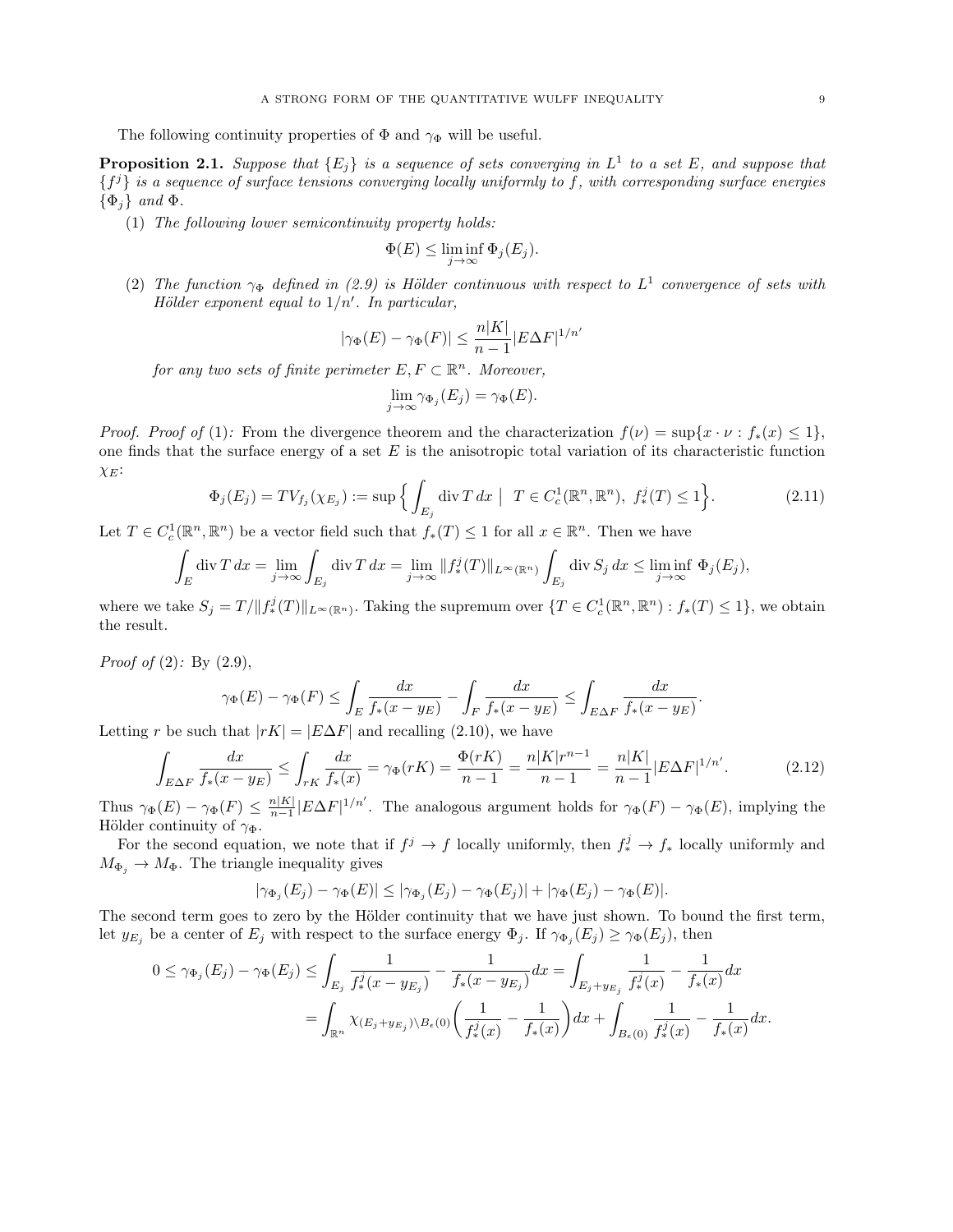For  $\epsilon > 0$  fixed, the first integral goes to zero as  $j \to \infty$ . For the second integral, we have

$$
\int_{B_{\epsilon}(0)} \frac{1}{f^j_*(x)} + \frac{1}{f_*(x)} dx \le \int_{B_{\epsilon}(0)} \frac{M_{\Phi_j} + M_{\Phi}}{|x|} dx \le C\epsilon^{n-1}
$$

.

Taking  $\epsilon \to 0$ , we conclude that  $\gamma_{\Phi_j}(E_j) - \gamma_{\Phi}(E_j) \to 0$  as  $j \to \infty$ . The case where  $\gamma_{\Phi_j}(E_j) \leq \gamma_{\Phi}(E_j)$  is  $analogous.$ 

Remark 2.2. With sequences as in the hypothesis of Proposition 2.1 above,  $\beta_{\Phi}$  has the following lower semicontinuity property:

$$
\beta_{\Phi}(E) \le \liminf_{j \to \infty} \beta_{\Phi_j}(E_j).
$$

This follows immediately from parts (1) and (2) of Proposition 2.1 and the decomposition in (2.8).

**Lemma 2.3.** For every  $\epsilon > 0$ , there exists  $\eta > 0$  such that if  $|F\Delta K| \leq \eta$ , then  $|y_F| < \epsilon$  for any center  $y_F$ of  $F$ .

*Proof.* Suppose  $|K\Delta F_i| \to 0$ . By the triangle inequality,

$$
\int_K \frac{dx}{f_*(x)} \le \left| \int_K \frac{dx}{f_*(x)} - \int_{F_j} \frac{dx}{f_*(x - y_{F_j})} \right| + \left| \int_{F_j} \frac{dx}{f_*(x - y_{F_j})} - \int_K \frac{dx}{f_*(x - y_{F_j})} \right| + \int_K \frac{dx}{f_*(x - y_{F_j})}.
$$

By (2.12), the first two terms on the right hand side go to zero as  $j \to \infty$ , implying that

$$
\int_K \frac{dx}{f_*(x)} \le \lim_{j \to \infty} \int_K \frac{dx}{f_*(x - y_{F_j})}.
$$

Because K has unique center  $y_K = 0$ , we conclude that  $|y_{F_j}| \to 0$ .

We now introduce the relative surface energy and the anisotropic coarea formula. Given an open set A and a set of finite perimeter  $E$ , the anisotropic surface energy of  $E$  relative to  $A$  is defined by

$$
\Phi(E;A) = \int_{\partial^*E \cap A} f(\nu_E(x)) d\mathcal{H}^{n-1}(x).
$$

For a Lipschitz function  $u : \mathbb{R}^n \to \mathbb{R}$  and an open set E, the anisotropic coarea formula states that

$$
\int_E f(-\nabla u(x)) dx = \int_0^\infty \Phi(\{u > r\}; E) dr.
$$

The anisotropic coarea formula is proved in the same way as the coarea formula (see, for instance, [30, Theorem 13.1]), replacing the Euclidean norm with f and  $f_*$  and using (2.11). When u is bounded by a constant C on E, then applying the anisotropic coarea formula to  $w = C - u$  yields

$$
\int_{E} f(\nabla u(x)) dx = \int_{E} f(-\nabla w(x)) dx = \int_{0}^{C} \Phi(\{C - u > r\}; E) dt
$$

$$
= \int_{0}^{C} \Phi(\{u < C - r\}; E) dr = \int_{0}^{C} \Phi(\{u < r\}; E) dr
$$

Moreover, approximating by simple functions, we may produce a weighted version:

$$
\int_{E} f(\nabla u(x)) g(f_*(x)) dx = \int_0^\infty \Phi(\{u < r\}; E) g(r) dr
$$

whenever  $g : \mathbb{R} \to [0, \infty]$  is a Borel function. We will frequently use this weighted version with  $u(x) = f_*(x)$ , E a bounded set, and  $g(r) = \frac{1}{r}$ , which, using (2.4), gives

$$
\int_{E} \frac{dx}{f_*(x)} = \int_0^\infty \frac{\Phi(\{f_*(x) < r\}; E)}{r} \, dr = \int_0^\infty \frac{\Phi(rK; E)}{r} \, dr. \tag{2.13}
$$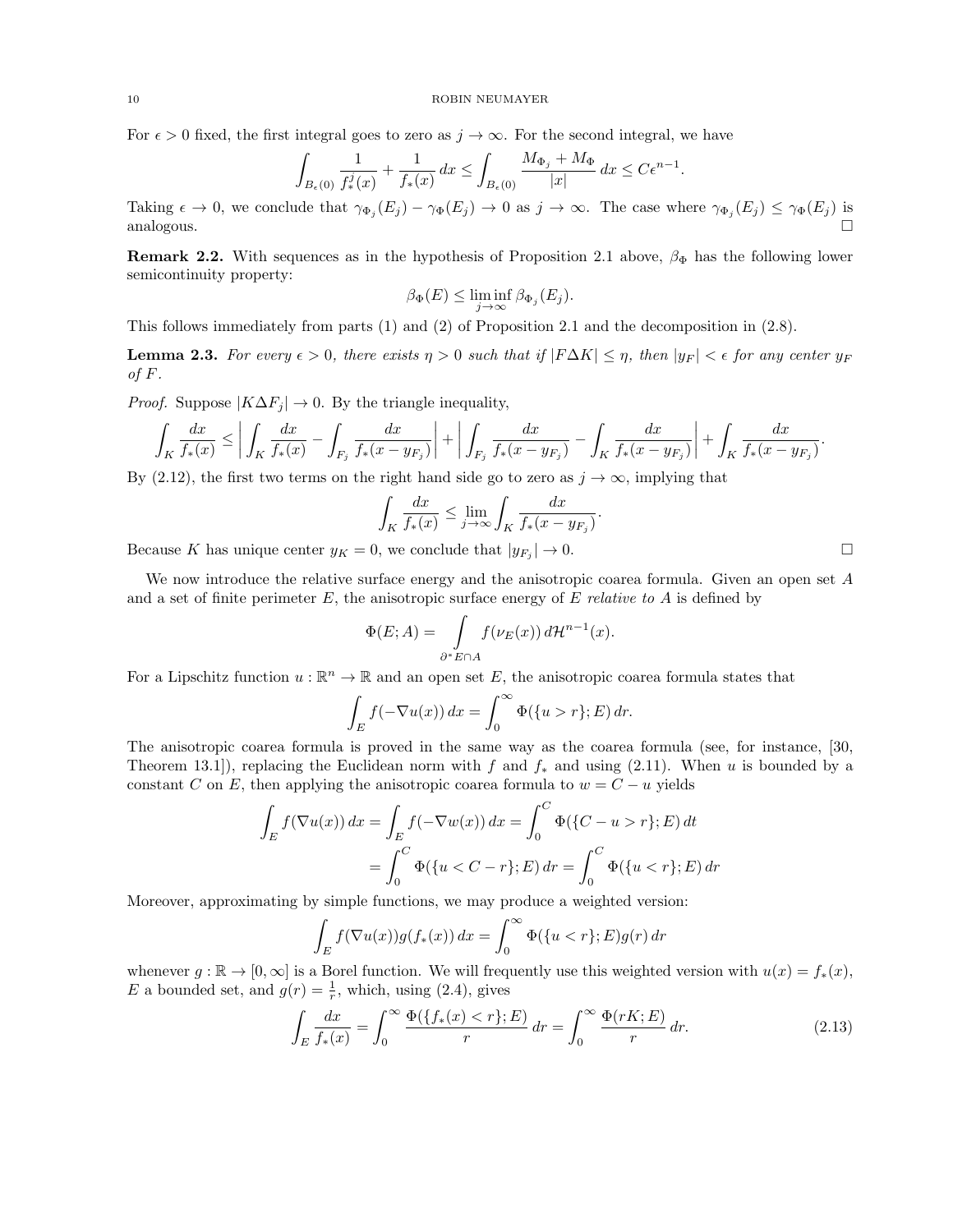We conclude this section with the following Poincaré-type inequality, which shows that  $\beta_{\Phi}(E)$  controls  $\alpha_{\Phi}(E)$  for all sets E of finite perimeter.

**Proposition 2.4.** There exists a constant  $C(n)$  such that if E is a set of finite perimeter with  $0 < |E| < \infty$ , then

$$
\alpha_{\Phi}(E) + \delta_{\Phi}(E)^{1/2} \le C(n)\beta_{\Phi}(E). \tag{2.14}
$$

Proof. We follow the proof of the analogous result for the perimeter in [22]. Due to the scaling and translation invariance of  $\alpha_{\Phi}$ ,  $\beta_{\Phi}$ , and  $\delta_{\Phi}$ , we may assume that  $|E| = |K| = 1$  and that E has center zero. We have

$$
\gamma_{\Phi}(K) - \gamma_{\Phi}(E) = \int_{K} \frac{dx}{f_{*}(x)} - \int_{E} \frac{dx}{f_{*}(x)} = \int_{K \setminus E} \frac{dx}{f_{*}(x)} - \int_{E \setminus K} \frac{dx}{f_{*}(x)}.
$$

Therefore, adding and subtracting  $\Phi(K)/n = (n-1)\gamma_{\Phi}(K)/n$  in (2.8), we have

$$
\beta_{\Phi}(E)^2 = \delta_{\Phi}(E) + \frac{n-1}{n} \left( \int_{K \setminus E} \frac{dx}{f_*(x)} - \int_{E \setminus K} \frac{dx}{f_*(x)} \right).
$$

We want to bound the final two integrals from below by  $\alpha_{\Phi}(E)^2$ . To this end, we let  $a := |E \setminus K| = |K \setminus E|$ and define the K-annuli  $A_{R,1} = K_R \setminus K$  and  $A_{1,r} = K \setminus K_r$ , where  $R > 1 > r$  are chosen such that  $|A_{R,1}| = |A_{1,r}| = a$ . In particular,  $R = (1+a)^{1/n}$  and  $r = (1-a)^{1/n}$ . By (2.10) and (2.13),

$$
\int_{K \setminus E} \frac{dx}{f_*(x)} \ge \int_{A_{1,r}} \frac{dx}{f_*(x)} = \int_r^1 \frac{\Phi(sK)}{s} ds = \int_r^1 n s^{n-2} ds = \frac{n}{n-1} [1 - r^{n-1}]
$$

and

$$
\int_{E\setminus K} \frac{dx}{f_*(x)} \le \int_{A_{R,1}} \frac{dx}{f_*(x)} = \int_1^R \frac{\Phi(sK)}{s} ds = \int_1^R n s^{n-2} ds = \frac{n}{n-1} [R^{n-1} - 1].
$$

Subtracting the second from the first, we have

$$
\frac{n-1}{n} \left( \int_{K \setminus E} \frac{dx}{f_*(x)} - \int_{E \setminus K} \frac{dx}{f_*(x)} \right) \ge 2 - r^{n-1} - R^{n-1}.
$$

The function  $g(t) = (1+t)^{1/n'}$  is function is strictly concave, with  $\frac{1}{2}(g(t) + g(s)) \leq g(\frac{t}{2} + \frac{s}{2}) - C|t - s|^2$ , and therefore  $2-[(1+a)^{1/n'}+(1-a)^{1/n'}] \geq 8C|a|^2$ . Thus

$$
\beta_{\Phi}(E)^{2} \geq \delta_{\Phi}(E) + [2 - (1 - a)^{1/n'} - (1 + a)^{1/n'}] \geq \delta_{\Phi}(E) + 8C|a|^{2} = \delta_{\Phi} + 2C(|E \setminus K| + |K \setminus E|)^{2}
$$
  
=  $\delta_{\Phi}(E) + 2C|K\Delta E|^{2} \geq \delta_{\Phi}(E) + 2C\alpha_{\Phi}(E)^{2}$ .

#### 3. Stability for General Anisotropic Surface Energy Φ

In this section, we prove Theorem 1.1. We begin by introducing a few lemmas that are needed the proof. The first allows us to reduce the problem to sets contained in some fixed ball.

**Lemma 3.1.** There exist constants  $R_0 > 0$  and  $C > 0$  depending only on n and  $M_{\Phi}$  such that, given a set of finite perimeter E with  $|E| = |K|$ , we may find a set E' such that  $|E'| = |K|$ ,  $E' \subset B_{R_0}$ , and

$$
\beta_{\Phi}(E)^2 \le \beta_{\Phi}(E')^2 + C\delta_{\Phi}(E), \qquad \delta_{\Phi}(E') \le C\delta_{\Phi}(E). \tag{3.1}
$$

*Proof.* A simple adaptation of the proof of [29, Theorem 4.1] ensures that we may find constants  $\delta_0$ ,  $C_0$ ,  $C_1$ , and  $\tilde{R}_0$  depending on n and  $M_{\Phi}$  such that  $C_0\delta_0 < 1/2$  and the following holds: if  $\delta_{\Phi}(E) \le \delta_0$ , then there exists a set  $\tilde{E} \subset E$  such that  $\tilde{E} \subset B_{\tilde{R}_0}$  and

$$
|\tilde{E}| \ge |K|(1 - C_1 \delta_{\Phi}(E)), \qquad \Phi(\tilde{E}) \le \Phi(E) + C_0 \delta_{\Phi}(E)|E|^{1/n'}.
$$
 (3.2)

 $\Box$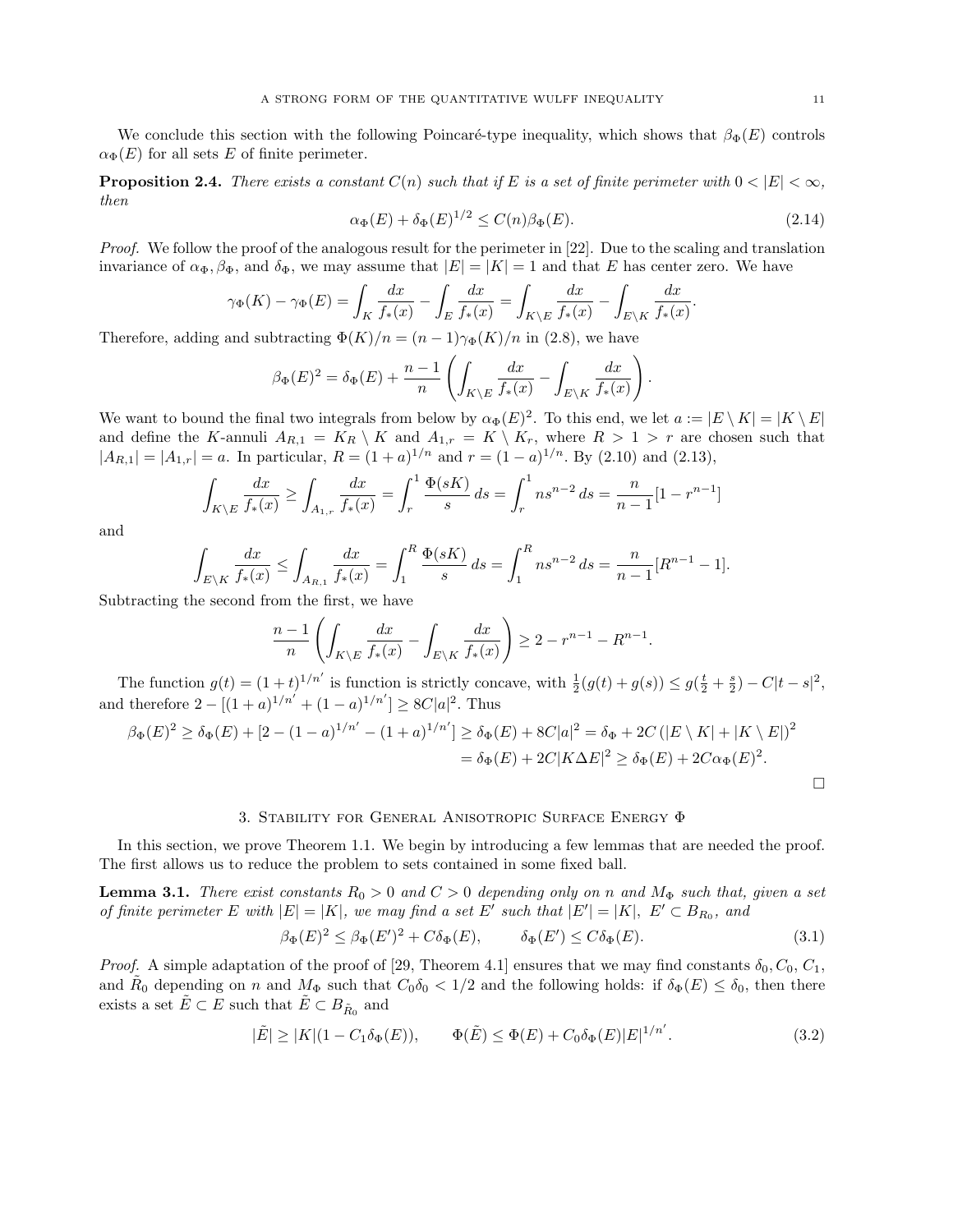If  $\delta_{\Phi}(E) > \delta_0$ , then

$$
\beta_{\Phi}^2(E) \le \frac{\Phi(E)}{n|K|} = \delta_{\Phi}(E) + 1 \le \frac{1 + \delta_0}{\delta_0} \delta_{\Phi}(E).
$$

Simply taking  $E' = K$ , we have  $\delta_{\Phi}(E') \leq \delta_{\Phi}(E)$  and  $\beta_{\Phi}(E)^2 \leq \frac{1+\delta_0}{\delta_0} \delta_{\Phi}(E)$ , proving (3.1).

On the other hand, if  $\delta_{\Phi}(E) \leq \delta_0$ , let  $E' = r\tilde{E}$  with  $r \geq 1$  such that  $|E'| = |r\tilde{E}| = |E|$ . By (2.8),

$$
\beta_{\Phi}(E)^{2} - \beta_{\Phi}(E')^{2} = \frac{\Phi(E) - \Phi(E')}{n|K|} + \frac{n-1}{n|K|} (\gamma_{\Phi}(E') - \gamma_{\Phi}(E))
$$
  
 
$$
\leq \delta_{\Phi}(E) + \frac{n-1}{n|K|} (r^{n-1}\gamma_{\Phi}(\tilde{E}) - \gamma_{\Phi}(E)).
$$
 (3.3)

Since  $\tilde{E} \subset E$ ,  $\gamma_{\Phi}(\tilde{E}) \leq \gamma_{\Phi}(E)$ , which implies that

$$
\frac{n-1}{n|K|}\left(r^{n-1}\gamma_{\Phi}(\tilde{E})-\gamma_{\Phi}(E)\right)\leq \frac{n-1}{n|K|}(r^{n-1}-1)\gamma_{\Phi}(E).
$$

By (2.10) and the fact that  $\gamma_{\Phi}(K) = n|K|/(n-1)$ ,

$$
\frac{n-1}{n|K|}(r^{n-1}-1)\gamma_{\Phi}(E) \le \frac{n-1}{n|K|}(r^{n-1}-1)\gamma_{\Phi}(K) = r^{n-1} - 1,
$$

and since  $r \geq 1$ ,

$$
r^{n-1} - 1 \le r^n - 1 = \frac{|E| - |\tilde{E}|}{|\tilde{E}|}.
$$

The first part of (3.2) implies that

$$
\frac{|E| - |\tilde{E}|}{|\tilde{E}|} \le \frac{C_1 \delta_{\Phi}(E)}{1 - C_1 \delta_{\Phi}(E)} \le \frac{C_1}{1 - C_1 \delta_0} \delta_{\Phi}(E).
$$

We have therefore shown that

$$
\frac{n-1}{n|K|}\left(r^{n-1}\gamma_{\Phi}(\tilde{E})-\gamma_{\Phi}(E)\right)\leq \frac{C_1}{1-C_1\delta_0}\delta_{\Phi}(E);
$$

this together with (3.3) concludes the proof of the first claim in (3.1).

In the direction of the second claim in  $(3.1)$ , the first and second parts of  $(3.2)$  respectively imply that

$$
\Phi(E') = r^{n-1}\Phi(\tilde{E}) \le \frac{\Phi(\tilde{E})}{(1 - C_1\delta_{\Phi}(E))^{1/n'}} \le \frac{\Phi(E) + C_0\delta_{\Phi}(E)|E|^{1/n'}}{(1 - C_1\delta_{\Phi}(E))^{1/n'}}.
$$

A Taylor expansion in  $\delta_{\Phi}(E)$  of the right hand side shows that

$$
\Phi(E') \leq \Phi(E) + C_0 \delta_{\Phi}(E) |E|^{1/n'} + \frac{n-1}{n} C_1 \delta_{\Phi}(E) \Phi(E) + O(\delta_{\Phi}(E)^2)
$$
  

$$
\leq \Phi(E) + C \delta_{\Phi}(E) \Phi(E)
$$

for  $\delta_0$  chosen sufficiently small. Thus

$$
\delta_{\Phi}(E') = \frac{\Phi(E') - \Phi(K)}{n|K|} \le \frac{\Phi(E') - \Phi(E)}{n|K|} \le \frac{C\Phi(E)\delta_{\Phi}(E)}{n|K|} \le C\delta_{\Phi}(E),
$$

since  $\Phi(E) \leq \Phi(K) + n|K|\delta_0$ . Finally, since  $\tilde{E} \subset B_{\tilde{R}_0}$  and  $E' = r\tilde{E}$  with  $r \leq 1/(1 - C_1\delta_0)^{1/n}$ , we have  $E' \subset B_{R_0}$  for  $R_0 = r\tilde{R}$  $\overline{0}$ .

Let us now consider the functional

$$
Q(E) = \Phi(E) + \frac{|K|m_{\Phi}}{8M_{\Phi}} |\beta_{\Phi}(E)^{2} - \epsilon^{2}| + \Lambda ||E| - |K||,
$$
\n(3.4)

with  $0 < \epsilon < 1$  and  $\Lambda > 0$ .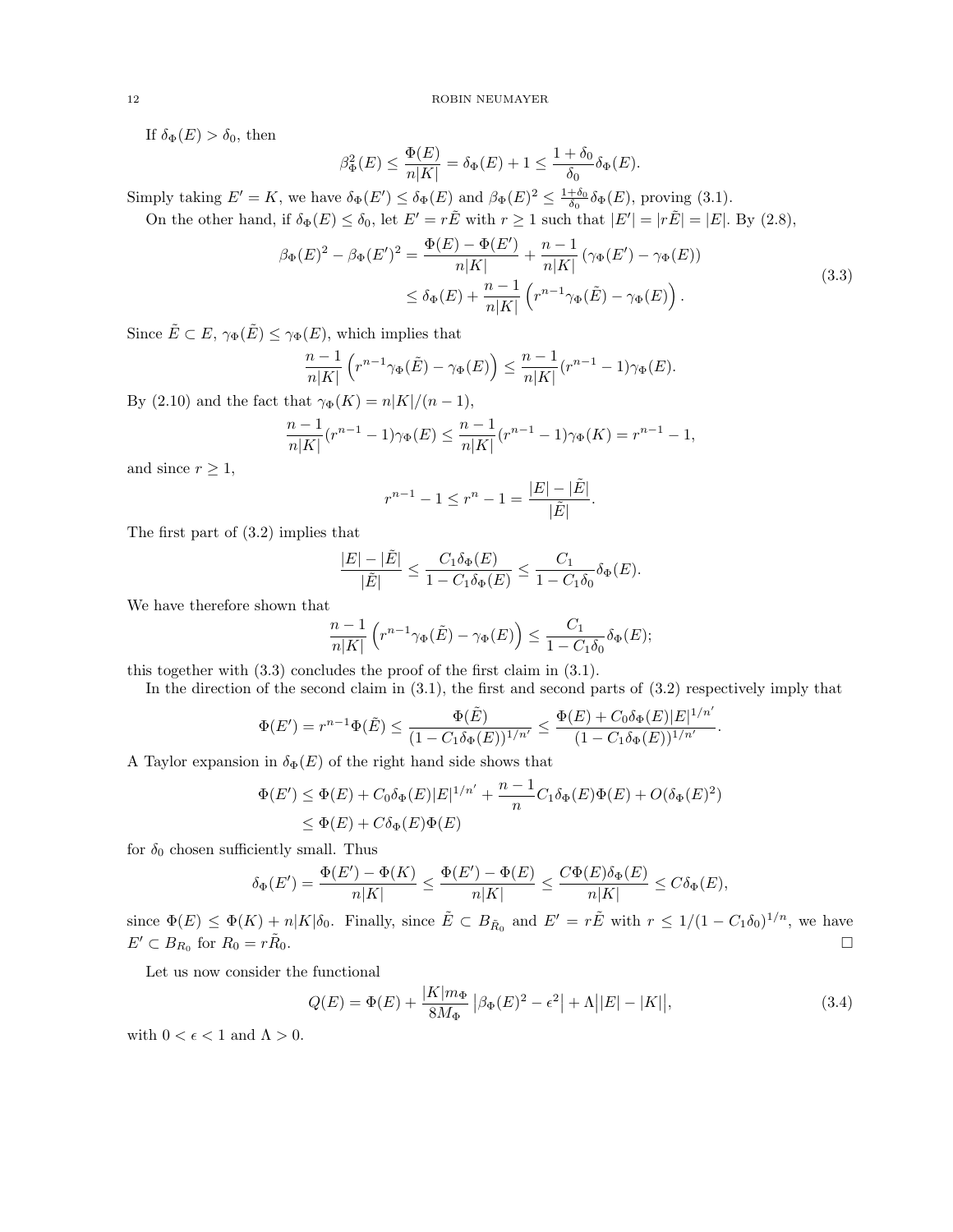Lemma 3.2. A minimizer exists for the problem

$$
\min\left\{Q(E)\,:\,E\subset B_{R_0}\right\}
$$

for  $\Lambda > 4n$  and  $\epsilon > 0$  sufficiently small. Moreover, any minimizer F satisfies

$$
|F| \ge \frac{|K|}{2}, \qquad \Phi(F) \le 2n|K|.
$$
\n
$$
(3.5)
$$

*Proof.* Let  $\overline{Q} = \inf \{Q(E) : E \subset B_{R_0}\}\$ , and let  $\{F_j\}$  be a sequence such that  $Q(F_j) \to \overline{Q}$ . Since  $F_j \subset B_{R_0}$ and  $\Phi(F_j) < 2\overline{Q}$  for j large enough, up to a subsequence,  $F_j \to F$  in  $L^1$  for some  $F \subset B_{R_0}$ . The lower semicontinuity of  $\Phi$  (Proposition 2.1(1)) ensures that  $\Phi(F) < \infty$ .

We first show that  $|F| \geq \frac{|K|}{2}$ . For any  $\eta > 0$ ,  $Q(F_j) \leq \overline{Q} + |K|\eta$  for j sufficiently large. Furthermore,  $\overline{Q} \leq Q(K) = \Phi(K) + \frac{\epsilon^2 |K|m_{\Phi}}{8M_{\Phi}}$  $\frac{|K|m_{\Phi}}{8M_{\Phi}}$ , so

$$
\big||F_j|-|K|\big|\leq \frac{1}{\Lambda}\left(\Phi(K)+|K|\eta+\frac{\epsilon^2|K|m_\Phi}{8M_\Phi}\right)=\frac{|K|}{\Lambda}\left(n+\eta+\frac{\epsilon^2m_\Phi}{8M_\Phi}\right)\leq \frac{|K|}{2}
$$

for  $\epsilon$  and  $\eta$  sufficiently small. Therefore  $|F_j| \geq \frac{|K|}{2}$ , implying that  $|F| \geq \frac{|K|}{2}$  as well. We now show that  $\liminf Q(F_j) \geq Q(F)$ , so F is a minimizer. Recalling (2.8), we have

$$
Q(F_j) = \Phi(F_j) + \frac{|K|m_{\Phi}}{8M_{\Phi}} \left| \frac{\Phi(F_j) - (n-1)\gamma_{\Phi}(F_j)}{n|K|^{1/n}|F_j|^{1/n}} - \epsilon^2 \right| + \Lambda \left| |F_j| - |K| \right|
$$
  
\n
$$
\geq \Phi(F_j) + \frac{|K|m_{\Phi}}{8M_{\Phi}} \left| \frac{\Phi(F) - (n-1)\gamma_{\Phi}(F_j)}{n|K|^{1/n}|F_j|^{1/n'}} - \epsilon^2 \right| - \frac{|K|m_{\Phi}}{8M_{\Phi}} \left| \frac{\Phi(F_j) - \Phi(F)}{n|K|^{1/n}|F_j|^{1/n'}} \right| + \Lambda \left| |F_j| - |K| \right|.
$$

Let  $a = \liminf \Phi(F_i)$ . Up to a subsequence, we may take this limit infimum to be a limit. By the lower semicontinuity of  $\Phi$ ,  $a \geq \Phi(F)$ . Furthermore,  $\gamma_{\Phi}$  is continuous by Proposition 2.1(2), so

$$
\liminf_{j \to \infty} Q(F_j) \ge Q(F) + (a - \Phi(F)) - \frac{|K|^{1/n'} m_{\Phi}}{8n|F|^{1/n'} M_{\Phi}} |a - \Phi(F)|
$$
  
=  $Q(F) + (a - \Phi(F)) \left( 1 - \frac{|K|^{1/n'} m_{\Phi}}{8n|F|^{1/n'} M_{\Phi}} \right)$   
 $\ge Q(F) + (a - \Phi(F)) \left( 1 - \frac{2^{1/n'} m_{\Phi}}{8n M_{\Phi}} \right) \ge Q(F).$ 

Finally,  $\epsilon < 1$  and therefore  $\Phi(F) \leq Q(F) \leq Q(K) \leq 2n|K|$ .

The following lemma shows that a minimizer of (3.4) satisfies uniform density estimates.

**Lemma 3.3.** Suppose F is a minimizer of  $Q(E)$  as defined in (3.4) among all sets  $E \subset B_{R_0}$ . Then there exist  $r_0 > 0$  depending on n,  $\Lambda$ , and |K| and  $0 < c_0 < 1/2$  depending on n and  $\Lambda$  such that for any  $x \in \partial^* F$ and for any  $r < r_0$ ,

$$
\frac{c_0 m_{\Phi}^n}{M_{\Phi}^n} \omega_n r^n \le |B_r(x) \cap F| \le \left(1 - \frac{c_0 m_{\Phi}^n}{M_{\Phi}^n}\right) \omega_n r^n. \tag{3.6}
$$

Proof. We follow the standard argument for proving uniform density estimates for minimizers of perimeter functionals; see, for example, [30, Theorem 16.14]. The only difficulty arises when handling the term  $|K|m_{\Phi}$  $\frac{K|m_{\Phi}}{8M_{\Phi}}|\beta_{\Phi}(E)^{2}-\epsilon^{2}|\text{ in }Q(E),\text{ as it scales like the surface energy.}$ 

For any  $x_0 \in \partial^* F$ , let  $r < r_0$ , where  $r_0$  is to be chosen later in the proof and r is chosen such that

$$
\mathcal{H}^{n-1}(\partial^* F \cap \partial B_r(x_0)) = 0. \tag{3.7}
$$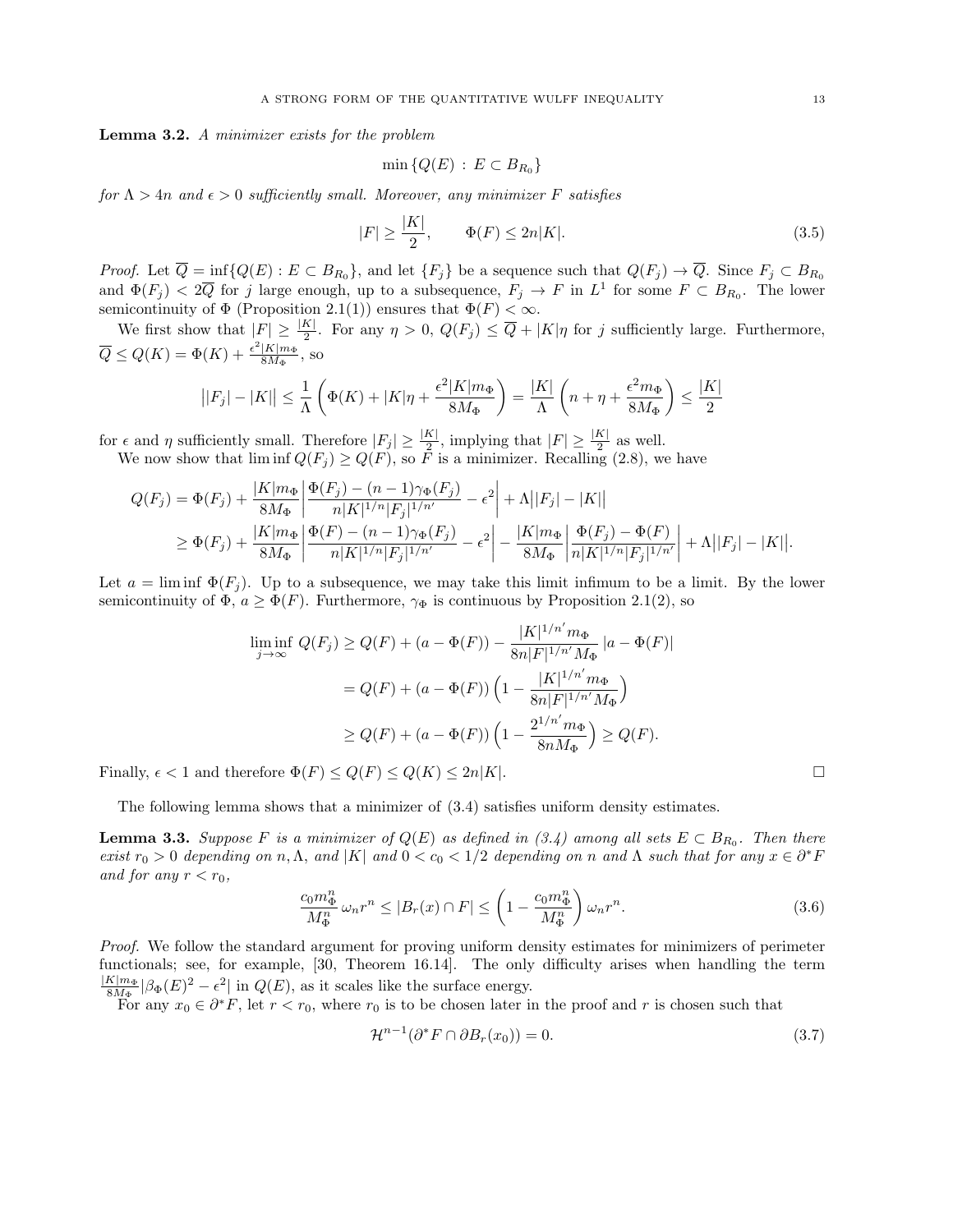This holds for almost every  $r > 0$ . Note that if (3.6) holds for almost every  $r < r_0$ , then it must hold for all  $r < r_0$  by continuity; it is therefore enough to consider r such that (3.7) holds. Let  $G = F \setminus B_r(x_0)$ . For simplicity, we will use the notation  $B_r$  for  $B_r(x_0)$ . Because F minimizes Q,

$$
\Phi(F) + \frac{|K|m_{\Phi}}{8M_{\Phi}} |\beta_{\Phi}(F)|^{2} - \epsilon^{2} + \Lambda ||F| - |K|| \leq \Phi(G) + \frac{|K|m_{\Phi}}{8M_{\Phi}} |\beta_{\Phi}(G)|^{2} - \epsilon^{2} + \Lambda ||G| - |K||,
$$

and so rearranging and using the triangle inequality, we have

$$
\Phi(F) \le \Phi(G) + \frac{|K|m_{\Phi}}{8M_{\Phi}} \left| \beta_{\Phi}(F)^{2} - \beta_{\Phi}(G)^{2} \right| + \Lambda |F \cap B_{r}|.
$$

We subtract  $\Phi(F; \mathbb{R}^n \setminus B_r)$  from both sides; this is the portion of the surface energy where  $\partial^* F$  and  $\partial^* G$ agree. We obtain

$$
\Phi(F; B_r) \le \int_{\partial B_r \cap F} f(\nu_{B_r}) d\mathcal{H}^{n-1} + \frac{|K| m_{\Phi}}{8M_{\Phi}} \left| \beta_{\Phi}(F)^2 - \beta_{\Phi}(G)^2 \right| + \Lambda |F \cap B_r|.
$$
 (3.8)

Indeed, this holds because (3.7) implies that

$$
\Phi(G) = \Phi(F; \mathbb{R}^n \setminus B_r) + \int_{\partial B_r \cap F} f(\nu_{B_r}) d\mathcal{H}^{n-1}.
$$

We must control the term  $\frac{|K|m_{\Phi}|}{8M_{\Phi}} |\beta_{\Phi}(F)|^2 - \beta_{\Phi}(G)^2|$  and require a sharper bound than the one obtained using Hölder continuity of  $\gamma_{\Phi}$  shown in Proposition 2.1(2). Indeed, we must show that the only contributions of this term are perimeter terms that match those in (3.8) and terms that scale like the volume and thus behave as higher order perturbations. We have

$$
\begin{split} \left| \beta_{\Phi}(F)^{2} - \beta_{\Phi}(G)^{2} \right| &= \frac{1}{n|K|^{1/n}} \left| \frac{\Phi(F) - (n-1)\gamma_{\Phi}(F)}{|F|^{1/n'}} - \frac{\Phi(G) - (n-1)\gamma_{\Phi}(G)}{|G|^{1/n'}} \right| \\ &\leq \frac{2\Phi(F)}{n|K|^{1/n}} \left| |F|^{-1/n'} - |G|^{-1/n'} \right| + \frac{|\Phi(F) - \Phi(G)| + (n-1)\gamma_{\Phi}(F) - \gamma_{\Phi}(G)|}{n|K|^{1/n}|G|^{1/n'}}. \end{split}
$$

The function  $v(z) = 1 - (1 - z)^{1/n'}$  is convex and increasing with  $v(1) = 1$ , hence  $v(z) \leq z$  for  $z \in [0, 1]$ . Thus, as  $|G| = |F| - |F \cap B_r|$ ,

$$
\left| |F|^{-1/n'} - |G|^{-1/n'} \right| = |G|^{-1/n'} \left( 1 - \left( 1 - \frac{|F \cap B_r|}{|F|} \right)^{1/n'} \right) \le \frac{|F \cap B_r|}{|G|^{1/n'}|F|}. \tag{3.9}
$$

Since  $2|F| \ge |K|$  by (3.5),  $4|G| \ge |K|$  for  $r_0$  sufficiently small depending on n, so the right hand side of (3.9) is bounded by  $8|K|^{-1-1/n'}|F \cap B_r|$ . The coefficient  $\frac{2\Phi(F)}{n|K|^{1/n}}$  is bounded by  $4|K|^{1/n'}$  thanks to (3.5), so

$$
\frac{2\Phi(F)}{n|K|^{1/n}}\left||F|^{-1/n'} - |G|^{-1/n'}\right| \le 32|K|^{-1}|F \cap B_r|.\tag{3.10}
$$

Therefore, by (3.10) and again using the facts that  $4|G| \geq |K|, 2|F| \geq |K|$ , and  $m_{\Phi}/M_{\Phi} \leq 1$ , we have shown that

$$
\frac{|K|m_{\Phi}}{8M_{\Phi}}|\beta_{\Phi}(F)^{2} - \beta_{\Phi}(G)^{2}| \le 4|F \cap B_{r}| + \frac{|\Phi(F) - \Phi(G)|}{2n} + \frac{m_{\Phi}}{M_{\Phi}}\frac{n-1}{2n}|\gamma_{\Phi}(F) - \gamma_{\Phi}(G)|.
$$
 (3.11)

For the term  $|\Phi(F) - \Phi(G)|$ , using (3.7), we have

$$
|\Phi(F) - \Phi(G)| = \left| \int_{\partial^* F} f(\nu_F) d\mathcal{H}^{n-1} - \int_{\partial^* G} f(\nu_G) d\mathcal{H}^{n-1} \right| \leq \Phi(F; B_r) + \int_{\partial B_r \cap F} f(\nu_{B_r}) d\mathcal{H}^{n-1}, \quad (3.12)
$$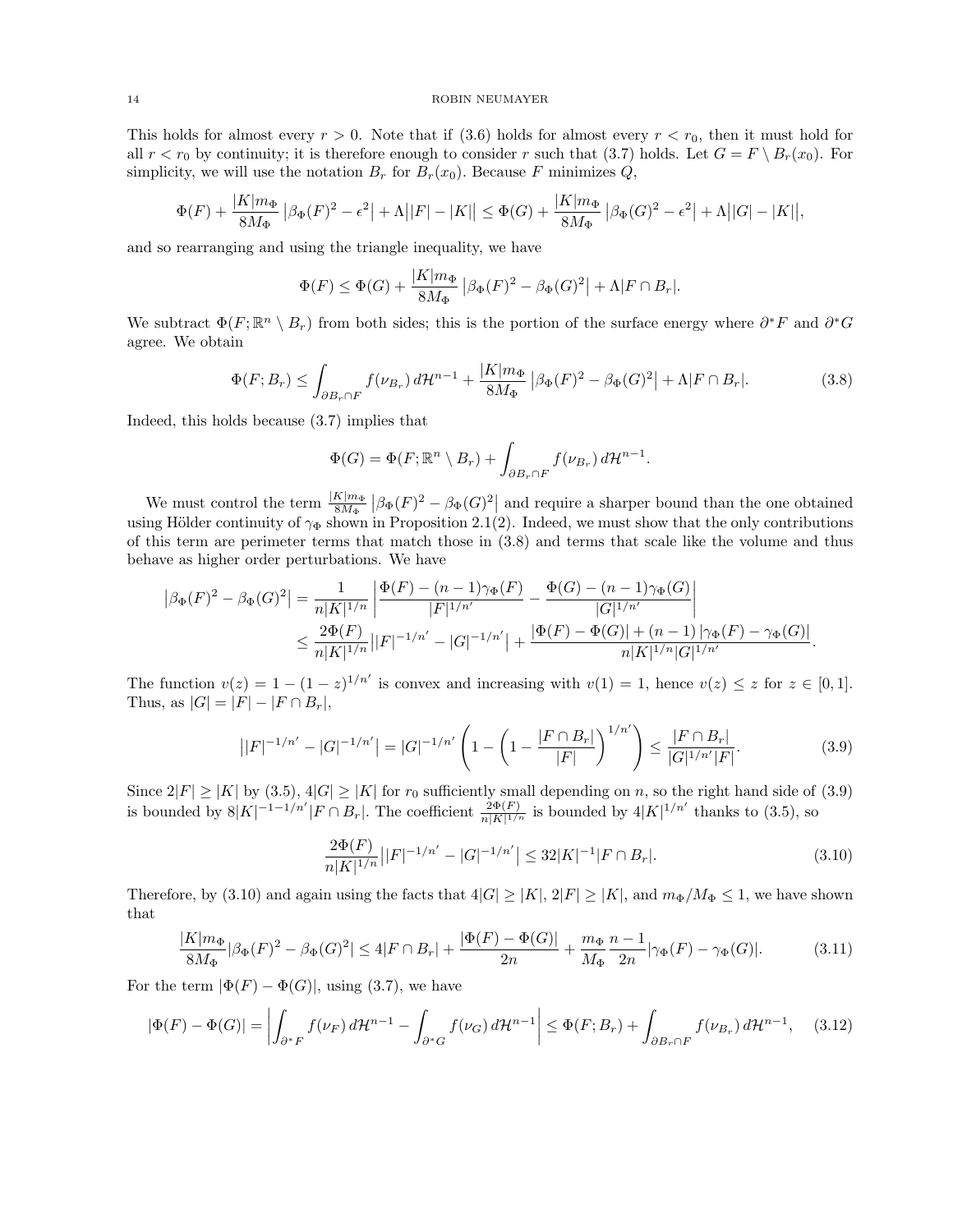using (3.7) and the fact that  $\partial^* F$  and  $\partial^* G$  agree outside of  $B_r$ . Similarly, for the term  $|\gamma_{\Phi}(F) - \gamma_{\Phi}(G)|$ , when  $\gamma_{\Phi}(F) \geq \gamma_{\Phi}(G)$ , thanks to (3.7) we have

$$
\gamma_{\Phi}(F) - \gamma_{\Phi}(G) \le \int_{\partial^* F} \frac{(x - y_F) \cdot \nu_F(x)}{f_*(x - y_F)} d\mathcal{H}^{n-1} - \int_{\partial^* G} \frac{(x - y_F) \cdot \nu_G(x)}{f_*(x - y_F)} d\mathcal{H}^{n-1}
$$
  

$$
\le \frac{M_{\Phi}}{m_{\Phi}} \bigg( \Phi(F; B_r) + \int_{\partial B_r \cap F} f(\nu_{B_r}) d\mathcal{H}^{n-1} \bigg).
$$

The analogous inequality holds when  $\gamma_{\Phi}(G) \geq \gamma_{\Phi}(F)$ , so

$$
|\gamma_{\Phi}(F) - \gamma_{\Phi}(G)| \le \frac{M_{\Phi}}{m_{\Phi}} \bigg( \Phi(F; B_r) + \int_{\partial B_r \cap F} f(\nu_{B_r}) d\mathcal{H}^{n-1} \bigg). \tag{3.13}
$$

Combining  $(3.11)$ ,  $(3.12)$ , and  $(3.13)$ , we have shown

$$
\frac{|K|m_{\Phi}}{8M_{\Phi}} \left| \beta_{\Phi}(F)^{2} - \beta_{\Phi}(G)^{2} \right| \le 4|F \cap B_{r}| + \frac{1}{2} \left( \Phi(F; B_{r}) + \int_{\partial B_{r} \cap F} f(\nu_{B_{r}}) d\mathcal{H}^{n-1} \right).
$$
 (3.14)

Combining (3.8) and (3.14) and rearranging, we have

$$
\frac{1}{2}\Phi(F;B_r) \leq \frac{3}{2}\int_{\partial B_r\cap F} f(\nu_{B_r}) d\mathcal{H}^{n-1} + (4+\Lambda) |F \cap B_r|.
$$

Proceeding in the standard way, we add the term  $\frac{1}{2} \int_{\partial B_r \cap F} f(\nu_{B_r}) d\mathcal{H}^{n-1}$  to both sides, which gives

$$
\frac{1}{2}\Phi(F\cap B_r)\leq 2\int_{\partial B_r\cap F}f(\nu_{B_r})\,d\mathcal{H}^{n-1}+(4+\Lambda)|F\cap B_r|.
$$

By the Wulff inequality,  $\Phi(F \cap B_r) \ge n|K|^{1/n}|F \cap B_r|^{1/n'}$ , and for  $r_0$  small enough depending on  $n, \Lambda$ , and  $|K|$ , we may absorb the last term on the right hand side to obtain

$$
\frac{n|K|^{1/n}|F \cap B_r|^{1/n'}}{4} \le 2 \int_{\partial B_r \cap F} f(\nu_{B_r}) d\mathcal{H}^{n-1}.
$$
\n(3.15)

Let  $u(r) = |F \cap B_r|$ , and thus  $u'(r) = \mathcal{H}^{n-1}(\partial B_r \cap F)$ , so the right hand side above is bounded by  $2M_{\Phi}u'(r)$ . Furthermore,  $|K|^{1/n} \geq m_{\Phi}$ , so (3.15) yields the differential inequality

$$
\frac{n m_{\Phi}}{8M_{\Phi}} \leq u'(r)u(r)^{-1/n'} = n(u^{1/n})'.
$$

Integrating these quantities over the interval  $[0, r]$ , we get

$$
\frac{m_{\Phi}r}{8M_{\Phi}} \le u(r)^{1/n} = |B_r \cap F|^{1/n},
$$

and taking the power  $n$  of both sides yields the lower density estimate. The upper density estimate is obtained by applying an analogous argument, using  $G = F \cup B_r(x_0)$  as a comparison set for  $x_0 \in \partial^* F$  and  $r < r_0$  satisfying (3.7).

The following lemma is a classical argument showing that a set that is close to  $K$  in  $L<sup>1</sup>$  and satisfies uniform density estimates is close to  $K$  in an  $L^\infty$  sense.

**Lemma 3.4.** Suppose that F satisfies uniform density estimates as in  $(3.6)$ . Then there exists C depending on  $m_{\Phi}/M_{\Phi}$ , n, and  $\Lambda$  such that

$$
hd(\partial F, \partial K)^n \le C|F\Delta K|,
$$

where hd( $\cdot, \cdot$ ) is the Hausdorff distance between sets. In particular, for any  $\eta > 0$ , there exists  $\epsilon > 0$  such that if  $|F\Delta K| < \epsilon$ , then  $K_{1-\eta} \subset F \subset K_{1+\eta}$ , where  $K_a = aK$ .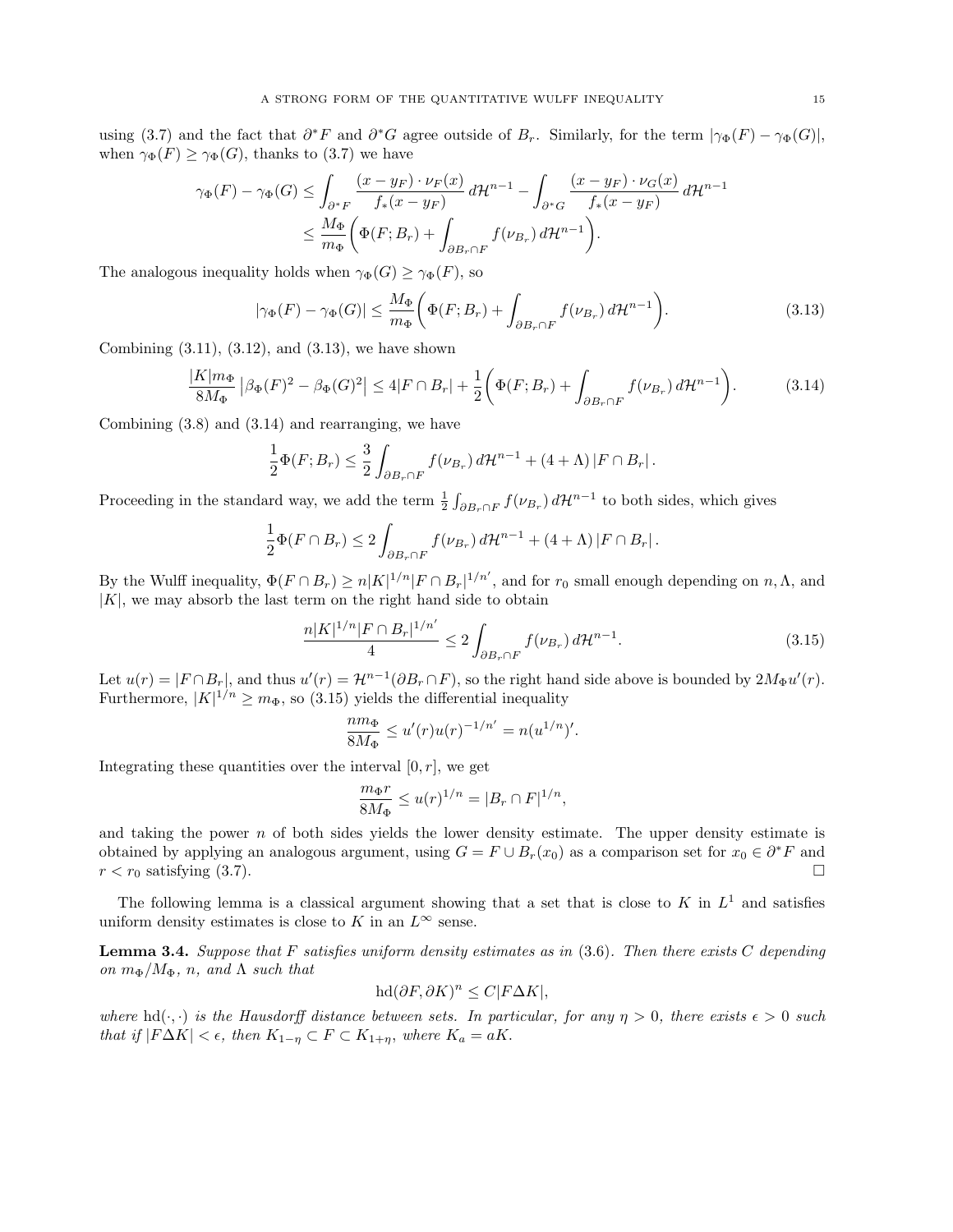*Proof.* Let  $d = hd(\partial F, \partial K)$ . Then there is some  $x \in \partial F$  such that either  $B_d(x)$  is contained entirely in the complement of K or  $B_d(x)$  is entirely contained in K. If the first holds, then the lower density estimate in (3.6) implies that

$$
|F\Delta K| \ge |F \cap B_d(x)| \ge \frac{c_0 m_\Phi^n}{M_\Phi^n} d^n,
$$

while if the second holds, then the upper density estimate in  $(3.6)$  implies that

$$
|F\Delta K| \ge |B_d(x) \setminus F| \ge \frac{c_0 m_{\Phi}^n}{M_{\Phi}^n} d^n.
$$

We will make use of the following form of the Wulff inequality without a volume constraint.

**Lemma 3.5.** Let  $R_0 > diam(K)$  and  $\Lambda > n$ . Up to translation, the Wulff shape K is the unique minimizer of the functional

$$
\Phi(F) + \Lambda \big| |F| - |K| \big|
$$

among all sets  $F \subset B_{R_0}$ .

*Proof.* Let E be a minimizer of  $\Phi(F) + \Lambda ||F| - |K||$  among all sets of finite perimeter  $F \subset B_{R_0}$ ; this functional is lower semicontinuous so such a set exists. Comparing with  $K$ , we find that

$$
\Phi(E) + \Lambda ||E| - |K|| \le \Phi(K) = n|K|.
$$
\n(3.16)

The Wulff inequality implies that  $|E| \leq |K|$ , and so  $\Phi(E) \geq n|E|^{1/n'}|K|^{1/n} \geq n|E|$ . Thus (3.16) implies that  $\Lambda(|K|-|E|) \leq n(|K|-|E|)$ . Since  $\Lambda > n$ , it follows that  $|E|=|K|$ . It follows that E must be a translation of K, the unique (up to translation) equality case in the Wulff inequality.  $\square$ 

We are now ready to prove Theorem 1.1.

*Proof of Theorem 1.1.* By (1.4), we need only to show that there exists a constant  $C = C(n)$  such that

$$
\beta_{\Phi}(E)^{4n/(n+1)} \le C\delta_{\Phi}(E),\tag{3.17}
$$

for any set of finite perimeter E with  $0 < |E| < \infty$ . By Lemma 3.1, it suffices to consider sets contained in  $B_{R_0}$ . Let us introduce the set

$$
\mathcal{F}_{\mathcal{N}} = \left\{ f \ : \ \frac{M_{\Phi}}{m_{\Phi}} \leq \mathcal{N} \right\}
$$

for  $\mathcal{N} \geq 1$ , recalling  $M_{\Phi}$  and  $m_{\Phi}$  defined in (2.2). In Steps 1-4, we prove that, for every  $\mathcal{N} \geq 1$ , there exists a constant  $C = C(n, \mathcal{N})$  such that (3.17) holds for any surface energy  $\Phi$  corresponding to a surface tension  $f \in \mathcal{F}_{\mathcal{N}}$ . In Step 5, we remove the dependence of the constant on  $\mathcal{N}$ .

Step 1: Set-up.

Suppose for the sake of contradiction that  $(3.17)$  is false for some N. We may then find a sequence of sets  ${E_i}$  with  $E_j \subset B_{R_0}$  and a sequence of surface energies  ${\Phi_i}$ , each  ${\Phi_j}$  with corresponding surface tension  $f^j \in \mathcal{F}_\mathcal{N}$ , Wulff shape  $K_j$ , and support function  $f_*^j$ , such that the following holds:

$$
|E_j| = |K_j| = 1,\n\Phi_j(E_j) - \Phi_j(K_j) \to 0,\n\Phi_j(E_j) < \Phi_j(K_j) + c_1 \beta_{\Phi_j}(E_j)^{4n/(n+1)},
$$
\n(3.18)

where  $c_1 = c_1(\mathcal{N}, n)$  is a constant to be chosen later in the proof.

Each  $f^j$  is in  $\mathcal{F}_{\mathcal{N}}$  and is normalized to make  $|K_j| = 1$  implying that  $\{f^j\}$  is locally uniformly bounded above, and hence, by convexity, locally uniformly Lipschitz. By the Arzela-Ascoli theorem, up to a subsequence,  $f^j \to f^{\infty}$  locally uniformly. The uniform convergence ensures that this limit function  $f^{\infty}$  is a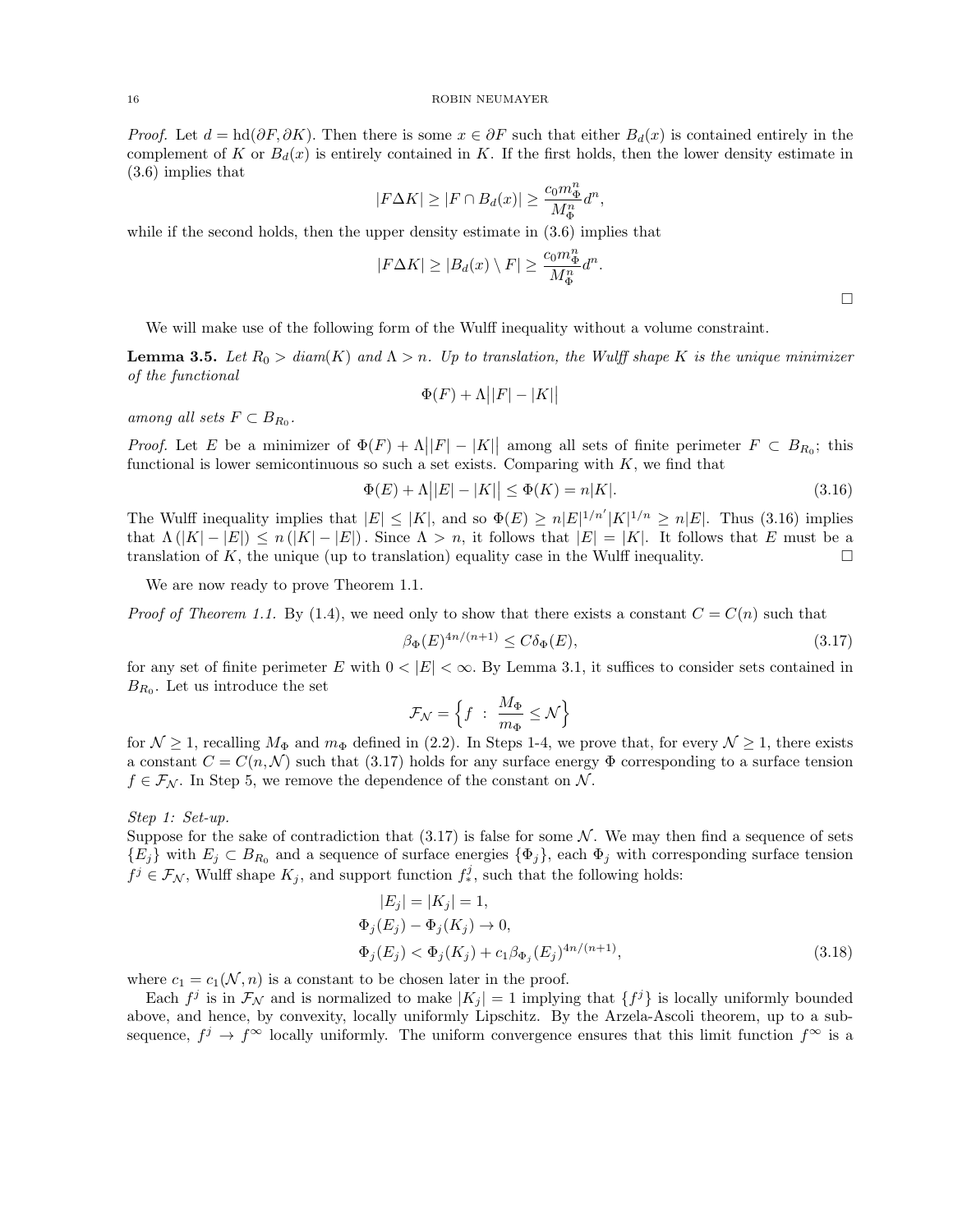surface tension in  $\mathcal{F}_{\mathcal{N}}$ . We denote the corresponding surface energy by  $\Phi_{\infty}$ , Wulff shape by  $K_{\infty}$  and support function by  $f_*^{\infty}$ . Note that  $|K_{\infty}| = 1$ .

There exists  $c(\mathcal{N})$  such that  $\Phi_j(E) \geq c(\mathcal{N})P(E)$  for any set of finite perimeter E, again thanks to  $f^j \in \mathcal{F}_{\mathcal{N}}$  and  $|K_j| = 1$ . Then, since  $\Phi_j(E_j) \to n$  (as  $\Phi_j(K_j) = n$ ), the perimeters are uniformly bounded. Furthermore,  $E_j \subset B_{R_0}$ , so up to a subsequence,  $E_j \to E_\infty$  in  $L^1$  with  $|E_\infty|=1$ .

Proposition 2.1(1) implies that  $\Phi_{\infty}(E_{\infty}) \leq \lim \Phi_{j}(E_{j}) = n$ , so by the Wulff inequality,  $E_{\infty} = K_{\infty}$  up to translation. Furthermore, Proposition 2.1(2) then ensures that  $\lim_{\gamma \to 0} \gamma_{\Phi_j}(E_j) = \gamma_{\Phi_{\infty}}(K_{\infty}) = \frac{n}{n-1}$ , and therefore, by (2.8),

$$
\lim_{j \to \infty} \beta_{\Phi_j}(E_j)^2 = \lim_{j \to \infty} \frac{1}{n} \left( \Phi_j(E_j) - (n-1)\gamma_{\Phi_j}(E_j) \right) = 0.
$$

Step 2: Replace each  $E_j$  with a minimizer  $F_j$ .

As in [22], the idea is to replace each  $E_j$  with a set  $F_j$  for which we can say more about the regularity. We let  $\epsilon_j = \beta_{\Phi_j}(E_j)$  and let  $F_j$  be a minimizer to the problem

$$
\min \left\{ Q_j(F) = \Phi_j(F) + \frac{m_{\Phi_j}}{8M_{\Phi_j}} |\beta_{\Phi_j}(F)^2 - \epsilon_j^2| + \Lambda ||F| - 1| \; : \; F \subset B_{R_0} \right\}
$$

for a fixed  $\Lambda > 4n$ . Lemma 3.2 ensures that such a minimizer exists. As before,  $\Phi_i(F_i) \geq c(\mathcal{N})P(F_i)$ . Pairing this with (3.5) provides a uniform bound on  $P(F_j)$ , so by compactness,  $F_j \to F_\infty$  in  $L^1$  up to a subsequence for some  $F_{\infty} \subset B_{R_0}$ .

For each j, we use the fact that  $F_i$  minimizes  $Q_j$ , choosing  $E_j$  as a comparison set. This, combined with (3.18) and Lemma 3.5, yields

$$
\Phi_j(F_j) + \frac{1}{8N} |\beta_{\Phi_j}(F_j)^2 - \epsilon_j^2| + \Lambda | |F_j| - 1| \le Q_j(F_j) \le \Phi_j(E_j)
$$
  
\n
$$
\le \Phi_j(K_j) + c_1 \epsilon_j^{4n/(n+1)} \le \Phi_j(F_j) + \Lambda | |F_j| - 1| + c_1 \epsilon_j^{4n/(n+1)}.
$$
\n(3.19)

It follows that  $\frac{1}{8N} |\beta_{\Phi_j}(F_j)^2 - \epsilon_j^2| \leq c_1 \epsilon_j^{4n/(n+1)}$ , immediately implying that  $\beta_{\Phi_j}(F_j) \to 0$ . Moreover, rearranging and using the fact that  $\epsilon_j \to 0$  and  $\frac{4n}{n+1} > 2$ , we have

$$
\frac{\epsilon_j^2}{2^{(n+1)/2n}} \le \epsilon_j^2 - 8\mathcal{N}c_1 \epsilon_j^{4n/(n+1)} \le \beta_{\Phi_j}(F_j)^2,
$$

where the exponent  $(n+1)/2n$  is chosen so that, taking the power  $2n/(n+1)$ , we obtain

$$
\epsilon_j^{4n/(n+1)} \le 2\beta_{\Phi_j}(F_j)^{4n/(n+1)}.
$$
\n(3.20)

,

In the last inequality in (3.19), if we replace  $F_j$  with arbitrary set of finite perimeter  $E \subset B_{R_0}$ , then we obtain

$$
\Phi_j(F_j) + \Lambda ||F_j| - 1| \le \Phi_j(E) + \Lambda ||E| - 1| + c_1 \epsilon_j^{4n/(n+1)}
$$

again using Lemma 3.5. Taking the limit inferior as  $j \to \infty$ , this implies that  $F_{\infty}$  is a minimizer of the problem

$$
\min \left\{ \Phi_{\infty}(F) + \Lambda ||F| - 1 \right\} : F \subset B_{R_0} \right\},\
$$

and so  $F_{\infty} = K_{\infty}$  up to a translation by Lemma 3.5. With no loss of generality, we translate each  $F_j$  such that inf $\{ | (F_j + z) \Delta K_{\infty} | : z \in \mathbb{R}^n \} = | F_j \Delta K_{\infty} |$ .

Step 3: For j sufficiently large,  $\frac{1}{2}K_j \subset F_j \subset 2K_j$  and  $|F_j| = 1$ .

Lemma 3.3 implies that each  $F_j$  satisfies uniform density estimates, and thus for j sufficiently large, Lemma 3.4 ensures that  $\frac{1}{2}K_j \subset F_j \subset 2K_j$ , as  $|K_j \Delta F_j| \leq |K_j \Delta K_\infty| + |K_\infty \Delta F_j|$  and both terms on the right hand side go to zero.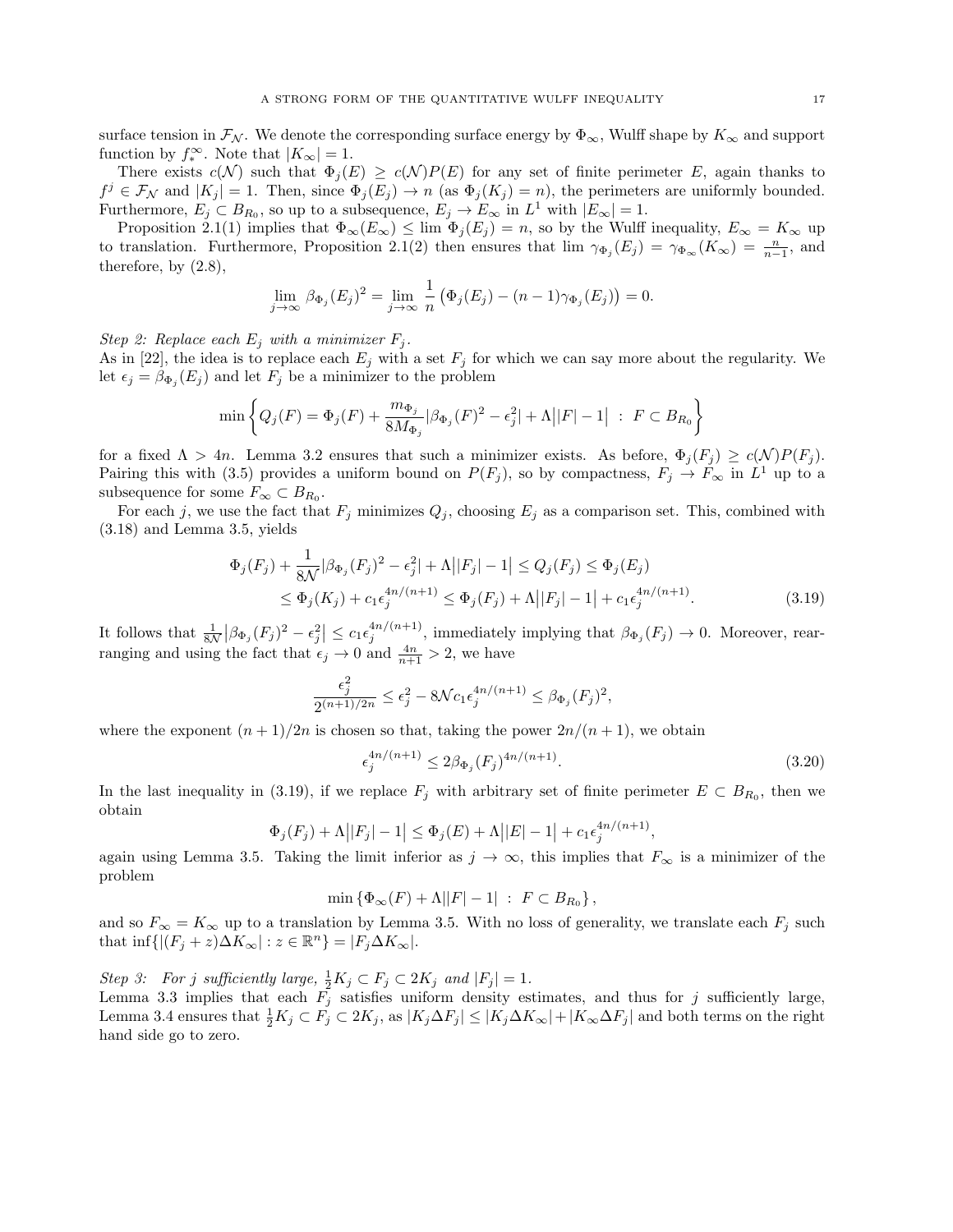Let  $r_j > 0$  be such that  $|r_jF_j| = 1$ . We may take  $r_jF_j$  as a comparison set for  $F_j$ ;  $r_j \le 2$  by Lemma 3.2, so  $r_jF_j \subset 4K_j \subset B_{R_0}$  as long as  $R_0 > 4M_{\Phi} > C\mathcal{N}$ , the second inequality following from  $|K_j| = 1$ . Since  $\beta_{\Phi_j}$  is invariant under scaling,  $Q_j(F_j) \leq Q_j(r_j F_j)$  yields

$$
\Phi_j(F_j) + \Lambda |1 - |F_j|| \le r_j^{n-1} \Phi_j(F_j). \tag{3.21}
$$

This immediately implies that  $r_j \geq 1$  for all j, in other words,  $|F_j| \leq 1$ . Furthermore,  $r_j \to 1$  because  $F_j \to K_\infty$  in  $L^1$  and  $|K_\infty|=1$ . Suppose that, for some subsequence,  $r_j > 1$ . Then, using  $|F_j| = 1/r_j^n$ , (3.21) implies

$$
\Lambda \leq \left(\frac{r_j^n(r_j^{n-1}-1)}{r_j^n-1}\right) \Phi_j(F_j). \tag{3.22}
$$

For any  $0 < \eta < \frac{1}{n}$  and for j sufficiently large, the right hand side is bounded by  $(1 - \eta)\Phi_j(F_j)$ , as  $\lim_{r\to 1^+}$  $\frac{r^n(r^{n-1}-1)}{r^n-1} = \frac{n-1}{n}$ . Furthermore,  $\Phi_j(F_j) \leq n + \epsilon_j^2$  since  $Q_j(F_j) \leq Q_j(K_j)$ , so (3.22) implies that

$$
\Lambda \le (1 - \eta)\Phi_j(F_j) \le (1 - \eta)\left(n + \epsilon_j^2\right) \le n
$$

for j sufficiently large. Since  $n < \Lambda$ , we reach a contradiction, concluding that  $|F_i| = 1$  for j sufficiently large.

Step 4: Derive a contradiction to (3.18).

We will show that  $\beta_{\Phi_j}(F_j)^{4n/(n+1)} \leq C \delta_{\Phi_j}(F_j)$ , which in turn will be used to contradict (3.18). Adding and subtracting the term  $\Phi_j(K_j)/n = (n-1)\gamma_{\Phi_j}(K_j)/n$  to (2.8), we have

$$
\beta_{\Phi_j}(F_j)^2 \le \frac{\Phi_j(F_j)}{n} - \frac{n-1}{n} \int_{F_j} \frac{dx}{f_*^j(x)} = \delta_{\Phi_j}(F_j) + \frac{n-1}{n} \left( \int_{K_j} \frac{dx}{f_*^j(x)} - \int_{F_j} \frac{dx}{f_*^j(x)} \right)
$$
  
=  $\delta_{\Phi_j}(F_j) + \frac{n-1}{n} \left( \int_{F_j \setminus K_j} 1 - \frac{1}{f_*^j(x)} dx + \int_{K_j \setminus F_j} \frac{1}{f_*^j(x)} - 1 dx \right).$ 

We now control the last term in terms of  $\delta_{\Phi_j}(F_j)$ . Note the following: since  $\frac{1}{2}K_j\subset F_j\subset 2K_j$ , the last term above is bounded by  $C|F_j \Delta K_j| \leq \delta_{\Phi_j}(F_j)^{1/2}$ . This could establish (3.17) with the exponent 4. However, with the following argument, we obtain the improved exponent  $4n/(n+1)$ .

As noted before, Lemma 3.3 implies that each  $F_j$  satisfies uniform density estimates (3.6) with  $m_{\Phi_j}/M_{\Phi_j} \ge$ 1/N. The lower density estimate provides information about how far  $f^j_*(x)$  can deviate from 1 for  $x \in F_j \backslash K_j$ , thus bounding the first integrand. Indeed, arguing as in the proof of Lemma 3.4, for any  $x \in F_j \setminus K_j$ , let  $d = f_*^j(x) - 1$ . The intersection  $K_j \cap B_d(x)$  is empty by the definition of  $f_*^j$ , and thus  $F_j \cap B_d(x) \subset F_j \setminus K_j$ . Therefore, for  $x \in \partial^* F_j \setminus K_j$ ,

$$
\frac{c_0}{\mathcal{N}^n}d^n \le |B_d(x) \cap F_j| \le |F_j \Delta K_j| \le C\delta_{\Phi_j}(F_j)^{1/2}
$$

by the lower density estimate in (3.6) and the quantitative Wulff inequality as in (1.4). In fact, this bound holds for any  $x \in F_j \setminus K_j$ ; since  $F_j$  is bounded, for any  $x \in F_j \setminus K_j$ , there is some  $y \in \partial^* F_j \setminus K_j$  such that  $f^j_*(x) \leq f^*_j(y)$ . Therefore,  $f^j_*(x) - 1 \leq C \delta_{\Phi_j}(F_j)^{1/2n}$  for all  $x \in F_j \setminus K_j$ , and so

$$
\int_{F_j \backslash K_j} 1 - \frac{1}{f_*^j(x)} dx \le \int_{F_j \backslash K_j} f_*(x) - 1 dx \le \int_{F_j \backslash K_j} C \delta_{\Phi_j}(F_j)^{1/2n} dx
$$
\n
$$
= C |F_j \Delta K_j| \delta_{\Phi_j}(F_j)^{1/2n} \le C \delta_{\Phi_j}(F_j)^{1/2 + 1/2n},
$$
\n(3.23)

where  $C = C(\mathcal{N}, n)$  and the final inequality uses (1.4) once more. The analogous argument using the upper density estimate in (3.6), paired with the fact that eventually  $\frac{1}{2}K_j \subset F_j$ , provides an upper bound for the size of  $1 - f^j_*(x)$  for  $x \in K_j \setminus F_j$ , giving

$$
\int_{K_j \backslash F_j} \frac{1}{f_*^j(x)} - 1 \, dx \le 2 \int_{K_j \backslash F_j} 1 - f_*^j(x) \, dx \le C \delta_{\Phi_j}(F_j)^{1/2 + 1/2n}.
$$
\n(3.24)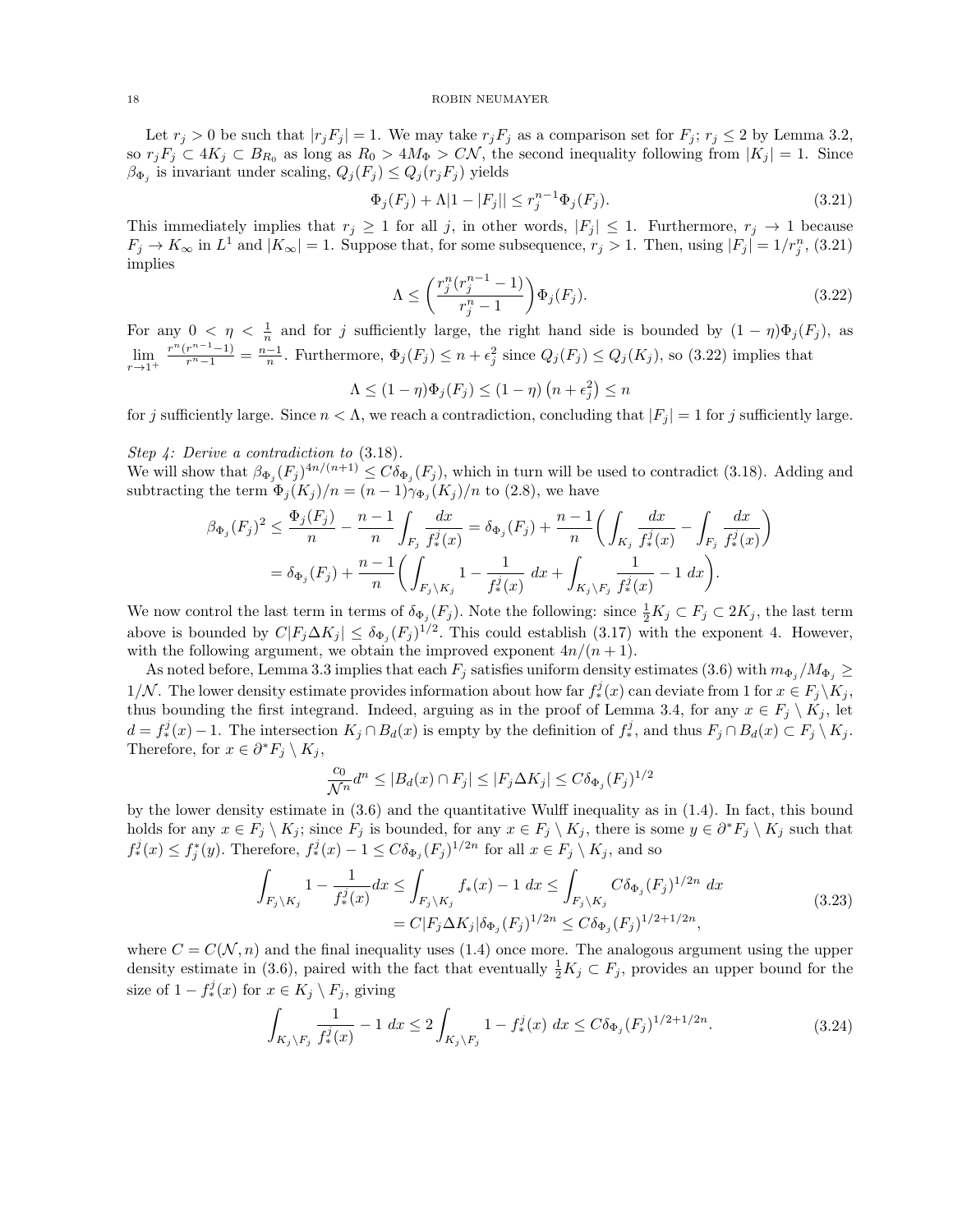Combining (3.23) and (3.24), we conclude that

$$
\beta_{\Phi_j}(F_j)^{4n/(n+1)} \le C_1 \delta_{\Phi_j}(F_j) \tag{3.25}
$$

where  $C_1 = C_1(\mathcal{N}, n)$ .

We now use the minimality of  $F_j$ , comparing against  $E_j$ , along with (3.18) and (3.20) to obtain

$$
\Phi_j(F_j) \le \Phi_j(E_j) \le \Phi_j(K_j) + c_1 \epsilon_j^{4n/(n+1)} \le \Phi_j(K_j) + 2c_1 \beta_{\Phi_j}(F_j)^{4n/(n+1)}.
$$

By (3.20),  $\beta_{\Phi_j}(F_j)$  is positive, so by choosing  $c_1 < n/2C_1$ , this contradicts (3.25), thus proving (3.17) for the class  $\mathcal{F}_{\mathcal{N}}$  with the constant C depending on n and N.

Step 5: Remove the dependence on  $N$  of the constant in (3.17).

We argue as in [18]. We will use the following notation:  $\Phi_K$  is the surface energy with Wulff shape K, surface tension  $f^K$ , and support function  $f_*^K$ . We use  $\delta_K, \beta_K$ , and  $\gamma_K$  to denote  $\delta_{\Phi_K}, \beta_{\Phi_K}$ , and  $\gamma_{\Phi_K}$  respectively.

By John's Lemma ([28, Theorem III]), for any convex set  $K \subset \mathbb{R}^n$ , there exists an affine transformation L such that  $\det L > 0$  and  $B_1 \subset L(K) \subset B_n$ . This implies that  $M_{L(K)}/m_{L(K)} \leq n$  and so  $f^{L(K)} \in \mathcal{F}_n$ . Our goal is therefore to show that  $\beta_{\Phi}(E)$  and  $\delta_{\Phi}(E)$  are invariant under affine transformations. Indeed, once we verify that  $\beta_K(E) = \beta_{L(K)}(L(E))$  and  $\delta_K(E) = \delta_{L(K)}(L(E))$ , we have

$$
\beta_K(E)^{4n/(n+1)} = \beta_{L(K)}(L(E))^{4n/(n+1)} \le C(n)\delta_{L(K)}(L(E)) = C(n)\delta_K(E),
$$

and  $(3.17)$  is proven with a constant depending only on n.

Suppose  $E$  is a smooth, open, bounded set. Then

$$
\Phi_K(E) = \lim_{\epsilon \to 0} \frac{|E + \epsilon K| - |E|}{\epsilon};
$$

this is shown by applying the anisotropic coarea formula to the function

$$
d^K(x, \partial E) := \begin{cases} \inf \{ f_*(x - y) : y \in \partial E \} & \text{if } x \in E^c \\ -\inf \{ f_*(x - y) : y \in \partial E \} & \text{if } x \in E \end{cases}
$$

and noting that  $(E + \epsilon K) \setminus E = \{x : 0 \le d^K(x, \partial E) < \epsilon\}.$ 

Since L is affine,  $|L(E + \epsilon K)| - |L(E)| = \det L(|E + \epsilon K| - |E|)$ , and so

$$
\Phi_K(E) = \lim_{\epsilon \to 0} \frac{|L(E + \epsilon K)| - |L(E)|}{\epsilon \det L} = \frac{\Phi_{L(K)}(L(E))}{\det L}.
$$

Since  $|E| = |L(E)| / \det L$ , we have

$$
\delta_K(E) = \frac{\Phi_K(E)}{n|K|^{1/n}|E|^{1/n'}} - 1 = \frac{\Phi_{L(K)}(L(E))}{n|L(K)|^{1/n}|L(E)|^{1/n'}} - 1 = \delta_{L(K)}(L(E)),
$$

and thus  $\delta_K(E)$  is invariant. Similarly,

$$
f_*^K(L^{-1}z - y) = \inf \left\{ \lambda : \frac{L^{-1}(z) - y}{\lambda} \in K \right\} = \inf \left\{ \lambda : \frac{z - L(y)}{\lambda} \in L(K) \right\} = f_*^{L(K)}(z - L(y)),
$$

and thus

$$
\int_E \frac{dx}{f_*^K(x-y)} = \int_{L(E)} \frac{dz}{f_*^K(L^{-1}(z)-y) \det L} = \int_{L(E)} \frac{dz}{f_*^{L(K)}(z-L(y)) \det L}.
$$

Taking the supremum over  $y \in \mathbb{R}^n$  of both sides, we have

$$
\gamma_K(E) = \frac{\gamma_{L(K)}(L(E))}{\det L}.
$$

From (2.8),

$$
\beta_K(E) = \left(\frac{\Phi_K(E) - (n-1)\gamma_K(E)}{n|K|^{1/n}|E|^{1/n'}}\right)^{1/2}.
$$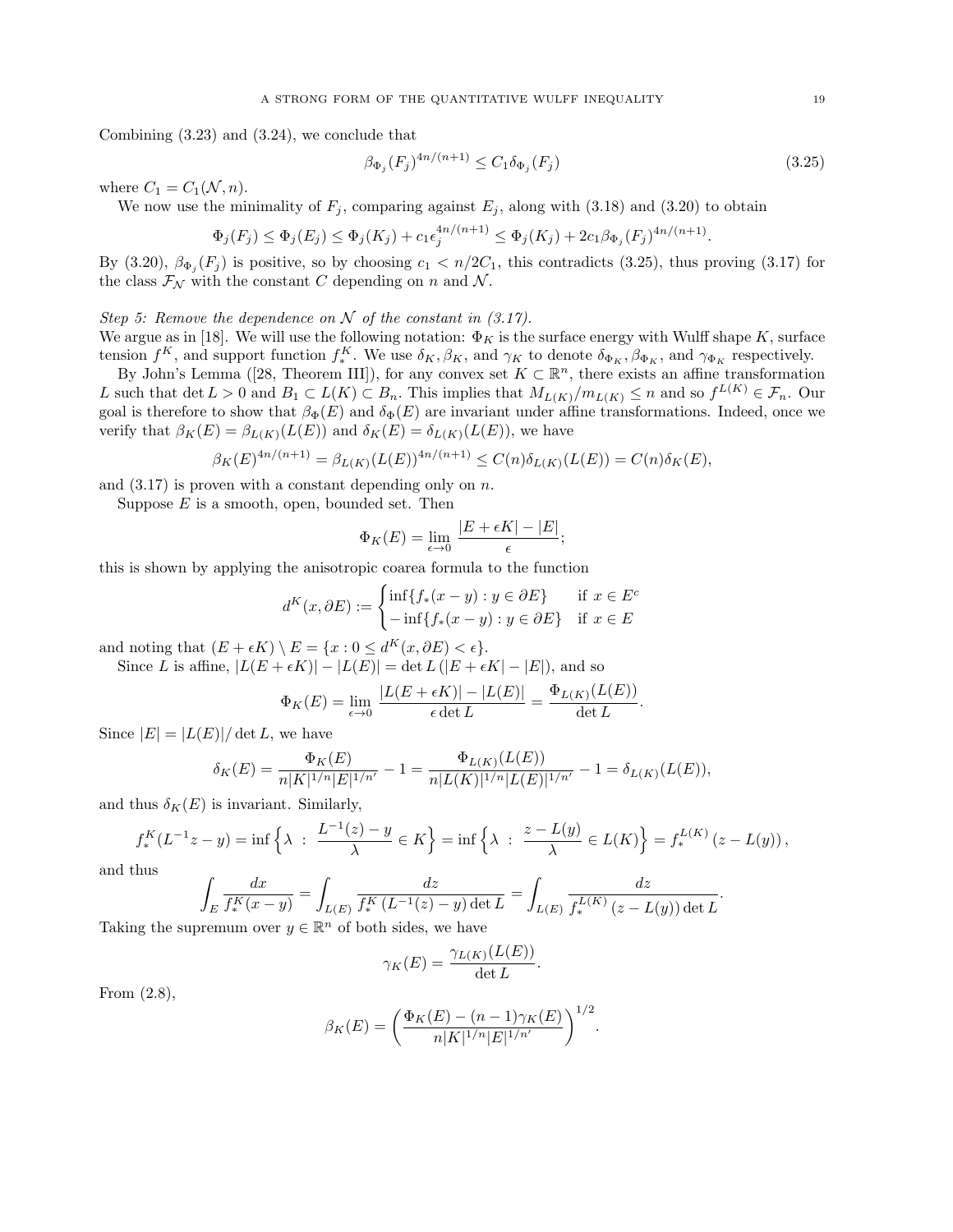We have just shown that, for the denominator,

$$
\left(\frac{1}{n|K|^{1/n}|E|^{1/n'}}\right)^{1/2} = \left(\frac{\det L}{n|L(K)|^{1/n}|L(E)|^{1/n'}}\right)^{1/2},\,
$$

and for the numerator,

$$
\left(\Phi_K(E) - (n-1)\gamma_K(E)\right)^{1/2} = \left(\frac{\Phi_{L(K)}(L(E)) - (n-1)\gamma_{L(K)}(L(E))}{\det L}\right)^{1/2}.
$$

The term  $\det L$  cancels, yielding

$$
\beta_K(E) = \left(\frac{\Phi_{L(K)}(L(E)) - (n-1)\gamma_{L(K)}}{n|L(K)|^{1/n}|L(E)|^{1/n'}}\right)^{1/2} = \beta_{L(K)}(L(E)),
$$

showing that  $\beta_K(E)$  too is invariant.

## 4. THE CASE OF  $\lambda$ -ELLIPTIC SURFACE TENSION

In this section, we prove Theorem 1.3. This proof closely follows the proof of  $(1.5)$  in [22]. Using a selection principle argument and the regularity theory for  $(\Lambda, r_0)$ -minimizers of  $\Phi$ , we reduce to the case of sets that are small  $C^1$  perturbations of the Wulff shape K. In [22], this argument brings Fusco and Julin to the case of nearly spherical sets, at which point they call upon (1.13), where Fuglede proved precisely this case in [21].

We therefore prove in Proposition 1.9 an analogue of  $(1.13)$  in the case of the anisotropic surface energy  $\Phi$ when f is a  $\lambda$ -elliptic surface tension. The following lemma shows that if E is a small  $C^1$  perturbation of the Wulff shape K with  $|E| = |K|$ , then the Taylor expansion of the surface energy vanishes at first order and takes the form (4.1). We then use the quantitative Wulff inequality as in (1.4) and the barycenter constraint along with (4.1) to prove Proposition 1.9.

**Lemma 4.1.** Suppose that  $\Phi$  is a surface energy corresponding to a  $\lambda$ -elliptic surface tension f, and E is a set such that  $|E| = |K|$  and

$$
\partial E = \{x + u(x)\nu_K(x) : x \in \partial K\}
$$

where  $u : \partial K \to \mathbb{R}$  and  $||u||_{C^1(\partial K)} = \epsilon$ . There exists  $\epsilon_0 > 0$  depending on  $\lambda$  and n such that if  $\epsilon < \epsilon_0$ ,

$$
\Phi(E) = \Phi(K) + \frac{1}{2} \int_{\partial K} (\nabla u)^{\mathrm{T}} \nabla^2 f(\nu_K) \nabla u \, d\mathcal{H}^{n-1} - \frac{1}{2} \int_{\partial K} H_K u^2 \, d\mathcal{H}^{n-1} + \epsilon \ O(\|u\|_{H^1(\partial K)}^2),\tag{4.1}
$$

where  $H_K$  is the mean curvature of K and all derivatives are restricted to the tangential directions.

**Remark 4.2.** The second fundamental form  $II_K$  of K satisfies

$$
\nabla^2 f(\nu_K(x))\Pi_K(x) = \mathrm{Id}_{\mathrm{T}_x\partial K} \quad \text{for all } x \in \partial K.
$$

Therefore,  $H_K = \text{tr}(\Pi_K)$  is equal to  $\text{tr}(\nabla^2 f \Pi_K^2)$  and thus (4.1) agrees with, for example, [9, Corollary 4.2].

*Proof of Lemma 4.1.* For a point  $x \in \partial K$ , let  $\{\tau_1, \ldots, \tau_{n-1}\}$  be normalized eigenvectors of  $\nabla \nu_K$ , where each  $\tau_i$  corresponds to the eigenvalue  $\lambda_i$ . This set is an orthonormal basis for  $T_xK$ , and thus  $\{\tau_1,\ldots,\tau_{n-1},\nu_K\}$ is an orthonormal basis for  $\mathbb{R}^n$ . A basis for  $T_{x+u\nu_K}E$  is given by the set  $\{g_1,\ldots,g_{n-1}\}$ , where, adopting the notation  $u_i = \partial_{\tau_i} u$ ,

$$
g_i = \partial_{\tau_i}[x + u\nu_K] = (1 + \lambda_i u)\tau_i + u_i \nu_K.
$$

We make the standard identification of an  $(n-1)$ -vector with a vector in  $\mathbb{R}^n$  in the following way. The norm of an  $(n-1)$ -vector  $v_1 \wedge \cdots \wedge v_{n-1}$  is given by  $|v_1 \wedge \cdots \wedge v_{n-1}| = |\det(v_1, \ldots, v_{n-1})|$ . If  $|v_1 \wedge \cdots \wedge v_{n-1}| \neq 0$ , then the vectors  $v_1, \ldots, v_{n-1}$  are linearly independent and we may consider the  $n-1$  dimensional hyperplane II spanned by  $v_1, \cdots, v_{n-1}$ . Letting *ν* be a normal vector to Π, we make the identification

$$
v_1 \wedge \ldots \wedge v_{n-1} = \pm |v_1 \wedge \ldots \wedge v_{n-1}| \nu,
$$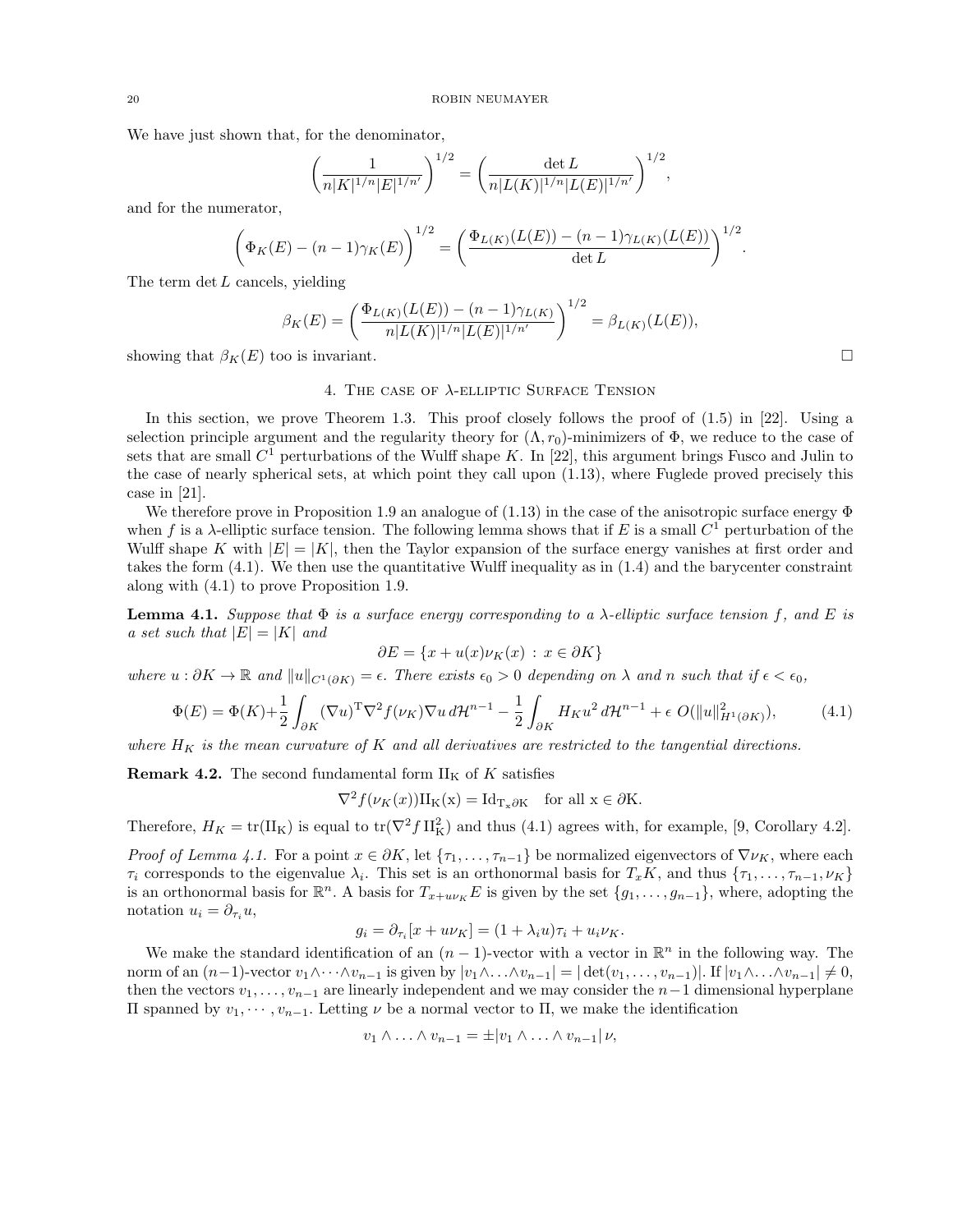where the sign is chosen such that  $\det(v_1, \ldots, v_{n-1}, \pm \nu) > 0$ . In particular, we make the identifications

$$
\tau_1 \wedge \ldots \wedge \tau_{n-1} = \nu_K, \qquad \frac{g_1 \wedge \ldots \wedge g_{n-1}}{|g_1 \wedge \ldots \wedge g_{n-1}|} = \nu_E, \quad \text{and} \quad \tau_1 \wedge \ldots \wedge \nu_K \wedge \ldots \wedge \tau_{n-1} = -\tau_i.
$$

The sign is negative in the third identification because

$$
\det(\tau_1,\ldots,\nu_K,\ldots,\tau_{n-1},-\tau_i)=-\det(\tau_1,\ldots,-\tau_i,\ldots,\tau_{n-1},\nu_K)=\det(\tau_1,\ldots,\tau_i,\ldots,\tau_{n-1},\nu_K)=1.
$$

We let  $w := q_1 \wedge \ldots \wedge q_{n-1}$ , and so

$$
w = [(1 + \lambda_1 u)\tau_i + u_1 \nu_K] \wedge \dots \wedge [(1 + \lambda_{n-1} u)\tau_{n-1} + u_{n-1} \nu_K]
$$
  
= 
$$
\prod_{i=1}^{n-1} (1 + \lambda_i u)\nu_K - \sum_{i=1}^{n-1} u_i \prod_{i \neq j} (1 + \lambda_j u)\tau_i
$$
  
= 
$$
\left[1 + H_K u + \sum_{i < j} \lambda_i \lambda_j u^2\right] \nu_K - \sum_{i=1}^{n-1} u_i \left[1 + \sum_{j \neq i} \lambda_j u\right] \tau_i + \epsilon O(|u|^2 + |\nabla u|^2). \tag{4.2}
$$

In order to show (4.1), the volume constraint is used to show that the first order terms in the Taylor expansion of the surface tension vanish. We achieve this by expanding the volume in two different ways.

The divergence theorem implies that

$$
n|E| = \int_{\partial E} x \cdot \nu_E d\mathcal{H}^{n-1} = \int_{\partial K} (x + u \nu_K) \cdot \left(\frac{w}{|w|}\right) |w| d\mathcal{H}^{n-1} = \int_{\partial K} (x + u \nu_K) \cdot w d\mathcal{H}^{n-1}.
$$

Adding and subtracting  $\nu_K = \tau_1 \wedge \ldots \wedge \tau_{n-1}$ , and using (4.2) and the fact that  $\nu_K \cdot \tau_i = 0$ , we have

$$
n|E| = \int_{\partial K} x \cdot \nu_K d\mathcal{H}^{n-1} + \int_{\partial K} u + x \cdot (w - \nu_K) + H_K u^2 d\mathcal{H}^{n-1} + \epsilon O(||u||_{H^1(\partial K)}^2).
$$

Since  $\int_{\partial K} x \cdot \nu_K d\mathcal{H}^{n-1} = n|K|$ , the volume constraint  $|E| = |K|$  implies that

$$
\int_{\partial K} x \cdot (w - \nu_K) d\mathcal{H}^{n-1} = -\int_{\partial K} u + H_K u^2 d\mathcal{H}^{n-1} + \epsilon O(||u||^2_{H^1(\partial K)}).
$$
\n(4.3)

Now we expand the volume in a different way. Because f is a  $\lambda$ -elliptic surface tension, the Wulff shape K is  $C^2$  with mean curvature depending on  $\lambda$  and n. Therefore, there exists  $t_0 = t_0(\lambda, n) > 0$  such that the neighborhood

$$
D = \{x + t\nu_K(x) : x \in \partial K, t \in (-t_0, t_0)\}
$$

satisfies the following property: for each  $y \in D$ , there is a unique projection  $\pi : D \to \partial K$  such that  $\pi(y) = x$ if and only if  $y = x + t\nu_K(x)$  for some  $t \in (-t_0, t_0)$ . In this way, we extend the normal vector field  $\nu_K$  to a vector field  $N_K$  defined on D by letting  $N_K : D \to \mathbb{R}^n$  be defined by  $N_K(y) = \nu_K(\pi(y))$ . We also extend u to be defined on D by letting  $u(y) = u(\pi(y))$  for all  $y \in D$ . Therefore, if  $\epsilon_0 < t_0$ ,  $\partial E$  may be realized as the time  $t = 1$  image of  $\partial K$  under the flow defined by

$$
\frac{d}{dt}\psi_t(x) = uN_K(\psi_t(x)), \qquad \psi_0(x) = x.
$$

Such a flow is given by  $\psi_t(x) = x + tuN_K$ , and so  $\nabla \psi_t(x) = \text{Id} + tA$  where  $A = \nabla(uN_K)$ . A small adaptation of the proof of [30, Lemma 17.4] gives

$$
J\psi_t = 1 + t \operatorname{tr}(A) + \frac{t^2}{2} (\operatorname{tr}(A)^2 - \operatorname{tr}(A^2)) + \epsilon O(|u|^2 + |\nabla u|^2). \tag{4.4}
$$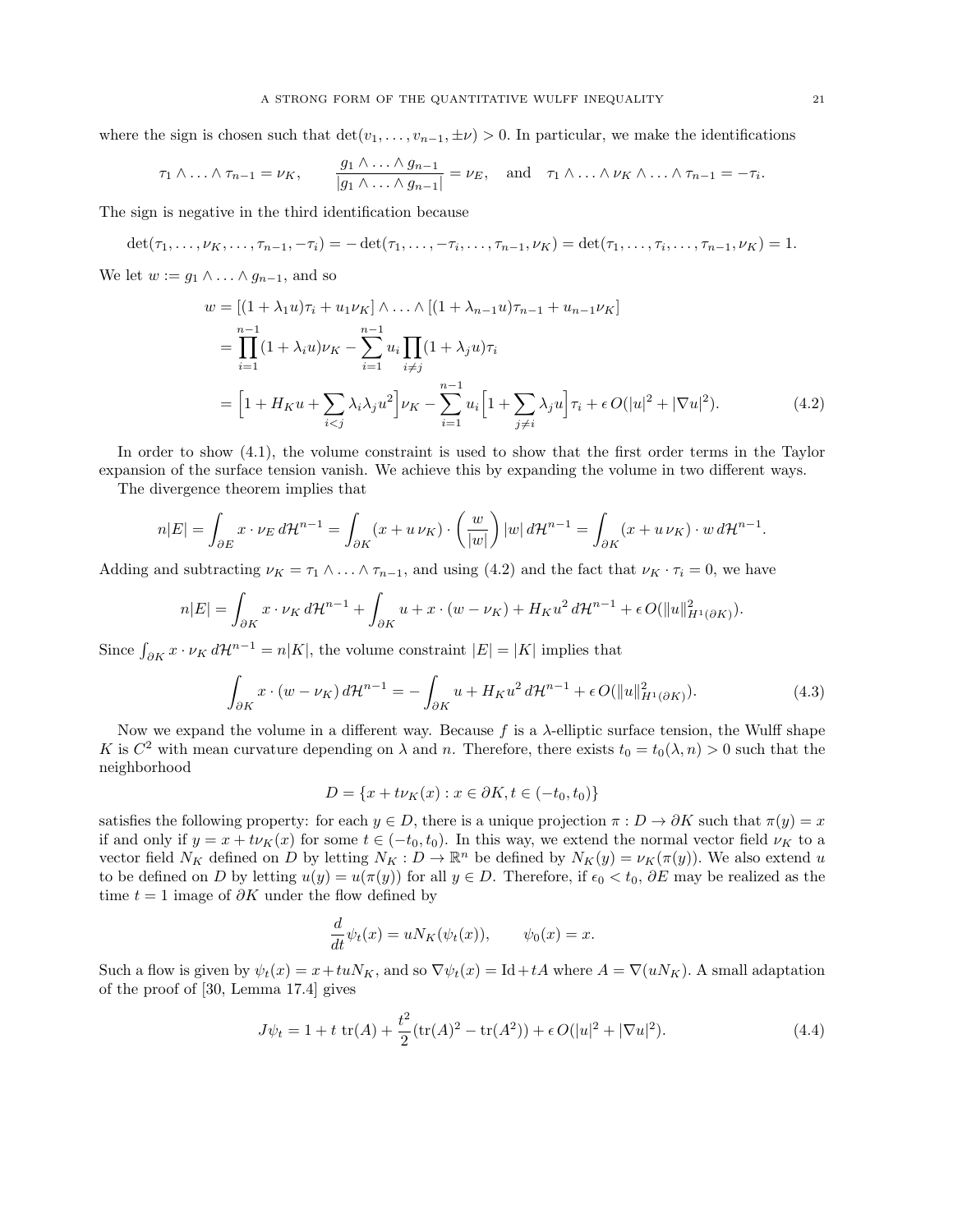Integrating by parts, it is easily verified that

$$
\int_{K} \text{tr}(A)^{2} - \text{tr}(A^{2}) dx = \int_{K} \text{div}(uN_{K} \text{ div}(uN_{K})) dx - \int_{\partial K} \sum_{i,j=1}^{n} (uN_{K})^{(i)} \partial_{i} (uN_{K})^{(j)} \nu_{K}^{(j)} d\mathcal{H}^{n-1}
$$
\n
$$
= \int_{K} \text{div}(uN_{K} \text{ div}(uN_{K})) dx - \int_{\partial K} u\nabla u \cdot \nu_{K} d\mathcal{H}^{n-1}.
$$

The second equality is clear by choosing the basis  $\tau_1, \ldots, \tau_{n-1}, \tau_n$ , where  $\tau_n = \nu_K$ . Furthermore, the divergence theorem implies that

$$
\int_{K} \operatorname{div} \left( u N_{K} \operatorname{div} \left( u N_{K} \right) \right) dx = \int_{\partial K} u \operatorname{div} \left( u N_{K} \right) d\mathcal{H}^{n-1} = \int_{\partial K} u \nabla u \cdot \nu_{K} + H_{K} u^{2} d\mathcal{H}^{n-1},
$$

so that

$$
\int_{K} \text{tr}(A)^{2} - \text{tr}(A^{2}) dx = \int_{\partial K} H_{K} u^{2} d\mathcal{H}^{n-1}.
$$

With this and (4.4) in hand, we have the following expansion of the volume:

$$
|\psi_t(K)| = \int_K J\psi_t \, dx = |K| + t \int_{\partial K} u \, d\mathcal{H}^{n-1} + \frac{t^2}{2} \int_{\partial K} H_K u^2 \, d\mathcal{H}^{n-1} + t^3 \epsilon \, O(||u||_{H^1(\partial K)}^2).
$$

Therefore, the volume constraint  $|K| = |E| = |\psi_1(K)|$  implies that

$$
\int_{\partial K} u \, d\mathcal{H}^{n-1} = -\frac{1}{2} \int_{\partial K} H_K u^2 \, d\mathcal{H}^{n-1} + \epsilon \, O(\|u\|_{H^1(\partial K)}^2). \tag{4.5}
$$

Combining (4.3) and (4.5), we conclude that

$$
\int_{\partial K} x \cdot (w - \nu_K) d\mathcal{H}^{n-1} = -\frac{1}{2} \int_{\partial K} u^2 H_K d\mathcal{H}^{n-1} + \epsilon O(||u||_{H^1(\partial K)}^2).
$$
\n(4.6)

We now proceed with a Taylor expansion of the surface energy of  $E$ :

$$
\Phi(E) = \int_{\partial^* E} f(\nu_E) d\mathcal{H}^{n-1} = \int_{\partial K} f\left(\frac{w}{|w|}\right) |w| d\mathcal{H}^{n-1} = \int_{\partial K} f(w) d\mathcal{H}^{n-1}
$$

$$
= \int_{\partial K} f(\nu_K) d\mathcal{H}^{n-1} + \int_{\partial K} \nabla f(\nu_K) \cdot (w - \nu_K) d\mathcal{H}^{n-1}
$$

$$
+ \frac{1}{2} \int_{\partial K} [w - \nu_K]^{\mathrm{T}} \nabla^2 f(\nu_K) [w - \nu_K] d\mathcal{H}^{n-1} + \epsilon O(\|u\|_{H^1(\partial K)}^2),
$$

so, recalling that  $\nabla f(\nu_K(x)) = x$  by (2.6),

$$
\Phi(E) = \Phi(K) + \int_{\partial K} x \cdot (w - \nu_K) d\mathcal{H}^{n-1} + \frac{1}{2} \int_{\partial K} \sum_{i,j=1}^{n-1} u_i u_j (\tau_i^{\mathrm{T}} \nabla^2 f(\nu_K) \tau_j) d\mathcal{H}^{n-1} + \epsilon O(\|u\|_{H^1(\partial K)}^2).
$$

Applying (4.6) yields (4.1), completing the proof.

We now prove Proposition 1.9, using  $(4.1)$  as a major tool.

*Proof of Proposition 1.9.* Suppose E is a set as in the hypothesis of the proposition, i.e.,  $|E| = |K|$ , bar E =  $bar K$ , and

$$
\partial E = \{x + u(x)\nu_K(x) : x \in \partial K\},\
$$

where  $u : \partial K \to \mathbb{R}$  is a function such that  $u \in C^1(\partial K)$  and  $||u||_{C^1(\partial K)} = \epsilon \leq \epsilon_1$  with  $\epsilon_1$  to be fixed during the proof. Up to multiplying f by a constant, which changes  $\lambda$  by the same factor and leaves  $m_{\Phi}/M_{\Phi}$ unchanged, we may assume that  $|K| = 1$ . Let

$$
B(u) = \frac{1}{2} \int_{\partial K} (\nabla u)^{\mathrm{T}} \nabla^2 f(\nu_K) \nabla u \, d\mathcal{H}^{n-1} - \frac{1}{2} \int_{\partial K} H_K u^2 \, d\mathcal{H}^{n-1},
$$

$$
\Box
$$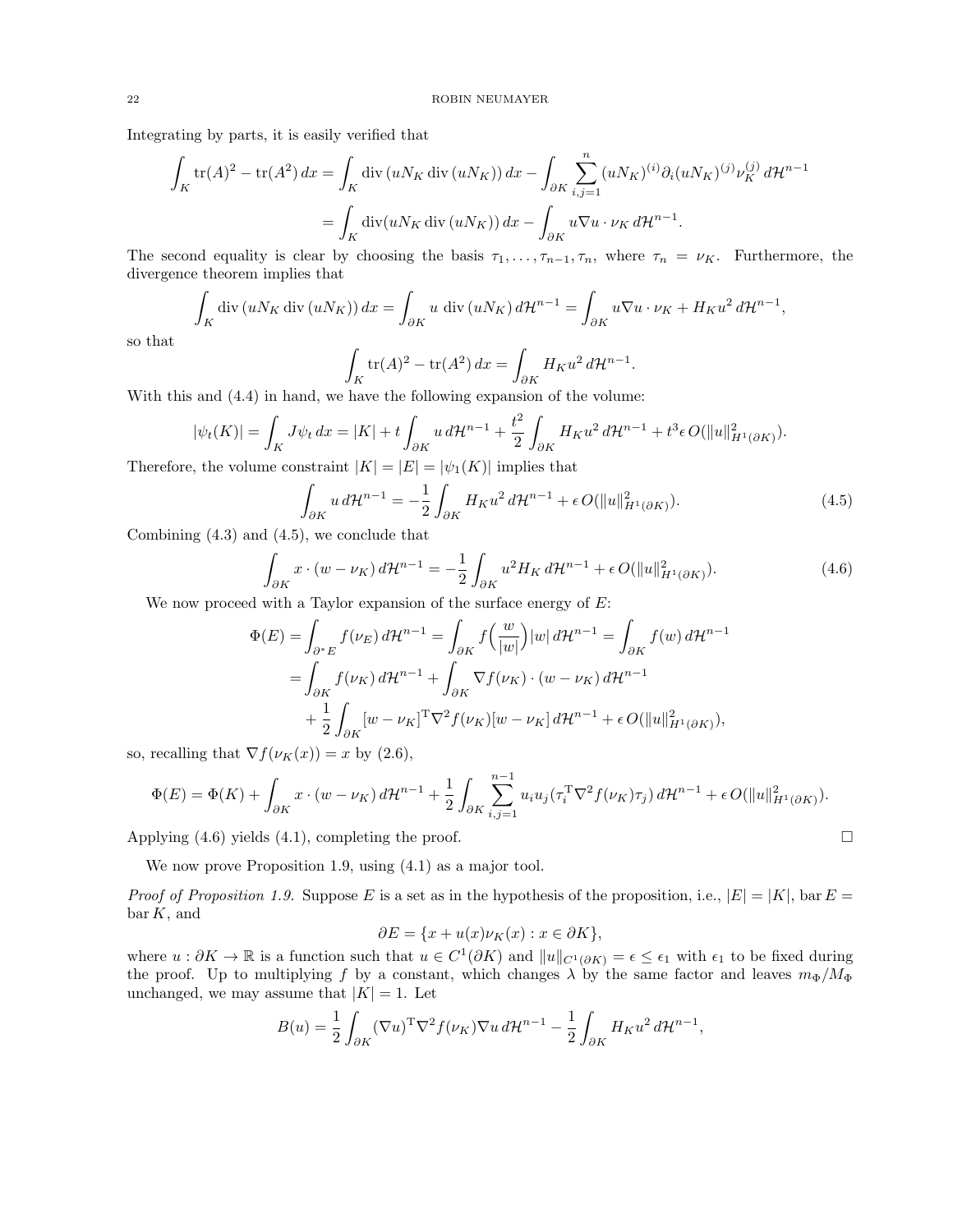so that, by  $(4.1)$ ,

$$
\delta_{\Phi}(E) = \frac{1}{n}B(u) + \epsilon O(||u||_{H^1(\partial K)}^2)
$$
\n(4.7)

as long as  $\epsilon_1 \leq \epsilon_0$  for  $\epsilon_0$  from Lemma 4.1.

Step 1: There exists  $C = C(n, \lambda, m_{\Phi}/M_{\Phi})$  such that, for  $\epsilon_1$  small enough depending on  $m_{\Phi}/M_{\Phi}$  and  $\lambda$ ,

$$
\left(\int_{\partial K} |u| \, d\mathcal{H}^{n-1}\right)^2 \le C\delta_{\Phi}(E). \tag{4.8}
$$

Step 1(a): There exists  $C = C(n, m_{\Phi}/M_{\Phi})$  such that, for  $\epsilon_1 = \epsilon_1(m_{\Phi}/M_{\Phi})$  small enough,

$$
|E\Delta K| \le C\delta_{\Phi}(E)^{1/2}.\tag{4.9}
$$

The quantitative Wulff inequality in the form (1.4) states that  $|E\Delta(K + x_0)| \leq C(n)\delta_{\Phi}(E)^{1/2}$  for some  $x_0 \in \mathbb{R}^n$ , so by the triangle inequality,

$$
|E\Delta K| \le C(n)\delta_{\Phi}(E)^{1/2} + |(K + x_0)\Delta K|.
$$
\n(4.10)

It therefore suffices to show that  $|(K + x_0)\Delta K| \leq C\delta_{\Phi}(E)^{1/2}$ . By [30, Lemma 17.9],

$$
|K\Delta(K+x_0)| \le 2|x_0|P(K) \le \frac{2n}{m_{\Phi}}|x_0|.\tag{4.11}
$$

Furthermore, the barycenter constraint bar  $E = \text{bar } K$  implies that

$$
x_0 = \int_K x_0 dx = \int_E x dx - \int_K x - x_0 dx = \int_E x dx - \int_{K+x_0} x dx.
$$

For  $\epsilon_1$  small enough depending on  $M_{\Phi}/m_{\Phi}$ ,  $E, K + x_0 \subset B_{2M_{\Phi}}$ , a fact that is verified geometrically since  $|x_0| \to 0$  as  $\epsilon \to 0$  and thus  $|x_0|$  may be taken as small as needed. Therefore,

$$
|x_0| = \left| \int_E x \, dx - \int_{K+x_0} x \, dx \right| \le 2M_{\Phi} |E\Delta(K+x_0)| \le M_{\Phi} C(n) \delta_{\Phi}(E)^{1/2},
$$

where the second inequality comes from  $(1.4)$ . This,  $(4.11)$ , and  $(4.10)$  prove  $(4.9)$ .

Step 1(b): For  $\epsilon_1$  sufficiently small depending on  $\lambda$  and n,

$$
\int_{\partial K} |u| \, d\mathcal{H}^{n-1} \le 2|E\Delta K|.\tag{4.12}
$$

.

Let  $d_K(x) = \text{dist}(x, \partial K)$ . As in the proof of Lemma 4.1, there exists  $t_0 = t_0(\lambda, n)$  such that for all  $t < t_0$ ,  ${d_K = t} = {x + t\nu_K(x)}$ . Take  $\epsilon_1 < t_0$  and let  $G_t = {d_K = t} \cap (E \setminus K)$ . Then

$$
E \setminus K = \{x + t\nu_K : x \in \{x \in \partial K : u(x) > 0\}, t \in (0, u(x))\},
$$
  
\n
$$
G_t = \{x + t\nu_K : x \in \{x \in \partial K : u(x) > t\}\}.
$$

The coarea formula and the area formula imply that

$$
|E \setminus K| = \int_{E \setminus K} |\nabla d_K| dx = \int_0^\infty dt \int_{G_t} d\mathcal{H}^{n-1} = \int_0^\infty dt \int_{\{u > t\}} J(\mathrm{Id} + t\nu_K) d\mathcal{H}^{n-1},
$$

so

$$
|E \setminus K| \ge \frac{1}{2} \int_0^\infty dt \int_{\{u > t\}} d\mathcal{H}^{n-1} = \frac{1}{2} \int_0^\infty |\{u > t\}| dt = \frac{1}{2} \int_{\partial K} u^+ d\mathcal{H}^{n-1}
$$

The analogous argument yields  $|K \setminus E| \ge \frac{1}{2} \int_{\partial K} u^{-} d\mathcal{H}^{n-1}$ , and (4.12) is shown. Combining (4.9) and (4.12) implies (4.8).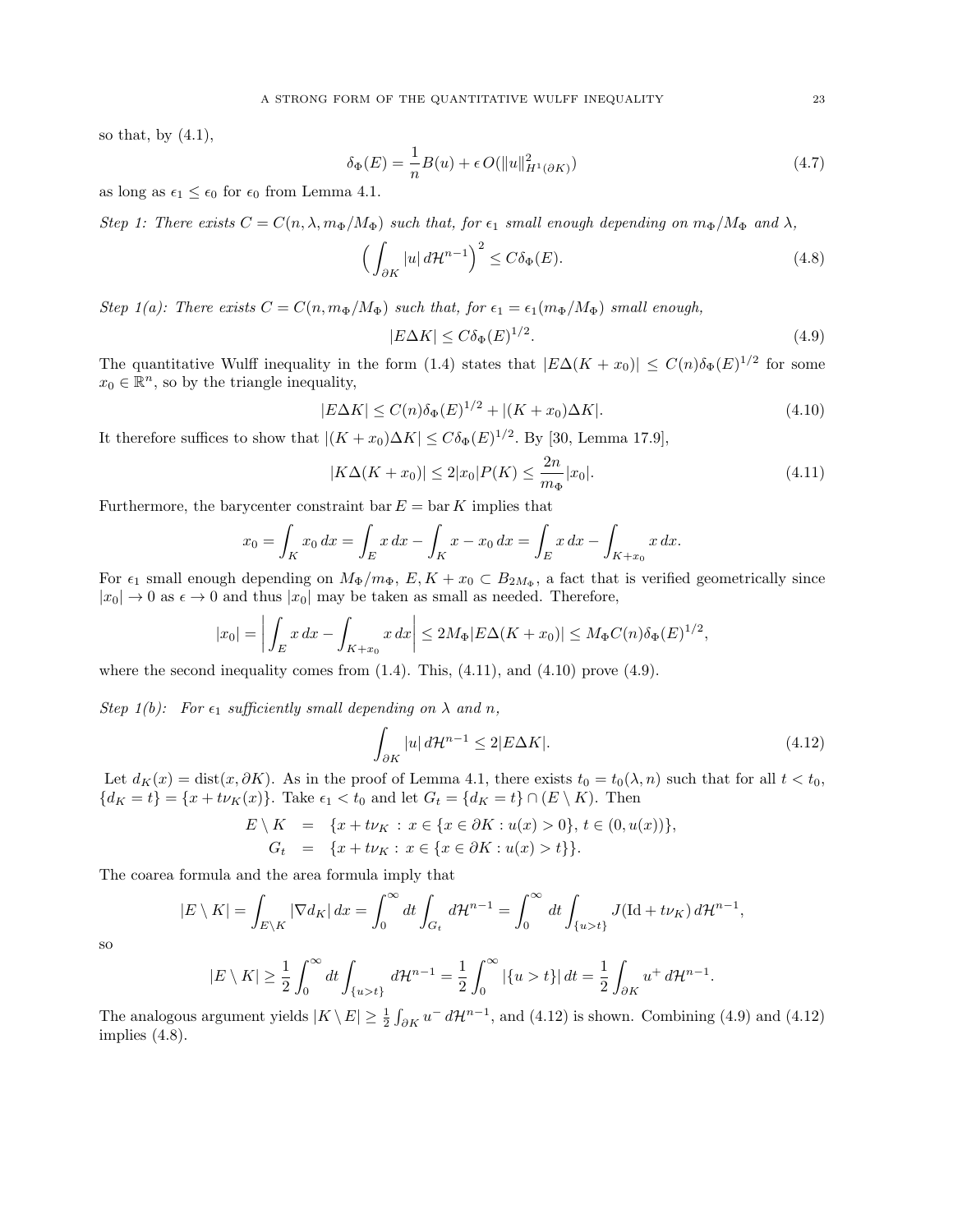Step 2: There exists  $C = C(n, \lambda, m_{\Phi}/M_{\Phi})$  such that, for  $\epsilon_1 = \epsilon_1(n, \lambda, m_{\Phi}/M_{\Phi})$  small enough,

$$
||u||_{H^1(\partial K)}^2 \le C\delta_\Phi(u). \tag{4.13}
$$

The  $\lambda$ -ellipticity of f implies

$$
\int_{\partial K} |\nabla u|^2 d\mathcal{H}^{n-1} \leq \frac{1}{\lambda} \int_{\partial K} (\nabla u)^{\mathrm{T}} \nabla^2 f(\nu_K)(\nabla u) d\mathcal{H}^{n-1} = \frac{1}{\lambda} \Big( 2B(u) + \int_{\partial K} H_K |u|^2 d\mathcal{H}^{n-1} \Big).
$$

The Wulff shape K is bounded and  $C^2$ , so  $H_K$  is bounded by a constant  $C = C(n, \lambda)$ . Therefore,

$$
\int_{\partial K} |\nabla u|^2 d\mathcal{H}^{n-1} \le \frac{2}{\lambda} B(u) + C \int_{\partial K} |u|^2 d\mathcal{H}^{n-1}.
$$
\n(4.14)

As pointed out in [12, proof of Theorem 4], one may produce a version of Nash's inequality on  $\partial K$  that takes the form

$$
\int_{\partial K} |u|^2 d\mathcal{H}^{n-1} \le c\eta^{(n+2)/n} \int_{\partial K} |\nabla u|^2 d\mathcal{H}^{n-1} + \frac{c}{\eta^{(n+2)/2}} \Big(\int_{\partial K} |u| d\mathcal{H}^{n-1}\Big)^2 \tag{4.15}
$$

for all  $\eta > 0$ , where c is a constant depending on  $H_K$  (and therefore on  $\lambda$  and  $n$ ) and  $M_{\Phi}/m_{\Phi}$ . Indeed, as in  $\mathbb{R}^n$ , this form of Nash's inequality is a consequence of the Sobolev inequality on  $\partial K$ , shown in [33, Section 18]. We pair (4.15) with (4.14) and (4.8) to obtain

$$
\int_{\partial K} |\nabla u|^2 \, d\mathcal{H}^{n-1} \leq \frac{2}{\lambda} B(u) + C\eta^{(n+2)/n} \int_{\partial K} |\nabla u|^2 \, d\mathcal{H}^{n-1} + \frac{C}{\eta^{(n+2)/2}} \delta_\Phi(E).
$$

For  $\eta$  small enough, we absorb the middle term into the left hand side. Then, recalling (4.7), we have

$$
\frac{1}{2} \int_{\partial K} |\nabla u|^2 d\mathcal{H}^{n-1} \leq C \delta_{\Phi}(E) + \epsilon O(||u||_{H^1(\partial K)}^2).
$$

Combining this estimate with (4.15) and (4.8), we find that  $\int_{\partial K} |u|^2 d\mathcal{H}^{n-1}$  is also bounded by  $C\delta_{\Phi}(E)$  +  $\epsilon O(|u||_{H^1(\partial K)}^2)$ . Therefore,

$$
||u||_{H^1(\partial K)}^2 \leq C\delta_{\Phi}(E) + \epsilon O(||u||_{H^1(\partial K)}^2).
$$

Finally, taking  $\epsilon_1$  small enough, we absorb the second term on the right, proving (4.13).

We now show that if  $\partial E = \{x + u\nu_K : x \in \partial K\}$  with  $||u||_{C^1(\partial K)}$  small, then  $\beta_{\Phi}(E)$  is controlled by  $||u||_{H^1(\partial K)}$ . With the notation from the proof of Lemma 4.1,

$$
n|K|\beta_{\Phi}(E)^{2} \leq \int_{\partial E} f(\nu_{E}) - \frac{x}{f_{*}(x)} \cdot \nu_{E} d\mathcal{H}^{n-1} = \int_{\partial K} f(w) - x \cdot w d\mathcal{H}^{n-1}.
$$

From the expansion of  $\Phi$  in the proof of Lemma 4.1 and the fact that  $x \cdot \nu_K = f(\nu_K)$  by (2.3), the right hand side is equal to

$$
\frac{1}{2} \int_{\partial K} (\nabla u)^{\mathrm{T}} \nabla^2 f(\nu_K) \nabla u \, d\mathcal{H}^{n-1} + \epsilon O(||u||_{H^1(\partial K)}^2) \leq C ||u||_{H^1(\partial K)}^2 + \epsilon O(||u||_{H^1(\partial K)}^2),
$$

where  $C = ||\nabla^2 f||_{C^0(\partial K)}$ . For  $\epsilon$  sufficiently small, we absorb the term  $\epsilon O(||u||^2_{H^1(\partial K)})$  and have

$$
\beta_{\Phi}(E)^2 \le \frac{C}{n|K|} \|u\|_{H^1(\partial K)}^2.
$$
\n(4.16)

**Remark 4.3.** This is the first point at which we use the upper bound on the Hessian of  $f$ . In other words, Proposition 1.9 still holds for surface tensions  $f \in C^{1,1}(\mathbb{R}^n \setminus \{0\})$  that satisfy the lower bound on the Hessian in the definition of  $\lambda$ -ellipticity.

Next, we prove Theorem 1.3, for which we need the following definition.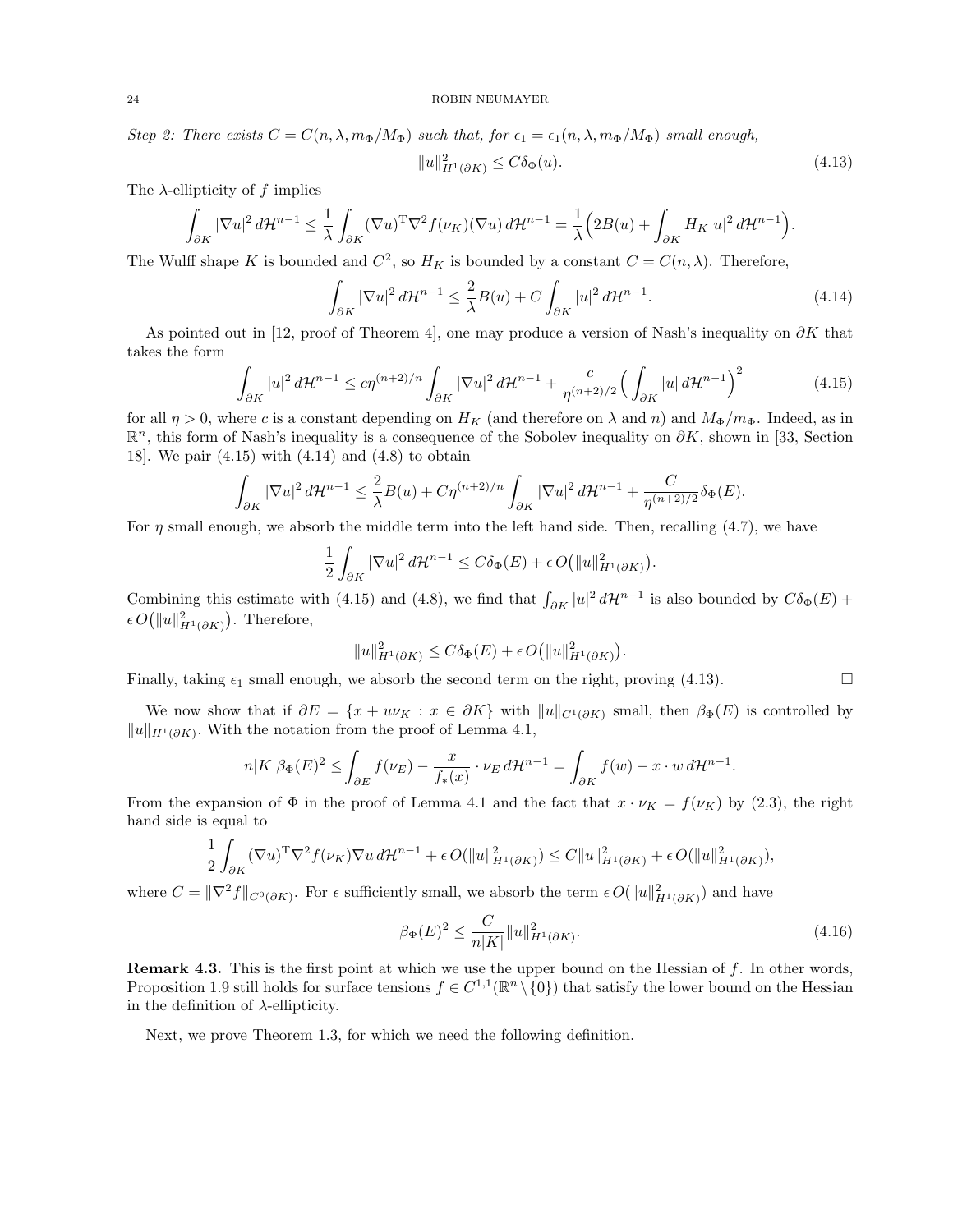**Definition 4.4.** A set of finite perimeter E is a  $(\Lambda, r_0)$ -minimizer of  $\Phi$ , for some  $0 \leq \Lambda < \infty$  and  $r_0 > 0$ , if

$$
\Phi(E; B(x, r)) \le \Phi(F; B(x, r)) + \Lambda |E \Delta F|
$$

for  $E\Delta F \subset B(x,r)$  and  $r < r_0$ .

Proof of Theorem 1.3. Proposition 2.4 implies that the proof reduces to showing

$$
\beta_{\Phi}(E)^2 \le C \delta_{\Phi}(E). \tag{4.17}
$$

where  $C = C(n, \lambda, ||\nabla^2 f||_{C^0(\partial K)}, m_{\Phi}/M_{\Phi})$ . Suppose for contradiction that (4.17) fails. There exists a sequence  $\{E_j\}$  such that  $|E_j| = |K|$  for all j,  $\delta_{\Phi}(E_j) \to 0$ , and

$$
\Phi(E_j) \le \Phi(K) + c_2 \beta_\Phi(E_j)^2 \tag{4.18}
$$

for  $c_2$  to be chosen at the end of this proof. Arguing as in the proof of Theorem 1.1, we determine that, up to a subsequence,  ${E_j}$  converges in  $L^1$  to a translation of K. As in the proof of Theorem 1.1 (and as in [22]), we replace the sequence  $\{E_j\}$  with a new sequence  $\{F_j\}$ , where each  $F_j$  is a minimizer of the problem

$$
\min \left\{ Q_j(E) = \Phi(E) + \frac{|K|m_{\Phi}}{8M_{\Phi}} \left| \beta_{\Phi}(E)^2 - \epsilon_j^2 \right| + \Lambda \left| |E| - |K| \right| \ : \ E \subset B_{R_0} \right\}
$$

with  $\epsilon_j = \beta_{\Phi}(E_j)$ ; existence for this problem is shown in Lemma 3.2. Continuing as in the proof of Theorem 1.1, we determine that

$$
\epsilon_j^2 \le 2\beta_\Phi(F_j)^2,\tag{4.19}
$$

that up to a subsequence and translation,  $F_j \to K$  in  $L^1$ , and that  $|F_j| = |K|$  for j sufficiently large. By Lemma 3.3, each  $F_j$  satisfies uniform density estimates, and so by Lemma 3.4, for any  $\eta > 0$ , we may choose j sufficiently large such that  $K_{1-\eta} \subset F_j \subset K_{1+\eta}$ .

Arguing as in [22], we show that  $F_j$  is a  $(\Lambda, r_0)$ -minimizer of  $\Phi$  for j large enough, where  $\Lambda$  and  $r_0$  are uniform in j. Let G such that  $G\Delta F_j \subset F_r(x_0)$  for  $x_0 \in F_j$  and for  $r < r_0$ , where  $r_0$  is to be fixed during the proof. For any  $\eta > 0$ , if  $B_r(x_0) \subset K_{1-\eta}$ , then trivially  $\Phi(G) \geq \Phi(F_j)$ . If  $B_r(x_0) \not\subset K_{1-\eta}$ , then for  $\eta$  sufficiently small, Lemma 2.3 implies that  $|y_{F_j}| \leq 1/4$  and  $|y_G| \leq 1/4$ . Furthermore, by choosing  $\eta$  and r<sub>0</sub> sufficiently small, we may take  $B_r(x_0) \cap K_{1/2} = \emptyset$ . The minimality of  $F_j$  implies  $Q(F_j) \leq Q(G)$ ; after rearranging and applying the triangle inequality, this implies that

$$
\Phi(F_j) \le \Phi(G) + \Lambda |F_j \Delta G| + \frac{|K|m_{\Phi}}{8M_{\Phi}} \left| \beta_{\Phi}(G)^2 - \beta_{\Phi}(F_j)^2 \right|.
$$
\n(4.20)

As in (3.11) in the proof of Lemma 3.3,

$$
\frac{|K|m_{\Phi}}{8M_{\Phi}}\left|\beta_{\Phi}(F)^{2}-\beta_{\Phi}(G)^{2}\right| \leq \frac{|\Phi(F_{j})-\Phi(G)|}{2}+\frac{|\gamma_{\Phi}(F_{j})-\gamma_{\Phi}(G)|}{2}+4|F_{j}\Delta G|
$$

for  $r_0$  small enough depending on n. If  $\Phi(F_i) \leq \Phi(G)$ , then the  $(\Lambda, r_0)$ -minimizer condition is automatically satisfied. Otherwise, subtracting  $\frac{1}{2}\Phi(F_j)$  from both sides of (4.20) and renormalizing, we have

$$
\Phi(F_j) \le \Phi(G) + |\gamma_{\Phi}(G) - \gamma_{\Phi}(F_j)| + (8+2\Lambda)|F_j \Delta G|.
$$
\n(4.21)

To control  $|\gamma_{\Phi}(G) - \gamma_{\Phi}(F_i)|$ , we need something sharper than the Hölder modulus of continuity of  $\gamma_{\Phi}$  given in Proposition 2.1(2). Indeed,  $\gamma_{\Phi}$  is Lipschitz continuous for sets whose intersection contains a ball around their centers:

$$
\gamma_{\Phi}(F_j) - \gamma_{\Phi}(G) \le \int_{F_j} \frac{dx}{f_*(x - y_{F_j})} - \int_G \frac{dx}{f_*(x - y_{F_j})} = \int_{F_j \Delta G} \frac{dx}{f_*(x - y_{F_j})},
$$

and analogously,

$$
\gamma_{\Phi}(G) - \gamma_{\Phi}(F_j) \le \int_{F_j \Delta G} \frac{dx}{f_*(x - y_G)}.
$$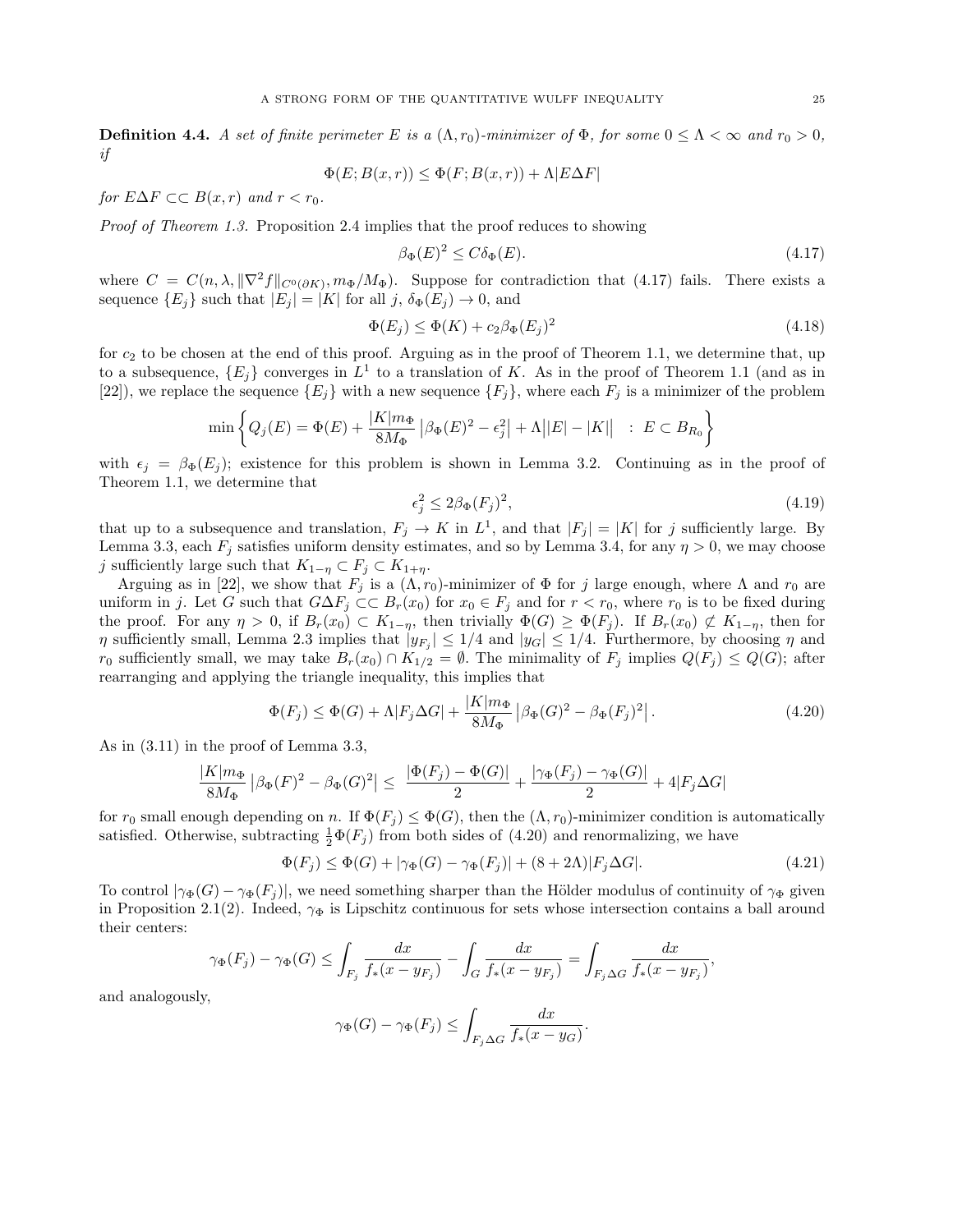Since  $B_r \cap K_{1/2} = \emptyset$ ,  $|y_{F_j}| \leq 1/4$ , and  $|y_G| \leq 1/4$ , we know that  $1/f_*(x - y_{F_j}) \geq 4/m_{\Phi}$  and  $1/f_*(x - y_G) \geq$  $4/m_{\Phi}$  for any  $x \in F_j \Delta G$ , implying that

$$
|\gamma_{\Phi}(F_j) - \gamma_{\Phi}(G)| \le \frac{4}{m_{\Phi}} |F_j \Delta G|.
$$

Therefore, (4.21) becomes

$$
\Phi(F_j) \le \Phi(G) + \Lambda_0 |F_j \Delta G|,\tag{4.22}
$$

where  $\Lambda_0 = 8 + 2\Lambda + 4/m_\Phi$ , and so  $F_j$  is a  $(\Lambda_0, r_0)$ -minimizer for j large enough.

We now exploit some regularity theorems for sets  $F_j$  that are  $(\Lambda, r_0)$ -minimizers that converge in  $L^1$  to a C<sup>2</sup> set. First, let us introduce a bit of notation. For  $x \in \mathbb{R}^n$ ,  $r > 0$ , and  $\nu \in S^{n-1}$ , we define

$$
\mathbf{C}_{\nu}(x,r) = \{ y \in \mathbb{R}^n : |p_{\nu}(y-x)| < r, |q_{\nu}(y-x)| < r \},\
$$
  

$$
\mathbf{D}_{\nu}(x,r) = \{ y \in \mathbb{R}^n : |p_{\nu}(y-x)| < r, |q_{\nu}(y-x)| = 0 \},\
$$

where  $q_{\nu}(y) = y \cdot \nu$  and  $p_{\nu}(y) = y - (y \cdot \nu)y$ . We then define the *cylindrical excess* of E at x in direction  $\nu$ at scale r to be

$$
\mathbf{exc}(E, x, r, \nu) = \frac{1}{r^{n-1}} \int_{\mathbf{C}_{\nu}(x, r) \cap \partial^* E} \frac{|\nu_E - \nu|^2}{2} d\mathcal{H}^{n-1}
$$

The following regularity theorem for almost minimizers of an elliptic integrand is the translation in the language of sets of finite perimeter of a classical result in the theory of currents, see [1, 2, 6, 14]. For a closer statement to ours, see Lemma 3.1 in [13].

**Theorem 4.5.** Let f be a  $\lambda$ -elliptic surface tension with corresponding surface energy  $\Phi$ . Suppose E is a  $(\Lambda, r_0)$ -minimizer of  $\Phi$ . For all  $\alpha < 1$  there exist constants  $\epsilon$  and  $C_1$  depending on  $n, \lambda$  and  $\alpha$  such that if

$$
\mathbf{exc}(E, x, r, \nu) + \Lambda r < \epsilon
$$

then there exists  $u \in C^{1,\alpha}(\mathbf{D}_{\nu}(x,r))$  with  $u(x) = 0$  such that

$$
C_{\nu}(x, r/2) \cap \partial^* E = (\text{Id} + u\nu)(\mathbf{D}_{\nu}(x, r/2)),
$$
  
\n
$$
||u||_{C^0(\mathbf{D}_{\nu}(x_0, r/2))} < C_1 r \csc(E, x, r, \nu)^{1/(2n-2)},
$$
  
\n
$$
||\nabla u||_{C^0(\mathbf{D}_{\nu}(x_0, r/2))} < C_1 \csc(E, x, r, \nu)^{1/(2n-2)},
$$
  
\nand 
$$
r^{\alpha}[\nabla u]_{C^{0,\alpha}(\mathbf{D}_{\nu}(x, r/2))} < C_1 \csc(E, x, r, \nu)^{1/2}.
$$

Applying Theorem 4.5 as in [8], we come to prove the following statement.

**Theorem 4.6.** Let f be  $\lambda$ -elliptic with corresponding surface energy  $\Phi$  and let  $\{E_j\}$  be a sequence of  $(\Lambda, r_0)$ minimizers such that  $E_j \to E$  in  $L^1$ , with  $\partial E \in C^2$ . Then there exist functions  $\psi_j \in C^1(\partial E)$  such that

 $\partial E_j = (\text{Id} + \psi_j \nu_E)(\partial E),$ 

and  $\|\psi_j\|_{C^1(\partial E)} \to 0.$ 

Theorem 4.6 implies that we may express  $\partial F_j$  as

$$
\partial F_j = \{ x + \psi_j \nu_K : x \in \partial K \},\
$$

where  $\|\psi_j\|_{C^1(\partial K)} \to 0$ . Moreover, bar  $F_j =$  bar K and  $|F_j| = |K|$ , so Proposition 1.9 and (4.16) imply that

$$
C\delta_{\Phi}(F_j) \ge ||\psi_j||_{H^1(\partial K)}^2 \ge c\beta_{\Phi}(F_j)^2. \tag{4.23}
$$

On the other hand,  $F_j$  minimizes  $Q_j$ , so choosing  $E_j$  as a comparison set and using (4.18) and (4.19), we have

$$
\Phi(F_j) \le \Phi(E_j) \le \Phi(K) + c_2 \epsilon_j^2 \le \Phi(K) + 2c_2 \beta_{\Phi}(F_j)^2.
$$

By (4.19),  $\beta_{\Phi}(F_i) > 0$ . Then, using (4.23) and choosing  $c_2$  sufficiently small, we reach a contradiction.  $\square$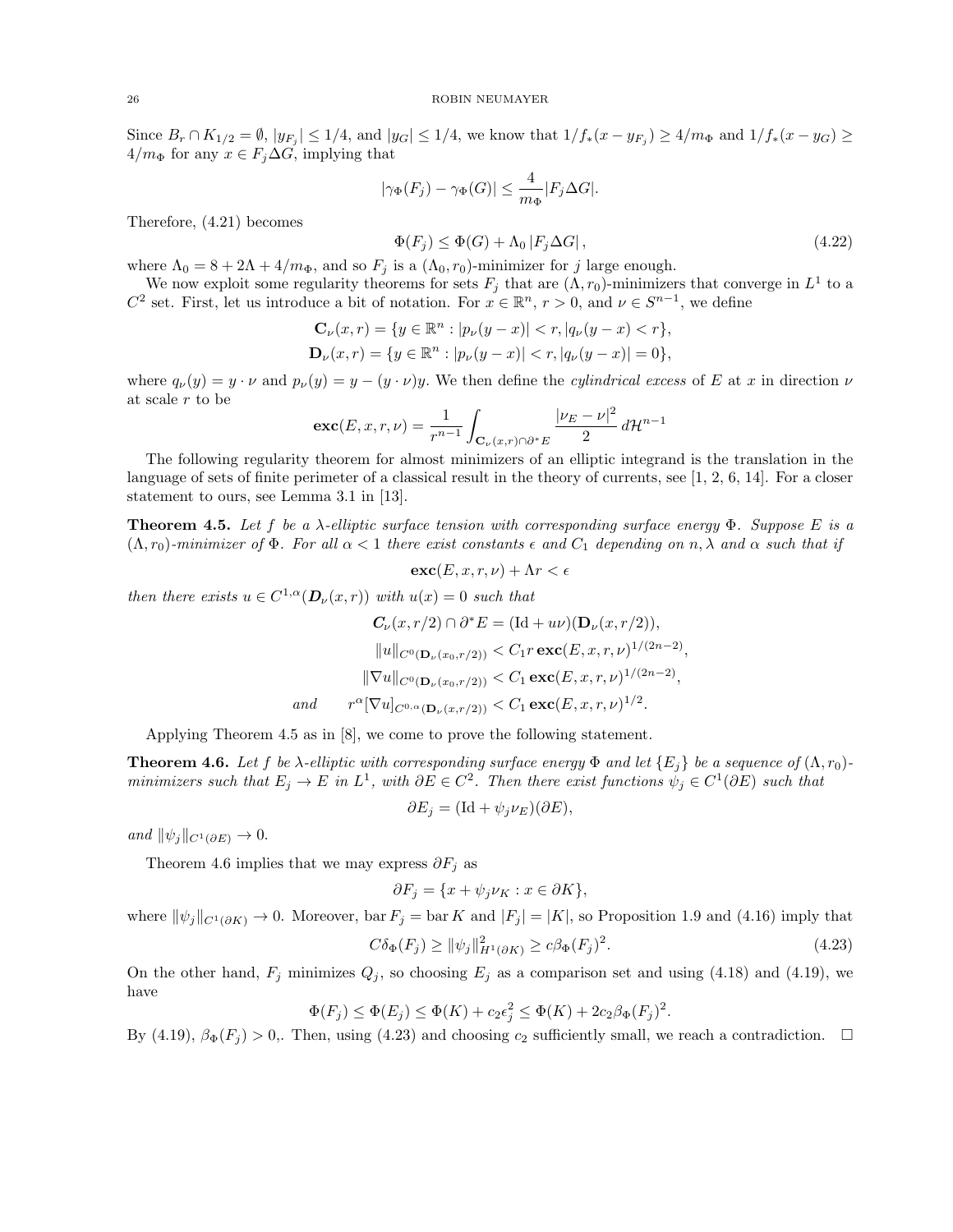

FIGURE 1. Notation used for  $K$  and a parallel set  $E$ .

# 5. The case of crystalline surface tension in dimension 2

In this section, we prove Theorem 1.5. As in the previous section, we begin by showing the result in a special case, and then use a selection principle argument paired with specific regularity properties to reduce to this case.

Let  $n = 2$  and suppose that f is a crystalline surface tension as defined in Definition 1.4, with  $\Phi$  the corresponding anisotropic surface energy. The corresponding Wulff shape  $K \subset \mathbb{R}^2$  is a convex polygon with normal vectors  $\{\nu_i\}_{i=1}^N$ . Let us fix some notation to describe K, illustrated in Figure 1. Denote by  $s_i$  the side of K with normal vector  $\nu_i$ , choosing the indices such that  $s_i$  is adjacent to  $s_{i+1}$  and  $s_{i-1}$ . Let  $\theta_i \in (0, \pi)$ be the angle between  $s_i$  and  $s_{i+1}$ , adopting the convention that  $s_{n+1} = s_1$ . Let  $H_i$  be the distance from the origin to the side  $s_i$ . By construction,

$$
f(\nu_i) = H_i. \tag{5.1}
$$

We say that a set  $E \subset \mathbb{R}^2$  is parallel to K if E is an open convex polygon with  $\{\nu_E\} = {\{\nu_i\}}_{i=1}^N$ , that is,  $\nu_E(x) \in {\{\nu_i\}}_{i=1}^N$  for all  $x \in \partial^*E$ , and for each  $i \in \{1, \ldots, N\}$ , there exists  $x \in \partial^*E$  with  $\nu_E(x) = \nu_i$ . For a set E that is parallel to K, we denote by  $\sigma_i$  the side of E with normal vector  $\nu_i$ , and  $h_i$  the distance between the origin and  $\sigma_i$ ; again see Figure 1. We define  $\epsilon_i = h_i - H_i$ . Notice that  $\epsilon_i$  has a sign, with  $\epsilon_i \geq 0$ when  $dist(0, s_i) \leq dist(0, \sigma_i)$  and  $\epsilon_i \leq 0$  when  $dist(0, s_i) \geq dist(0, \sigma_i)$ . For simplicity of notation, we let  $|s| = \mathcal{H}^1(s)$  for any line segment s.

The following proposition proves strong form stability for sets E that are parallel to K such that  $|E| = |K|$ and  $|E\Delta K| = \inf\{|E\Delta (K+y)| : y \in \mathbb{R}^2\}$ . Then, by a selection principle-type argument and a rigidity result, we will reduce to this case.

**Proposition 5.1.** Let  $E \subset \mathbb{R}^2$  be parallel to K such that  $|E| = |K|$  and  $|E\Delta K| = \inf\{|E\Delta(K+y)| : y \in \mathbb{R}^2\}$ . Then there exists a constant  $C$  depending on  $f$  such that

$$
\beta_{\Phi}(E)^2 \le C\delta_{\Phi}(E).
$$

*Proof.* Let E be as in the hypothesis of the proposition. By  $(5.1)$ , we have

$$
\Phi(E) = \sum_{i=1}^{N} H_i |\sigma_i|, \qquad \Phi(K) = \sum_{i=1}^{N} H_i |s_i|, \qquad |E| = \sum_{i=1}^{N} \frac{h_i |\sigma_i|}{2}, \qquad |K| = \sum_{i=1}^{N} \frac{H_i |s_i|}{2}.
$$

Recalling that  $\epsilon_i = h_i - H_i$ , we may express the volume constraint  $|E| = |K|$  as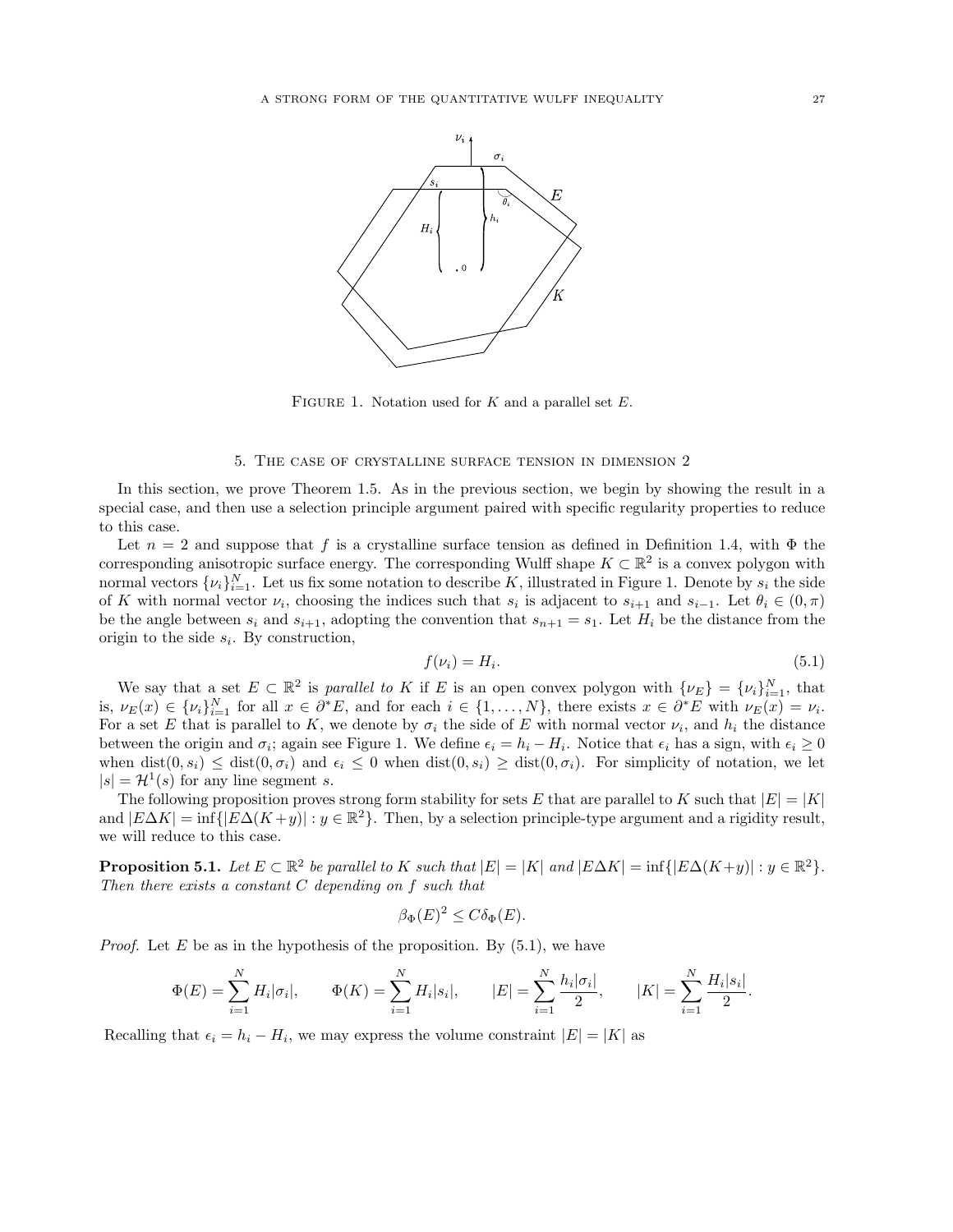

FIGURE 2. The surface energy of rK relative to  $K \setminus E$  is bounded by the right hand side of (5.5).

$$
\sum_{i=1}^{N} \frac{H_i |s_i|}{2} = |K| = |E| = \sum_{i=1}^{N} \frac{H_i |\sigma_i|}{2} + \sum_{i=1}^{N} \frac{\epsilon_i |\sigma_i|}{2}.
$$

Furthermore,

$$
2|K|\delta_{\Phi}(E) = \Phi(E) - \Phi(K) = \sum_{i=1}^{N} H_i(|\sigma_i| - |s_i|) = -\sum_{i=1}^{N} \epsilon_i |\sigma_i|. \tag{5.2}
$$

Note that  $\sum_{i=1}^{N} |\epsilon_i| \le C |E\Delta K|$  for some constant  $C = C(f)$ , and so by (1.4),

$$
\left(\sum_{i=1}^{N} |\epsilon_i|\right)^2 \le C\delta_{\Phi}(E),\tag{5.3}
$$

and in particular,  $|\epsilon_i|^2 \leq C \delta_{\Phi}(E)$  for each *i*.

*Step 1:* We use (2.8) and add and subtract  $\frac{\Phi(K)}{2|K|} = \frac{\gamma_{\Phi}(K)}{2|K|}$  to obtain

$$
\beta_{\Phi}(E)^2 \le \frac{1}{2|K|} \Big( \Phi(E) - \int_E \frac{dx}{f_*(x)} \Big) = \delta_{\Phi}(E) + \frac{1}{2|K|} \Big( \int_{K \setminus E} \frac{dx}{f_*(x)} - \int_{E \setminus K} \frac{dx}{f_*(x)} \Big).
$$

Thus we need only to control the term  $A - B$  linearly by the deficit, where

$$
A = \int_{K \backslash E} \frac{dx}{f_*(x)}, \hspace{10mm} B = \int_{E \backslash K} \frac{dx}{f_*(x)}.
$$

To bound the term  $A - B$  from above, we bound A from above and bound B from below. Our main tool is the anisotropic coarea formula in the form given in (2.13).

First, we consider the term  $A$ , where  $(2.13)$  yields

$$
A = \int_{K \backslash E} \frac{dx}{f_*(x)} = \int_0^\infty \frac{\Phi(rK; K \backslash E)}{r} dr = \int_0^1 \frac{\Phi(rK; K \backslash E)}{r} dr. \tag{5.4}
$$

We introduce the notation

$$
I^- = \{i \in \{1, \dots N\} : \epsilon_i < 0\}, \qquad I^+ = \{1, \dots N\} \setminus I^-.
$$

From (5.4), we obtain an upper bound on A by integrating over r, for each  $i \in I^-$ , the part of the perimeter of rK that lies between  $\sigma_i$  and  $s_i$ . This means that for each r, we pick up the part of  $\partial^*(rK)$  that is parallel to  $\sigma_i$  and  $s_i$ , as well as part of the adjacent sides:

$$
\Phi(rK; K \setminus E) \le \sum_{I^-} \left[ H_i r |s_i| + H_{i-1} \frac{(rH_i - h_i)}{\sin(\theta_{i-1})} + H_{i+1} \frac{(rH_i - h_i)}{\sin(\theta_i)} \right];\tag{5.5}
$$

see Figure 2 and recall (5.1). This and (5.4) imply that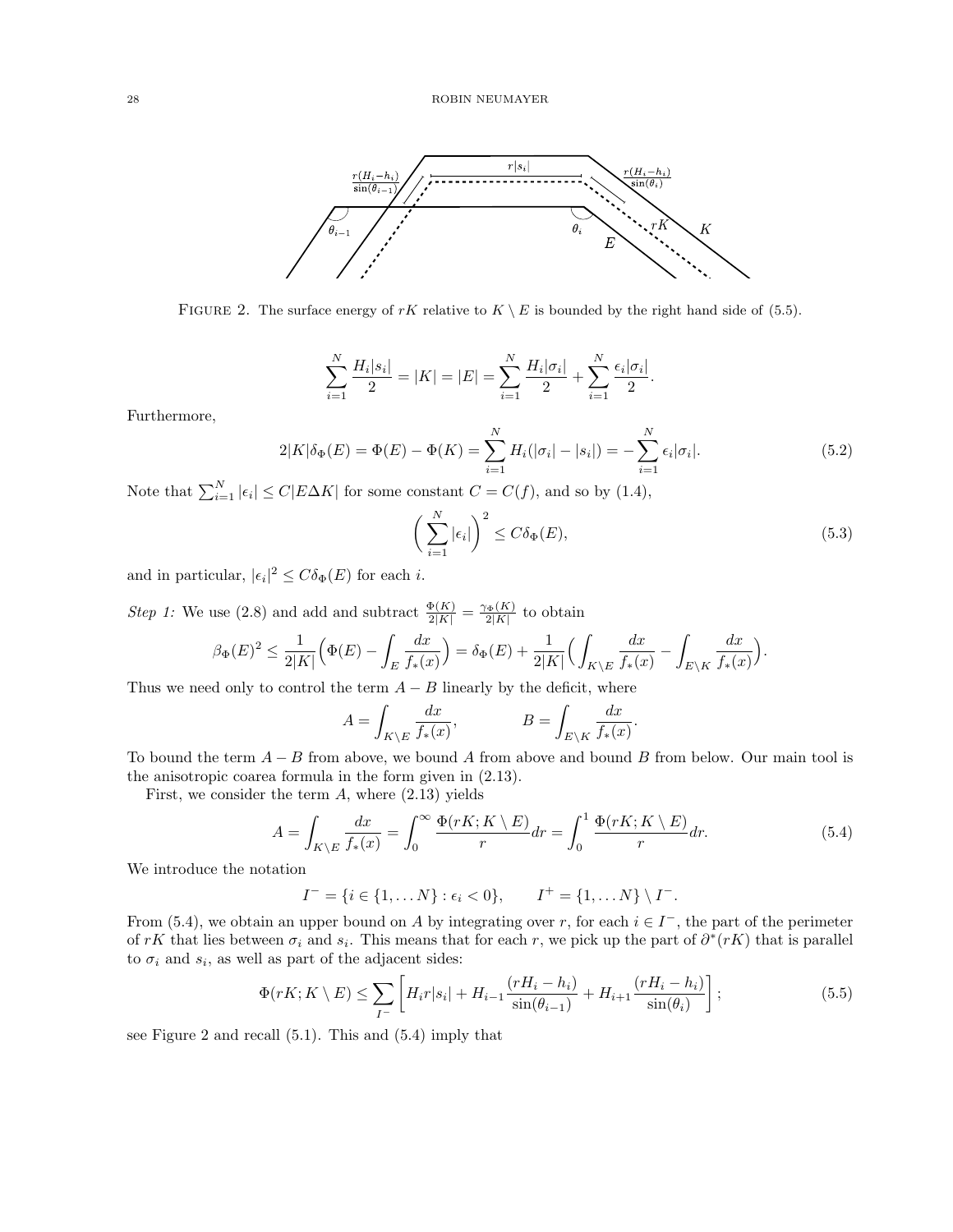A STRONG FORM OF THE QUANTITATIVE WULFF INEQUALITY 29

$$
A \le \sum_{I^-} \int_{h_i/H_i}^1 \left[ H_i r |s_i| + H_{i-1} \frac{(rH_i - h_i)}{\sin(\theta_{i-1})} + H_{i+1} \frac{(rH_i - h_i)}{\sin(\theta_i)} \right] \frac{dr}{r},\tag{5.6}
$$

Now we add and subtract the term  $\int_{h_i/H_i}^1 H_i |\sigma_i| \frac{dr}{r}$ . The idea is that  $H_i |\sigma_i|$  gives a rough estimate of the term in brackets on the right hand side of (5.6). Indeed, for each r, the part of  $\partial^*(rK)$  between  $\sigma_i$  and  $s_i$  has length roughly equal to  $H_i|\sigma_i|$ . We will see that this estimate is not too rough; the error can be controlled by the deficit. Thus we rewrite (5.6) as

$$
A \leq \sum_{i \in I^-} \int_{h_i/H_i}^1 \frac{H_i |\sigma_i|}{r} dr + \sum_{i \in I^-} \int_{h_i/H_i}^1 H_i |s_i| + \left[ H_i - \frac{h_i}{r} \right] \left( \frac{H_{i-1}}{\sin(\theta_{i-1})} + \frac{H_{i+1}}{\sin(\theta_i)} \right) - \frac{H_i |\sigma_i|}{r} dr.
$$

Noting that  $H_i/\sin(\theta_j) \leq C = C(f)$  for each i, j, the right hand side is bounded by  $A_1 + A_2$ , where

$$
A_1 = \sum_{i \in I^-} \int_{h_i/H_i}^1 \frac{H_i |\sigma_i|}{r} dr, \qquad A_2 = \sum_{i \in I^-} \int_{h_i/H_i}^1 H_i |s_i| + C \left[ H_i - \frac{h_i}{r} \right] - \frac{H_i |\sigma_i|}{r} dr.
$$

The term  $A_2$  is the error term that we will show is controlled by the deficit in Step 2.

First, we perform an analogous computation for B, and show how, once the error terms are taken care of, the proof is complete. Again, by (2.13), we have

$$
B = \int_{E \setminus K} \frac{dx}{f_*(x)} = \int_0^\infty \frac{\Phi(rK; E \setminus K)}{r} dr = \int_1^\infty \frac{\Phi(rK; E \setminus K)}{r} dr.
$$

To bound B from below, we integrate, for each  $i \in I^+$ , only the part of  $\partial^*(rK)$  that is parallel to  $s_i$  and  $\sigma_i$ and lies between  $s_i$  and  $\sigma_i$ . We call this segment  $\ell_i^r := E \setminus K \cap \{e_i + rx_i\}$ , where  $e_i$  is the vector parallel to the sides  $\sigma_i$  and  $s_i$ ,  $x_i \in s_i$ , and  $r \in [1, h_i/H_i]$ .

Thus, letting  $s_i^r$  be the side of  $rK$  parallel to  $s_i$  and recalling (5.1), we have

$$
\int_1^\infty \frac{\Phi(rK; E \setminus K)}{r} dr \ge \sum_{i \in I^+} \int_1^{h_i/H_i} \frac{H_i|s_i^r \cap \ell_i^r|}{r} dr.
$$

Once again, a rough estimate for  $H_i | s_i^r \cap \ell_i^r |$  is given by  $H_i | \sigma_i |$ . We will again show that this estimate is not too rough, specifically, that the error between these integrals is controlled by the deficit. So we continue:

$$
B \ge \sum_{i \in I^+} \int_1^{h_i/H_i} \frac{H_i|\sigma_i|}{r} dr + \sum_{i \in I^+} \int_1^{h_i/H_i} \frac{H_i|s_i^r \cap \ell_i^r|}{r} - \frac{H_i|\sigma_i|}{r} dr = B_1 + B_2,
$$

where

$$
B_1 = \sum_{i \in I^+} \int_1^{h_i/H_i} \frac{H_i |\sigma_i|}{r} dr, \qquad B_2 = \sum_{i \in I^+} \int_1^{h_i/H_i} \frac{H_i |s_i^r \cap \ell_i^r|}{r} - \frac{H_i |\sigma_i|}{r} dr.
$$

Like  $A_2$ ,  $B_2$  is an error term that we will show is controlled by the deficit in Step 2.

Before bounding  $|A_2|$  and  $|B_2|$  by the deficit, let us see how this will conclude the proof. As we saw,  $\beta_{\Phi}(E)^2 \leq \delta_{\Phi}(E) + \frac{1}{2|K|}(A-B)$ . Recalling that  $h_i = H_i + \epsilon_i$ ,

$$
A - B = \sum_{i \in I^{-}} \int_{h_i/H_i}^{1} \frac{H_i|\sigma_i|}{r} dr - \sum_{i \in I^{+}} \int_{1}^{h_i/H_i} \frac{H_i|\sigma_i|}{r} dr + A_2 - B_2
$$
  
= 
$$
- \sum_{i \in I^{-}} H_i|\sigma_i| \log \left(\frac{h_i}{H_i}\right) - \sum_{i \in I^{+}} H_i|\sigma_i| \log \left(\frac{h_i}{H_i}\right) + A_2 - B_2
$$
  
= 
$$
- \sum_{i=1}^{N} H_i|\sigma_i| \left(\frac{\epsilon_i}{H_i} + O(\epsilon_i^2)\right) + A_2 - B_2 = - \sum_{i=1}^{N} \epsilon_i|\sigma_i| + \sum_{i=1}^{N} O(\epsilon_i^2) + A_2 - B_2.
$$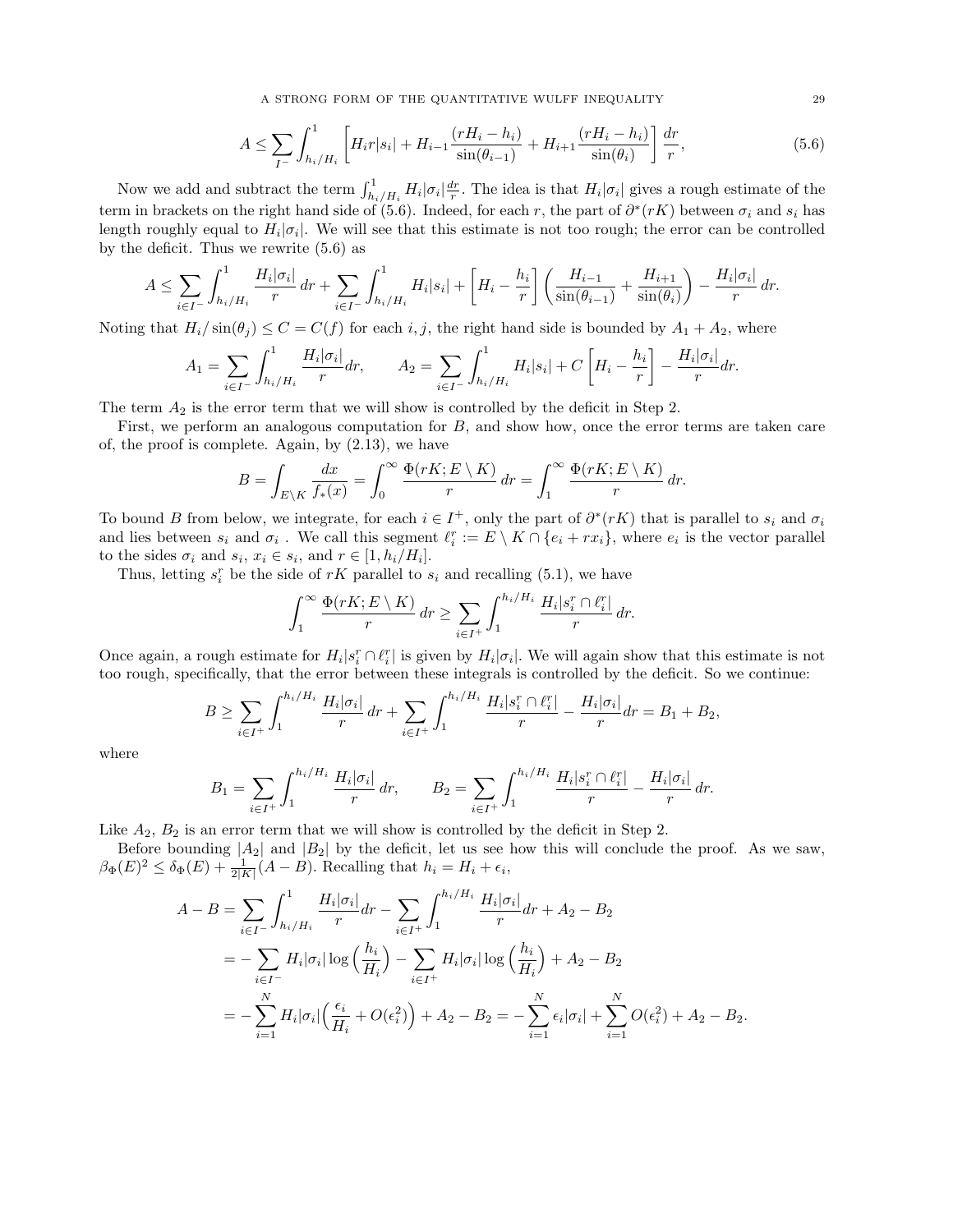The first term is precisely equal to  $2|K|\delta_{\Phi}(E)$  by (5.2), while  $\sum_i O(\epsilon_i^2) \leq C\delta_{\Phi}(E)$  by (5.3). Therefore, once we show that  $|A_2|$  and  $|B_2|$  are controlled linearly by the deficit, our proof is complete.

Step 2: In this step we bound the error terms. We show that  $|A_2| \leq C \delta_{\Phi}(E)$ ; the proof that  $|B_2| \leq C \delta_{\Phi}(E)$ is analogous. The main idea for estimating the integral  $A<sub>2</sub>$  is to show that the contribution of the adjacent sides is small, and then estimate the rest of integrand slice by slice. Recalling  $A_2$ , the triangle inequality gives

$$
|A_2| \leq \left| \sum_{i \in I^-} \int_{h_i/H_i}^1 \frac{H_i}{r} (r|s_i| - |\sigma_i|) dr \right| + C \sum_{i \in I^-} \left| \int_{h_i/H_i}^1 \left[ H_i - \frac{h_i}{r} \right] dr \right|.
$$
 (5.7)

The second term in (5.7) corresponds to the contribution of adjacent sides. By  $h_i = H_i + \epsilon_i$ ,

$$
C \sum_{i \in I^-} \left| \int_{h_i/H_i}^1 \left[ H_i - \frac{h_i}{r} \right] dr \right| = C \sum_{i \in I^-} \left| (H_i - h_i) + h_i \log \left( \frac{h_i}{H_i} \right) \right|
$$
  
= 
$$
C \sum_{i \in I^-} \left| -\epsilon_i + h_i \frac{\epsilon_i}{H_i} + O(\epsilon_i^2) \right| = C \sum_{i \in I^-} \left| \frac{\epsilon_i^2}{H_i} + O(\epsilon_i^2) \right| = C \sum_{I^-} O(\epsilon_i^2) \le C \delta_{\Phi}(E).
$$

To bound the first term in (5.7), we will show that  $|r|s_i| - |\sigma_i| \leq C \max\{|\epsilon_{i-1}|\}$  for  $r \in [h_i/H_i, 1]$ , where the constant  $C$  depends on  $\Phi$ , and then obtain our bound by integrating. To this end, we rotate our coordinates such that  $\nu_i = e_2$ , so the side  $s_i$  has endpoints  $(a, H_i)$  and  $(b, H_i)$  for some  $a < b$ . We compute explicitly the endpoints of  $\sigma_i$ ; it has, respectively, left and right endpoints

$$
\left(a + \tan \left(\theta_{i-1} - \pi/2\right) \epsilon_i - \frac{\epsilon_{i-1}}{\sin \left(\theta_{i-1}\right)}, h_i\right)
$$
 and  $\left(b - \tan \left(\theta_i - \pi/2\right) \epsilon_i + \frac{\epsilon_{i+1}}{\sin \left(\theta_i\right)}, h_i\right).$ 

Thus

$$
|\sigma_i| = \left| b - \tan (\theta_i - \pi/2) \epsilon_i + \frac{\epsilon_{i+1}}{\sin(\theta_i)} - \left( a + \tan (\sigma_{i-1} - \pi/2) \epsilon_i - \frac{\epsilon_{i-1}}{\sin(\theta_{i-1})} \right) \right|.
$$

and so

$$
||\sigma_i| - |b - a|| \leq C(|\epsilon_i| + |\epsilon_{i+1}| + |\epsilon_{i-1}|),
$$

where C depends on  $\Phi$ . Therefore, recalling that  $|b - a| = |s_i|$ ,

$$
\left| r|s_i| - |\sigma_i| \right| \le (1-r)|s_i| + C(|\epsilon_i| + |\epsilon_{i+1}| + |\epsilon_{i-1}|) \le \frac{|\epsilon_i|}{H_i}|s_i| + C \max\{|\epsilon_j|\} \le C \max\{|\epsilon_j|\}.
$$

Given this estimate on slices, we integrate over  $r$ :

$$
\sum_{i \in I^-} \int_{h_i/H_i}^1 \frac{H_i}{r} (r|s_i| - |\sigma_i|) dr \le C \max\{|\epsilon_j|\} \sum_{i \in I^-} \int_{h_i/H_i}^1 \frac{H_i}{r} dr = C \max\{|\epsilon_j|\} \sum_{i \in I^-} H_i \left| \log \left(\frac{h_i}{H_i}\right) \right|
$$
  
=  $C \max\{|\epsilon_j|\} \sum_{i \in I^-} (\epsilon_i + O(\epsilon_i^2)) = O(\max\{|\epsilon_j|^2\}) \le C(\Phi) \delta_{\Phi}(E),$ 

where the last inequality follows from  $(5.3)$ .

We prove Theorem 1.5 after introducing the following definition that we will need in the proof.

**Definition 5.2.** A set E is a volume constrained  $(\epsilon, \eta_0)$ -minimizer of  $\Phi$  if

$$
\Phi(E) \le \Phi(F) + \epsilon |E\Delta F|
$$

for all F such that  $|E| = |F|$  and  $(1 - \eta_0)E \subset F \subset (1 + \eta_0)E$ .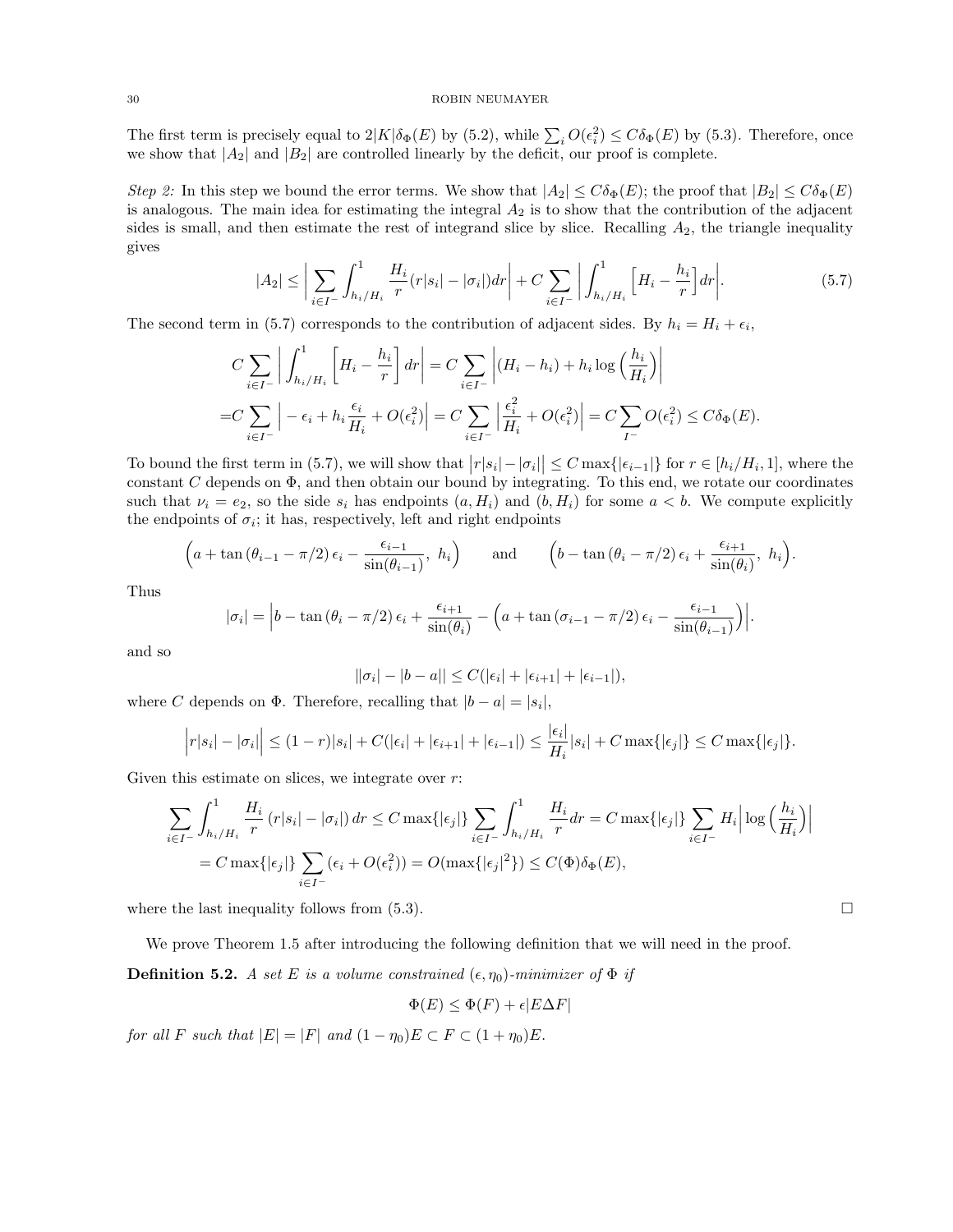*Proof of Theorem 1.5.* By Proposition 2.4, we need only to show that there exists some C depending on f such that

$$
\beta_{\Phi}(E)^2 \le C\delta_{\Phi}(E). \tag{5.8}
$$

for all sets E of finite perimeter with  $0 < |E| < \infty$ . Suppose for contradiction that (5.8) does not hold. There exists a sequence  $\{E_j\}$  such that  $|E_j| = |K|$ ,  $\delta_{\Phi}(E_j) \to 0$ , and

$$
\Phi(E_j) \le \Phi(K) + c_3 \beta_\Phi(E_j)^2 \tag{5.9}
$$

for  $c_3$  to be chosen at the end of this proof. By an argument identical to the one given in the proof of Theorem 1.3, we obtain a new sequence  $\{F_j\}$  with  $F_j \subset B_{R_0}$  for all j such that the following properties hold:

- each  $F_j$  is a minimizer of  $Q_j(E) = \Phi(E) + \frac{|K|m_\Phi|}{8M_\Phi} |\beta_\Phi(E)^2 \epsilon_j^2| + \Lambda ||E| |K||$  among all sets  $E \subset B_{R_0}$ , where  $\epsilon_j = \beta_{\Phi}(E_j);$
- $F_j$  converges in  $\dot{L}^1$  to a translation of K;
- $|F_j| = |K|$  for j sufficiently large;
- the following lower bound holds for  $\beta_{\Phi}(F_i)$ :

$$
\epsilon_j^2 \le 2\beta_\Phi(F_j)^2. \tag{5.10}
$$

Translate each  $F_j$  such that  $|F_j \Delta K| = \inf\{|F_j \Delta (K + y)| : y \in \mathbb{R}^2\}$ . We claim that for all  $\epsilon > 0$ , there exists  $\eta_0 > 0$  such that  $F_j$  is a volume constrained  $(\epsilon, \eta_0)$ -minimizer of  $\Phi$  (Definition 5.2) for j large enough. Indeed, fix  $\epsilon > 0$  and let  $\eta_1 = c_1 \epsilon$ , where  $c_1 = c_1(f)$  will be chosen later. By Lemma 2.3, there exists  $\eta_2$ such that if  $(1 - \eta_2)K \subset E \subset (1 + \eta_2)K$ , then  $|y_E| < \eta_1$ . Let  $\eta_0 = \min\{\eta_1, \eta_2\}/2$ .

By Lemma 3.3, each  $F_j$  satisfies uniform density estimates, and so Lemma 3.4 implies that, for j large,  $(1 - \eta_0)K \subset F_j \subset (1 + \eta_0)K$  and thus  $|y_{F_j}| < \eta_1$ . Let E be such that  $|E| = |F_j|$  and  $(1 - \eta_0)F_j \subset E \subset$  $(1+\eta_0)F_i$ . Then  $|y_E| < \eta_1$  and

$$
(1 - \eta_1)K \subset F_j \subset (1 + \eta_1)K, \qquad (1 - \eta_1)K \subset E \subset (1 + \eta_1)K.
$$

Because  $F_j$  minimizes  $Q_j$ ,

$$
\Phi(F_j) + \frac{|K|m_{\Phi}}{4M_{\Phi}} |\beta_{\Phi}(F_j)^2 - \epsilon_j^2| \leq \Phi(E) + \frac{|K|m_{\Phi}}{4M_{\Phi}} |\beta_{\Phi}(E)^2 - \epsilon_j^2|
$$

and so by the triangle inequality and since  $m_{\Phi} \leq M_{\Phi}$ ,

$$
\Phi(F_j) \le \Phi(E) + \frac{|K|}{4} |\beta_{\Phi}(E)^2 - \beta_{\Phi}(F_j)^2|.
$$

If  $\Phi(F_i) \leq \Phi(E)$ , then the volume constrained minimality condition holds trivially. Otherwise, with a bound as in  $(3.11)$ , we have

$$
\Phi(F_j) \le \Phi(E) + \frac{\Phi(F_j) - \Phi(E)}{2} + \frac{|\gamma_{\Phi}(E) - \gamma_{\Phi}(F_j)|}{2}.
$$

and so

$$
\Phi(F_j) \le \Phi(E) + |\gamma_{\Phi}(E) - \gamma_{\Phi}(F_j)|.
$$

As in the proof of Theorem 1.3, the Hölder modulus of continuity for  $\gamma_{\Phi}$  shown in Proposition 2.1(2) does not provide a sharp enough bound on the term  $|\gamma_{\Phi}(E) - \gamma_{\Phi}(F_i)|$ ; we must show that  $\gamma_{\Phi}$  is Lipschitz when the centers of  $E$  and  $F_j$  are bounded away from their symmetric difference. In this case, we must be more careful and show that the Lipschitz constant is small when  $|E| = |F|$  and  $E$  and  $F_j$  are  $L^{\infty}$  close. If  $\gamma_{\Phi}(E) \geq \gamma_{\Phi}(F_i)$ , then using (2.9), we have

$$
\gamma_{\Phi}(E) - \gamma_{\Phi}(F_j) \le \int_E \frac{dx}{f_*(x - y_E)} - \int_{F_j} \frac{dx}{f_*(x - y_E)} = \int_{E \setminus F_j} \frac{dx}{f_*(x - y_E)} - \int_{F_j \setminus E} \frac{dx}{f_*(x - y_E)}.
$$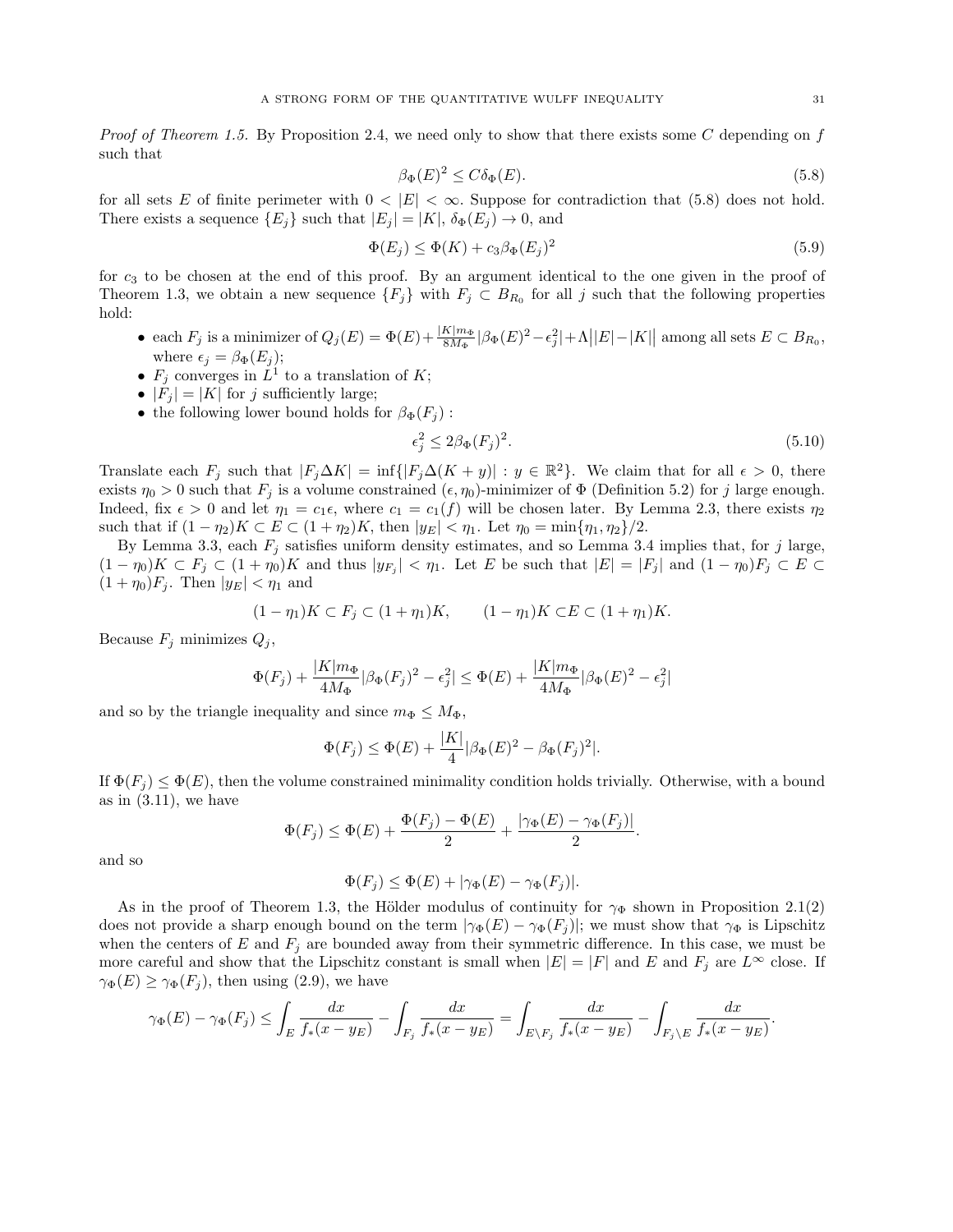One easily shows from the definition that for any  $x, y \in \mathbb{R}^n$ ,

$$
f_*(x) - \frac{1}{m_{\Phi}}|y| \le f_*(x - y) \le f_*(x) + \frac{1}{m_{\Phi}}|y|.
$$

Therefore, since  $(1 - \eta_1)K \subset E\Delta F_i \subset (1 + \eta_1)K$  and  $|y_E| \leq \eta_1$ ,

$$
1 - \eta_1(1 + 1/m_{\Phi}) \le f_*(x - y_E) \le 1 + \eta_1(1 + 1/m_{\Phi})
$$

for  $x \in E\Delta F_j$ , implying that

$$
\gamma_{\Phi}(E) - \gamma_{\Phi}(F_j) \le \int_{E \setminus F_j} \frac{dx}{1 - \eta_1(1 + 1/m_{\Phi})} - \int_{F_j \setminus E} \frac{dx}{1 + \eta_1(1 + 1/m_{\Phi})} \le C\eta_1 |E\Delta F_j|.
$$

where  $C = 1 + 1/m_{\Phi}$ . The analogous argument holds if  $\gamma_{\Phi}(E) \leq \gamma_{\Phi}(F_i)$ , and so

$$
\Phi(F_j) \le \Phi(E) + C\eta_1 |E\Delta F_j|.
$$

Letting  $c_1 = 1/C$ , we conclude that  $F_j$  is a volume constrained  $(\epsilon, \eta_0)$ -minimizer of surface energy, and for j large enough,  $(1 - \eta_0/2)K \subset F_j \subset (1 + \eta_0/2)K$  by Lemma 3.4. Therefore, Theorem 5.3 below implies that, for j sufficiently large,  $F_j$  is a convex polygon with  $\nu_{F_j}(x) \in \{v_i\}_{i=1}^N$  for  $\mathcal{H}^1$ -a.e.  $x \in \partial F_j$ . Moreover, for any  $\eta$ ,  $(1-\eta)K \subset F_j \subset (1+\eta)K$  for j large enough, so actually  $\{v_{F_j}\} = \{v_i\}_{i=1}^N$  for j sufficiently large. In other words, for j large enough,  $F_i$  is parallel to K, so Proposition 5.1 implies that

$$
\beta_{\Phi}(F_j)^2 \le C_1 \delta_{\Phi}(F_j),\tag{5.11}
$$

where  $C_1$  depends on f. On the other hand,  $F_j$  minimizes  $Q_j$ , so comparing against  $E_j$  and using (5.9) and  $(5.10)$  implies

$$
\Phi(F_j) \le \Phi(E_j) \le \Phi(K) + c_3 \epsilon_j^2 \le \Phi(K) + 2c_3 \beta_{\Phi}(F_j)^2.
$$

By  $(5.10), \beta_{\Phi}(F_i) > 0$ , so choosing  $c_3$  small enough such that  $c_3 < |K|/C_1$ , we reach a contradiction.

**Theorem 5.3.** [17, Theorem 7] Let  $n = 2$  and let f be a crystalline surface tension. There exists a constant  $\epsilon_0$  such that if, for some  $\eta > 0$  and some  $0 < \epsilon < \epsilon_0$ ,  $(1 - \eta/2)K \subset E \subset (1 + \eta/2)K$  and E is a volume constrained  $(\epsilon, \eta)$ -minimizer, then E is a convex polygon with

$$
\nu_E(x) \in \{v_i\}_{i=1}^N \quad \text{for } \mathcal{H}^1 \text{-} a.e. \ x \in \partial E.
$$

**Remark 5.4.** In [17, Theorem 7], Figalli and Maggi assume that E is a volume constrained  $(\epsilon, 3)$ -minimizer (and actually, their notion of  $(\epsilon, 3)$ -minimality is slightly stronger than ours). However, by adding the additional assumption that  $(1 - \eta/2)K \subset E \subset (1 + \eta/2)K$ , it suffices to take E to be a volume constrained- $(\epsilon, \eta)$  minimizer (with the definition given here) with  $\eta$  as small as needed. Indeed, if  $(1 - \eta/2)K \subset E$  $(1+\eta/2)K$ , then  $(1-\eta)E \subset \text{co}(E) \subset (1+\eta)E$  where  $\text{co}(E)$  is the convex hull of E. Then, in the proof of [17, Theorem 7, the only sets F used as comparison sets are such that  $|E| = |F|$  and  $(1 - \eta)E \subset F \subset (1 + \eta)E$ .

# 6. Another form of the oscillation index

The oscillation index  $\beta_{\Phi}(E)$  is the natural way to quantify the oscillation of the boundary of a set E relative to the Wulff shape K for a given surface energy  $\Phi$ , as it admits the stability inequality (1.8) with a power that is independent of f. One may wonder if it would be suitable to quantify the oscillation of E by looking at the Euclidean distance between normal vectors of E and corresponding normal vectors of K. While such a quantity may be useful in some settings, in this section we show that it does not admit a stability result with a power independent of f. This section examines the term  $\beta_{\Phi}^*(E)$  defined in (1.10) and gives two examples showing a failure of stability. We then give a relation between  $\beta_{\Phi}$  and  $\beta_{\Phi}^*$  for  $\gamma$ - $\lambda$ convex surface tensions. As a consequence of Theorem 1.1, this implies a stability result for  $\beta_{\Phi}^*$ , though, as the examples show, there is a necessary dependence on the  $\gamma$ - $\lambda$  convexity of f.

The following example illustrates that there does not exist a power  $\sigma$  such that

$$
\beta_{\Phi}^*(E)^{\sigma} \le C(n, f)\delta_{\Phi}(E) \tag{6.1}
$$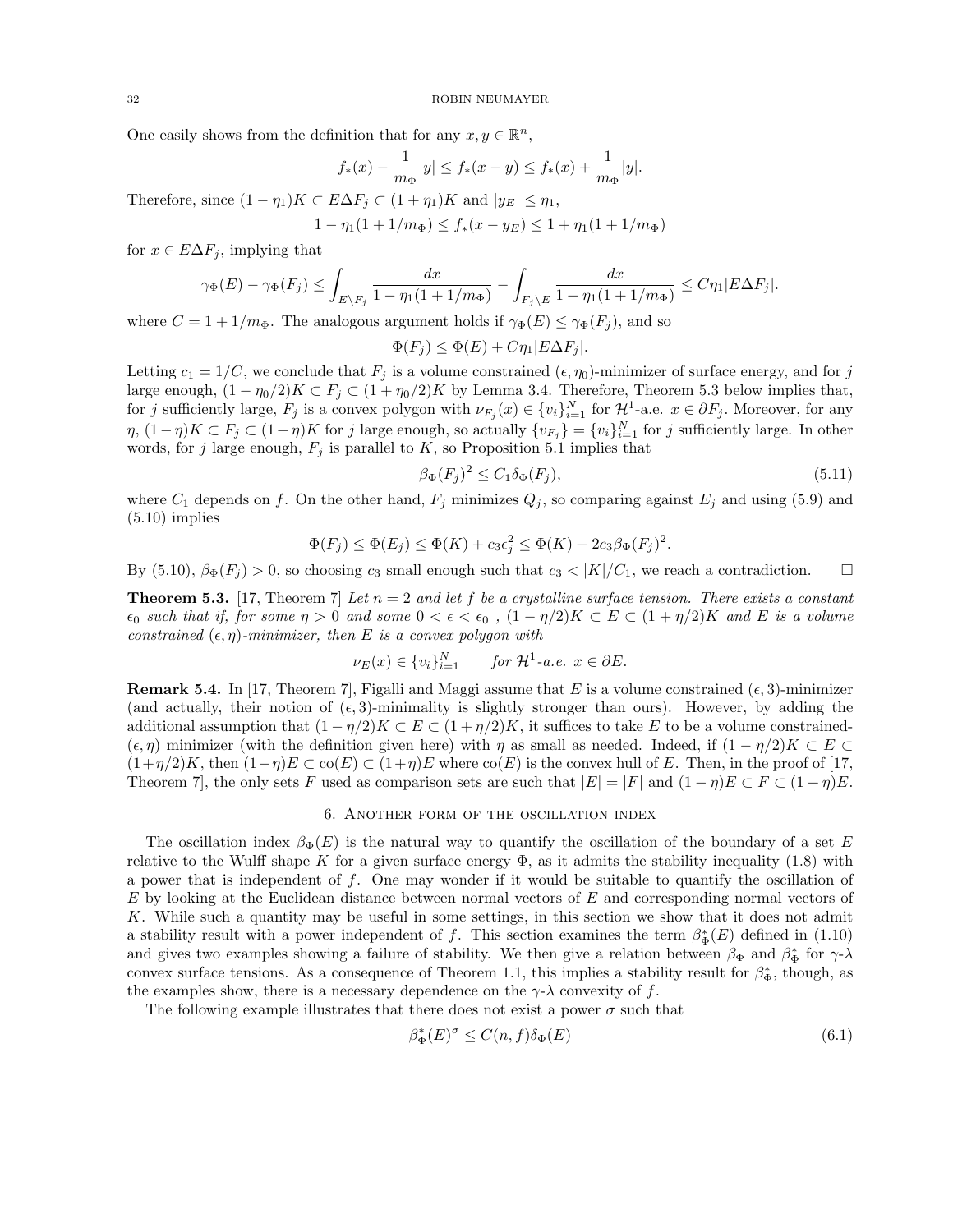

FIGURE 3. The sets  $E_{\theta}$  are formed by cutting away a zigzag triangle from the top and bottom of  $K_{\theta}$  have  $\delta_{\theta}(E_{\theta}) \to 0$  but  $\beta_{\theta}^{*}(E_{\theta}) \to \infty$  as  $\theta \to 0$ .

for all sets E of finite perimeter with  $0 < |E| < \infty$  and for all surface energies  $\Phi$ .

**Example 6.1.** In dimension  $n = 2$ , we construct a sequence of Wulff shapes  $K_{\theta}$  (equivalently, a sequence of surface energies  $\Phi_{\theta}$ ) and a sequence of sets  $E_{\theta}$  such that  $\delta_{\theta}(E_{\theta}) \to 0$  but  $\beta_{\theta}^*(E_{\theta}) \to \infty$  as  $\theta \to 0$ . We use the notation  $\delta_{\theta} = \delta_{\Phi_{\theta}}$  and  $\beta_{\theta}^* = \beta_{\Phi_{\theta}}^*$ .

We let  $K_{\theta}$  be a unit area rhombus where one pair of opposing vertices has angle  $\theta < \frac{\pi}{4}$  and the other has angle  $\frac{\pi}{2} - \theta$ . The length of each side of  $K_{\theta}$  is proportional to  $\theta^{-1/2}$ . Let  $L = \theta^{-1/4}$ . We then construct the sets  $E_{\theta}$  by cutting away a triangle with a zigzag base and with height L from both corners of  $K_{\theta}$  with vertex of angle  $\theta$  (see Figure 3). We choose the zigzag so that each edge in the zigzag is parallel to one of the adjacent edges of  $K_{\theta}$ . By taking each segment in the zigzag to be as small as we wish, we may make the area of each of the two zigzag triangles arbitrarily close to the area of the triangle with a straight base, which is

$$
A = L^2 \tan(\theta/2) = \theta^{-1/2} \tan(\theta/2) \approx \theta^{1/2},
$$

as this triangle has base  $2L \tan(\theta/2)$ . Both of the other two sides of the triangle have length  $m = L/\cos(\theta/2)$ .

Let us now compute the deficit  $\delta_{\theta}$  and the Euclidean oscillation index  $\beta_{\theta}^*$  of  $E_{\theta}$ . By construction,  $\Phi_{\theta}(E_{\theta}) =$  $\Phi_{\theta}(K_{\theta})=2$ , and therefore

$$
\delta_{\theta}(E_{\theta}) = \frac{2}{2(1-A)^{1/2}} - 1 = \frac{1}{(1-A)^{1/2}} - 1 = \theta^{1/2} + o(\theta^{1/2}).
$$

To compute  $\beta_{\theta}^*(E_{\theta})^2$ , we cannot characterize the point y for which the minimum in (1.10) is attained in general. However, something may be said for an  $n$ -symmetric set, i.e., a set  $E$  that for which there exist n orthogonal hyperplanes such that  $E$  is invariant under reflection with respect to each of them. The intersection of these orthogonal hyperplanes is called the *center of symmetry of E*. Indeed, a slight variation in the proof of [29, Lemma 5.2] shows that

$$
3\beta_{\Phi}^*(E) \ge \left(\frac{1}{n|K|^{1/n}|E|^{1/n'}} \int_{\partial^* E} 1 - \nu_E(x) \cdot \nu_K\left(\frac{x-z}{f_*(x-z)}\right) d\mathcal{H}^{n-1}(x)\right)^{1/2}.\tag{6.2}
$$

where z is the center of symmetry of E. By construction,  $E_{\theta}$  is a 2-symmetric set with center of symmetry 0, so

$$
9\beta_{\theta}^{*}(E_{\theta})^{2} \geq \frac{1}{2(1-A)^{1/2}} \int_{Z} 1 - \nu_{E_{\theta}}(x) \cdot \nu_{K_{\theta}}\left(\frac{x}{f_{*}(x)}\right) d\mathcal{H}^{1} \geq \frac{1}{2} \int_{Z} 1 - \nu_{E_{\theta}}(x) \cdot \nu_{K_{\theta}}\left(\frac{x}{f_{*}(x)}\right) d\mathcal{H}^{1},
$$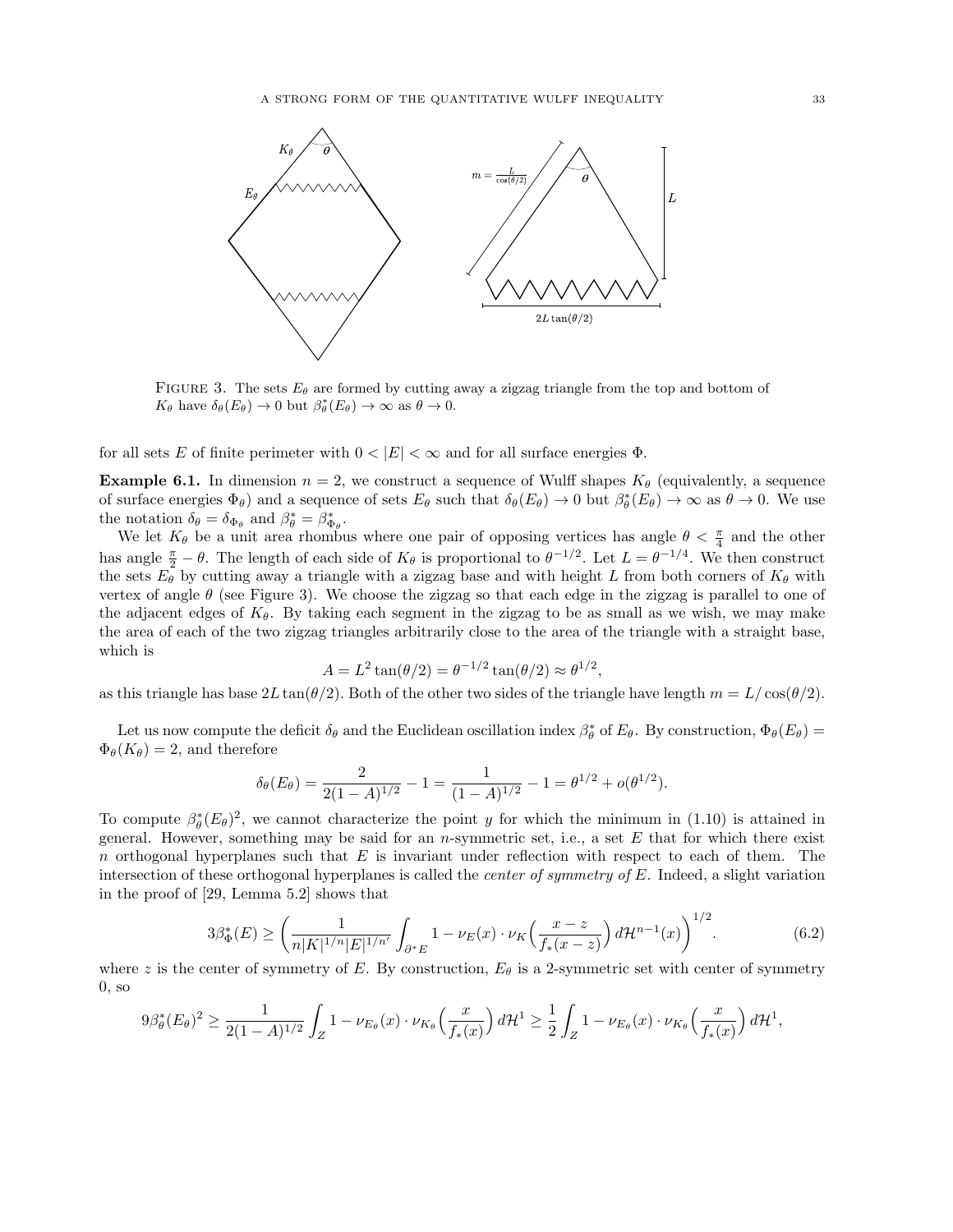

FIGURE 4. The sets  $E_r$  formed by replacing the top and bottom of the  $\ell^q$  unit ball with a cone show that (6.1) cannot hold for  $\sigma < 4$ .

where Z denotes the union of the two zigzags. By construction,  $\mathcal{H}^1(Z)$  is exactly equal to  $\mathcal{H}^1(\partial K_\theta \setminus \partial E_\theta)$ 4m. Moreover, because the edges of  $E_{\theta}$  are parallel to those of  $K_{\theta}$ , we find that

$$
1 - \nu_{E_{\theta}}(x) \cdot \nu_{K_{\theta}}\left(\frac{x}{f_*(x)}\right) = \begin{cases} 0 & x \in Z_1 \\ 1 - \cos(\pi - \theta) & x \in Z_2 \end{cases}
$$

where  $Z_1$  is the set of  $x \in Z$  where  $\nu_{E_\theta}(x)$  is equal to  $\nu_{K_\theta}(\frac{x}{f_*(x)})$  and  $Z_2$  is the set of  $x \in Z$  where  $\nu_{E_{\theta}}(x)$  is equal to the normal vector to the other side of  $K_{\theta}$ . Moreover, we have constructed  $E_{\theta}$  so that  $\mathcal{H}^1(Z_1) = \mathcal{H}^1(Z_2) = 2m$ . Thus, as  $\theta < \frac{\pi}{4}$ ,

$$
\beta_{\theta}^*(E_{\theta})^2 \ge \frac{1}{2} \int_{Z_2} 1 - \cos(\pi - \theta) d\mathcal{H}^1 \ge \frac{\mathcal{H}^1(Z_2)}{2} = m = 1/(\theta^{1/4}\cos(\theta/2)) \to \infty
$$

as  $\theta \to 0$ . Therefore, for any exponent  $\sigma$ , the inequality (6.1) fails to hold; we may choose  $\theta$  sufficiently small such that  $E_{\theta}$  is a counterexample.

The next example shows that even if we restrict our attention to surface energies that are  $\gamma$ - $\lambda$  convex (Definition 1.6), an inequality of the form in (6.1) cannot hold with an exponent smaller than  $\sigma = 4$ . The example is presented in dimension  $n = 2$  for convenience, though the analogous example in higher dimension also holds.

**Example 6.2.** Fix  $p > 2$  and define the surface tension  $f_p(x) = (|x_1|^p + |x_2|^p)^{1/p}$  to be the  $\ell^p$  norm in  $\mathbb{R}^2$ . We show below that  $f_p$  is a  $\gamma$ - $\lambda$  convex surface tension. Hölder's inequality ensures that the support function  $f_*$  is given by  $f_q$ , in the notation above, where q is the Hölder conjugate of p. The Wulff shape  $K = \{f_q(x) < 1\}$  is therefore the  $\ell^q$  unit ball. We let  $\Phi_p$  denote the surface energy corresponding to the surface tension  $f_p$ .

We build a sequence of sets  $\{E_r\}$  depending on p such that, for any  $\sigma < 4$ , we may choose p large enough so that  $\delta_p(E_r)/\beta_p^*(E_r)^\sigma \to 0$  as  $r \to 0$ . Here we use the notation  $\beta_p^*(E) = \beta_{\Phi_p}(E)$  and  $\delta_p(E) = \delta_{\Phi_p}(E)$ . We may locally parameterize K near  $(0, 1)$  as the subgraph of the function  $v_q(x_1) = (1 - |x_1|^q)^{1/q}$ . Thus  $v'_q(x_1) = -|x_1|^{q-2}x_1/(1-|x_1|^q)^{1/p}$  and

$$
\nu_K((x_1, v_q(x_1))) = \frac{\left(\frac{|x_1|^{q-2}x_1}{(1-|x_1|^q)^{1/p}}, 1\right)}{\sqrt{1 + \frac{|x_1|^{2q-2}}{(1-|x_1|^q)^{2/p}}}} = \frac{(|x_1|^{q-2}x_1 + O(|x_1|^{2q-1}), 1)}{\sqrt{1 + |x_1|^{2q-2} + O(|x_1|^{3q-2})}} \tag{6.3}
$$

The sets  $E_r$  are formed by replacing the top and bottom of K with cones. More precisely, let  $\mathbf{C}_r = (-r, r) \times \mathbb{R}$ . We form  $E_r$  by replacing  $\partial K \cap \mathbf{C}_r$  with the graphs of the functions w and  $-w$ , where  $w_1 : (-r, r) \to \mathbb{R}$ is defined by  $w(x_1) = -r^{q-1}|x_1|/(1-r^q)^{1/p} + C_0$ , with  $C_0 = (1-r^q)^{1/q} + r^q/(1-r^q)^{1/p}$ . The constant  $C_0$  is chosen so that  $w(r) = v_q(r)$  and  $w(-r) = v_q(-r)$ . For  $x_1 \in (-r, r)$  for  $r < 1$ , we have  $w'(x_1) =$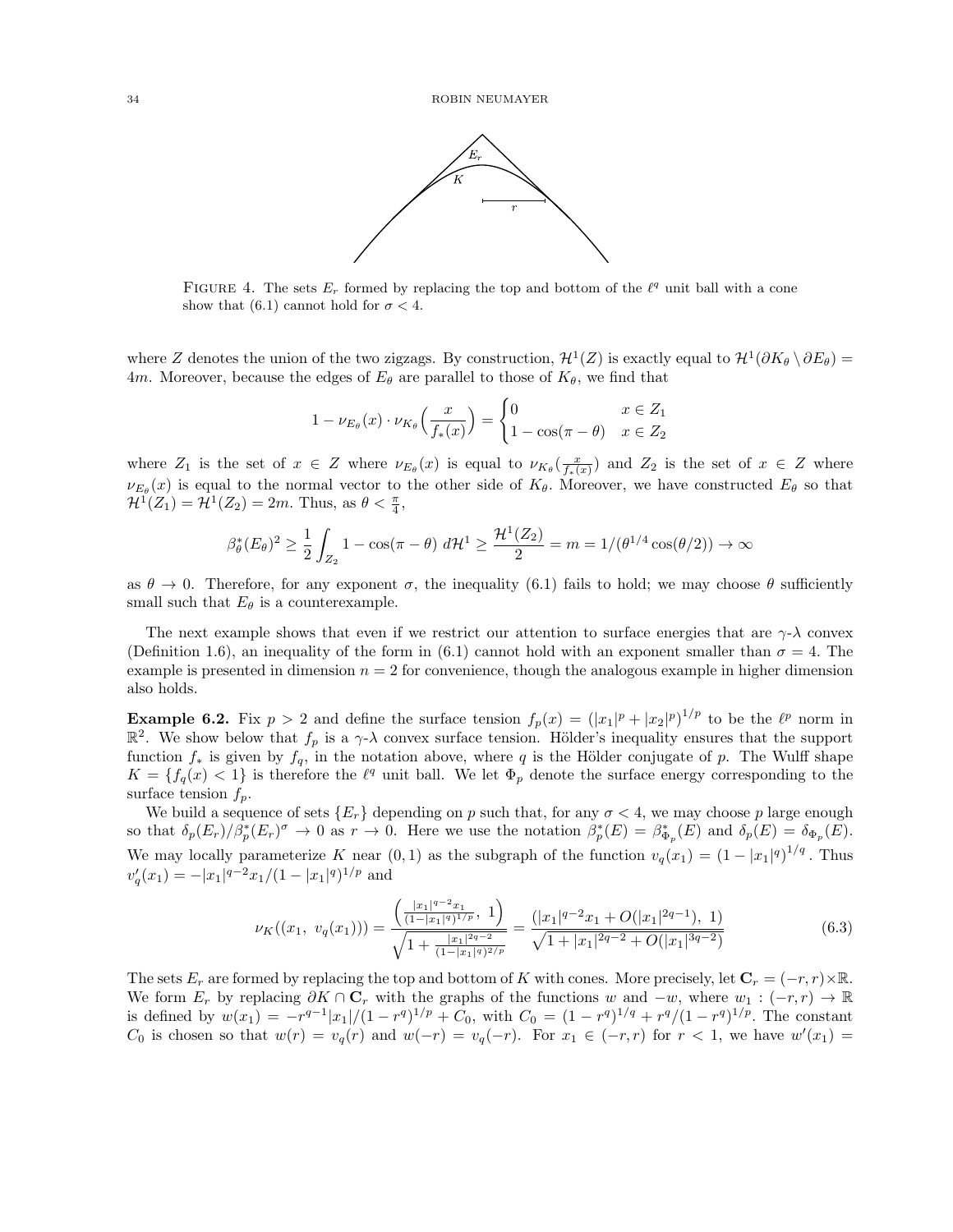$-r^{q-1}\text{sgn}(x_1)/(1-r^q)^{1/p}$  and

$$
\nu_E((x_1, w(x_1))) = \frac{\left(\text{sgn}(x_1) \frac{r^{q-1}}{(1-r^q)^{1/p}}, 1\right)}{\sqrt{1 + \frac{r^{2q-2}}{(1-r^q)^{2/p}}}} = \frac{\left(\text{sgn}(x_1) r^{q-1} + O(r^{2q-1}), 1\right)}{\sqrt{1 + r^{2q-2} + O(r^{3q-2})}}.
$$
(6.4)

Now,  $\Phi_p(E_r) = \Phi_p(K) + \Phi_p(E_r; \mathbf{C}_r) - \Phi_p(K; \mathbf{C}_r)$ , so

$$
\Phi_p(E_r) - \Phi_p(K) = \int_{-r}^r \left(\frac{r^q}{1 - r^q} + 1\right)^{1/p} - \left(\frac{|x_1|^q}{1 - |x_1|^q} + 1\right)^{1/p} dx_1
$$
  
= 
$$
\frac{1}{p} \int_{-r}^r r^q - |x_1|^q + O(r^{2q}) dx_1 = Cr^{q+1} + o(r^{q+1}).
$$

The graph of w lies above the graph of  $v_q$  for all  $|x_1| < r$ , so  $|E_r| > |K|$ . This implies that

$$
\delta_p(E_r) \le \frac{\Phi_p(E_r) - \Phi_p(K)}{2|K|} = Cr^{q+1} + o(r^{q+1}).
$$

Next we compute  $\beta_p^*(E_r)$  in several steps. As in Example 6.1,  $E_r$  is a 2-symmetric set with center of symmetry 0, thus it is enough to compute the right hand side of (6.2). First, the Taylor expansions in (6.3) and (6.4) imply that, for  $x \in \mathbf{C}_r \cap \partial^* E$ ,  $\nu_E(x) \cdot \nu_K\left(\frac{x}{f_*(x)}\right)$  is given by

$$
\frac{(|x_1|^{q-2}x_1+O(|x_1|^{2q-1}), 1)}{\sqrt{1+|x_1|^{2q-2}+O(|x_1|^{3q-2})}} \cdot \frac{(\text{sgn}(x_1)r^{q-1}+O(r^{2q-1}), 1)}{\sqrt{1+r^{2q-2}+O(r^{3q-2})}} = \frac{1+|x_1|^{q-1}r^{q-1}+O(r^{3q-2})}{\sqrt{(1+|x_1|^{2q-2}+r^{2q-2}+O(r^{4q-4}))}}
$$
\n
$$
= 1+|x_1|^{q-1}r^{q-1} - \frac{1}{2}(|x_1|^{2q-2}+r^{2q-2})+O(r^{3q-2}) = 1 - \frac{1}{2}(|x_1|^{q-1}-r^{q-1})^2+O(r^{3q-2}).
$$

For  $x \in \partial^* E \setminus \mathbf{C}_r$ ,  $\nu_E(x) \cdot \nu_K\left(\frac{x}{f_*(x)}\right) = 0$ . Hence,

$$
\left(\frac{1}{2}\int_{\partial^*E} \left| \nu_E(x) - \nu_K\left(\frac{x}{f_*(x)}\right) \right|^2 d\mathcal{H}^1\right)^{1/2} = \left(\int_{\partial^*E \cap \mathbf{C}_r} 1 - \nu_E \cdot \nu_K\left(\frac{x}{f_*(x)}\right) d\mathcal{H}^1\right)^{1/2}
$$

$$
= \left(\int_{-r}^r \frac{1}{2}(|x_1|^{q-1} - r^{q-1})^2 \sqrt{1 + r^{2q-2} + O(r^{3q-1})} + O(r^{3q-2}) dx_1\right)^{1/2}
$$

$$
= \left(\int_{-r}^r \frac{1}{2}(|x_1|^{q-1} - r^{q-1})^2 + O(r^{3q-2}) dx_1\right)^{1/2} = Cr^{q-1/2} + o(r^{q-1/2}).
$$

Furthermore,  $|E| = |K| + o(1)$ , so  $\sqrt{2}|K|^{-1/4}|E|^{-1/4} = \sqrt{2}$  $\overline{2}|K|^{-1/2} + o(1)$ , and so

$$
\beta_p^*(E_r) = \frac{1}{\sqrt{2}|K|^{1/4}|E|^{1/4}} \left(\frac{1}{2}\int_{\partial^* E} \left| \nu_E(x) - \nu_K\left(\frac{x}{f_*(x)}\right)\right|^2 d\mathcal{H}^1\right)^{1/2} = Cr^{q-1/2} + o(r^{q-1/2}).
$$

Therefore,

$$
\frac{\delta_p(E_r)}{\beta_p^*(E_r)^{\sigma}} \approx \frac{r^{(q+1)}}{r^{\sigma(q-1/2)}} = r^{q+1-\sigma q + \sigma/2}.
$$

This quantity goes to 0 as r goes to zero if and only if  $q + 1 - \sigma q + \sigma/2 > 0$ , or, equivalently, if and only if  $\frac{2+\sigma}{2(\sigma-1)} > q$ . For any  $\sigma < 4$  we may find  $1 < q < \frac{2+\sigma}{2(\sigma-1)}$ . Therefore, for any  $\sigma < 4$ , there exists a surface tension f such that a bound of the form  $\delta_{\Phi}(E) \geq C \beta_{\Phi}^*(E)^{\sigma}$  fails.

When f is  $\gamma$ - $\lambda$  convex (recall Definition 1.6), we can control  $\beta_{\Phi}^*(E)$  by  $\beta_{\Phi}(E)$ . As one expects after the previous example, the exponent in this bound depends on the  $\gamma$ - $\lambda$  convexity of  $\Phi$ . Indeed, this is the content of Theorem 1.7. First, we show that the  $\ell_p$  norms  $f_p$  as defined in the previous example are  $\gamma$ - $\lambda$  convex for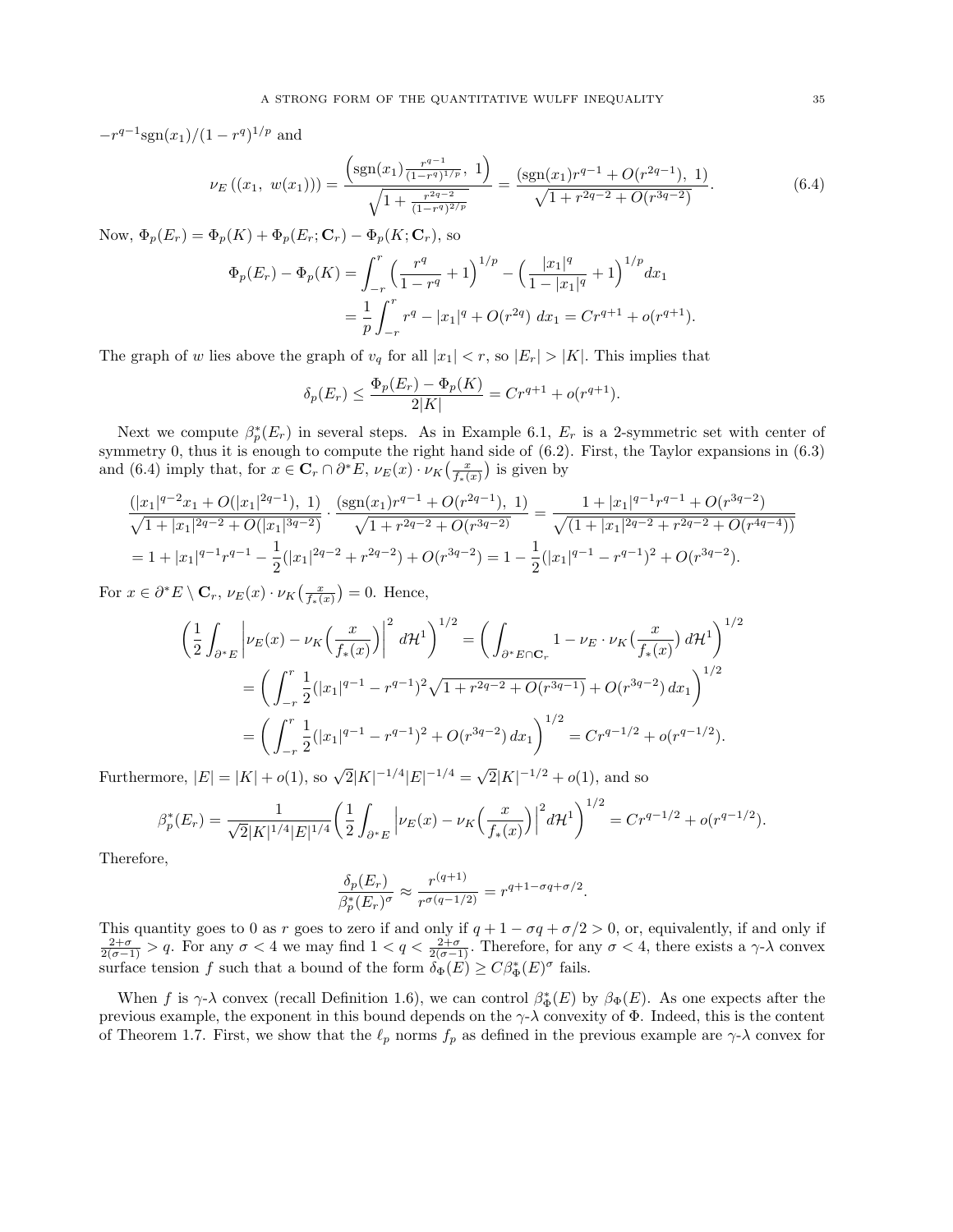each  $p \in (1,\infty)$ . In the case where  $1 < p \le 2$ ,  $f_p$  is actually uniformly convex in tangential directions, so it is  $\gamma$ - $\lambda$  convex with  $\gamma = 0$ . Indeed,  $f_p(\nu + \tau) = f_p(\nu) + \nabla f_p(\nu)\tau + \frac{1}{2}\int_0^1 \nabla^2 f_p(\nu + s\tau)[\tau, \tau]ds$ , and thus

$$
f_p(\nu + \tau) + f_p(\nu - \tau) - 2f_p(\nu) = \frac{1}{2} \int_{-1}^{1} \nabla^2 f_p(\nu + s\tau) [\tau, \tau] ds.
$$

We can bound the integrand from below pointwise. We compute

$$
\partial_{ii}f_p(\nu) = (p-1)\Big(\frac{|\nu_i|^{p-2}}{f_p(\nu)^{p-1}} - \frac{|\nu_i|^{2p-2}}{f_p(\nu)^{2p-1}}\Big), \qquad \partial_{ij}f_p(\nu) = (1-p)\frac{|\nu_i|^{p-2}\nu_i|\nu_j|^{p-2}\nu_j}{f_p(\nu)^{2p-1}}.
$$

Therefore, if  $f_p(\nu) = 1$ , then

$$
\nabla^2 f_p(\nu) = (p-1) \sum_{i=1}^n |\nu_i|^{p-2} e_i \otimes e_i - (p-1) \sum_{i,j=1}^n |\nu_i|^{p-2} \nu_i |\nu_j|^{p-2} \nu_j e_i \otimes e_j
$$

and so

$$
\nabla^2 f_p(\nu)[\tau, \tau] = (p-1) \sum_{i=1}^n |\nu_i|^{p-2} \tau_i^2 - (p-1) \Big( \sum_{i=1}^n |\nu_i|^{p-2} \nu_i \tau_i \Big)^2.
$$

It is enough to consider  $\tau$  such that  $\tau$  is tangent to  $K_p = \{f_p < 1\}$  at  $\nu$ , as  $f_p$  is positive 1-homogeneous and the span of  $\nu$  and  $T_{\nu}K_p$  is all of  $\mathbb{R}^n$ . Observe that  $\nabla f_p(\nu) = \sum_{i=1}^n |\nu_i|^{p-2} \nu_i e_i$ ; this is verified by the fact that the support function of  $f_p$  is  $f_q$ , and that  $\nabla f_p(\nu) = \frac{x}{f_q(x)}$  such that  $\frac{x}{f_q(x)} \cdot \nu = f_p(\nu) = 1$ . Thus  $\tau$ is tangent to  $K_p$  at  $\nu$  if and only if  $\tau \cdot \nabla f_p(\nu) = \sum_{i=1}^n |\nu_i|^{p-2} \nu_i \tau_i = 0$ . Therefore, for such  $\tau$ ,

$$
\nabla^2 f_p(\nu)[\tau, \tau] = (p-1) \sum_{i=1}^n |\nu_i|^{p-2} \tau_i^2 \ge (p-1)|\tau|^2.
$$

In the case where  $p \geq 2$ , we use Clarkson's inequality, which states that for  $p \geq 2$ ,

$$
f_p\left(\frac{x+y}{2}\right)^p + f_p\left(\frac{x-y}{2}\right)^p \le \frac{f_p(x)^p}{2} + \frac{f_p(y)^p}{2}.
$$

For v such that  $f_p(\nu) = 1$  and  $\tau$  tangent to  $K_p$  at  $\nu$  with  $f_p(\tau) = 1$ , Clarkson's inequality with  $x = \nu + \epsilon \tau$ and  $y = \nu - \epsilon \tau$  implies

$$
2\epsilon^p \le f_p(\nu + \epsilon \tau)^p + f_p(\nu - \epsilon \tau) - 2.
$$

This is almost the condition we need, except we have  $f_p^p$  instead of  $f_p$  for the terms on the right hand side. Note that both  $f_p(\nu + \epsilon \tau)$  and  $f_p(\nu - \epsilon \tau)$  are greater than 1, as moving in the tangent direction to  $K_p = \{f_p < 1\}$  increases  $f_p$ . The function  $z^p$  is convex with derivative  $pz^{p-1}$ , so  $z^p \leq 2^{p-1}pz + (2^{p-1}p-1)$ for all  $z \in [1,2]$ . Applying this to  $z_1 = f_p(\nu + \epsilon \tau)$  and  $z_2 = f_p(\nu - \epsilon \tau)$  yields

$$
2\epsilon^{p} \le 2^{p-1} p f_p(\nu + \epsilon \tau)^p + 2^{p-1} p f_p(\nu - \epsilon \tau)^p - 2(2^{p-1} p).
$$

Thus  $f_p$  is  $\gamma$ - $\lambda$  convex with  $\gamma = p - 2$  and  $\lambda = 1/(2^{p-2}p)$ .

The following lemma about  $\gamma$ - $\lambda$  convexity condition will be used in the proof of Theorem 1.7.

**Lemma 6.3.** Assume that f is  $\gamma$ - $\lambda$  convex. Then for all  $\nu, \tau \in \mathbb{R}^n$  such that  $\nu \neq 0$ ,

$$
f(\nu + \tau) \ge \frac{\lambda}{2^{2+\gamma}|\nu|} \left| \tau - \left(\tau \cdot \frac{\nu}{|\nu|}\right) \frac{\nu}{|\nu|} \right|^{2+\gamma} + f(\nu) + \nabla f(\nu) \cdot \tau,\tag{6.5}
$$

*Proof.* Note that if f is  $\gamma$ - $\lambda$  convex, then f is convex. To see that (6.5) holds for given  $\nu_0$  and  $\tau_0$ , we let  $ilde{f}(\nu) = f(\nu) - f(\nu_0) - \nabla f(\nu_0) \cdot (\nu - \nu_0)$ . At the midpoint  $\nu_0 + \frac{\tau_0}{2}$ , the  $\gamma$ - $\lambda$  convexity condition gives us the following:

$$
\tilde{f}(\nu_0) + \tilde{f}(\nu_0 + \tau_0) - 2\tilde{f}(\nu_0 + \frac{\tau_0}{2}) \ge \frac{\lambda}{|\nu_0|} \left| \frac{\tau_0}{2} - \left( \frac{\tau_0}{2} \cdot \frac{\nu_0}{|\nu_0|} \right) \frac{\nu_0}{|\nu_0|} \right|^{2+\gamma}.
$$

Convexity implies that  $\tilde{f}(\nu_0 + \frac{\tau_0}{2}) \ge 0$ , and  $\tilde{f}(\nu_0) = 0$  by definition of  $\tilde{f}$ , implying (6.5).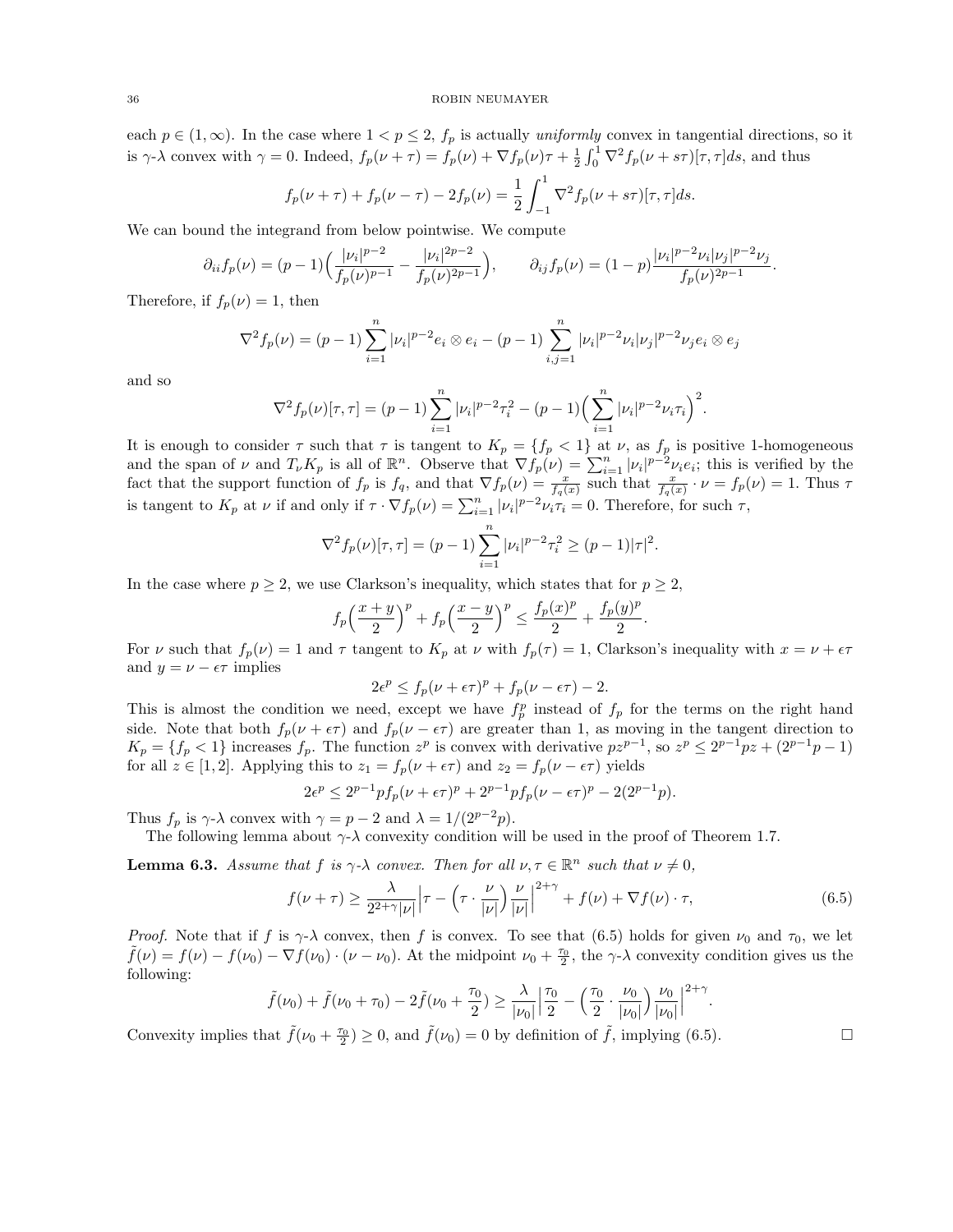Finally, we prove Theorem 1.7.

*Proof of Theorem 1.7.* The quantity  $\beta_{\Phi}^*(E)$  measures the overall size of the Cauchy-Schwarz deficit on the boundary of E, while  $\beta_{\Phi}(E)$  measures the overall deficit in the Fenchel inequality. Our aim is to obtain a pointwise bound of the Cauchy-Schwarz deficit functional by the Fenchel deficit functional, and then integrate over the reduced boundary of E. Without loss of generality, we may assume that  $|E| = |K| = 1$ and E has center zero in the sense defined in Section 2.3.

We fix  $x \in \partial^* E$  and consider the Fenchel deficit functional  $G(\nu) = f(\nu) - \nu \cdot \frac{x}{f_*(x)}$ , which possesses the properties that  $G(\nu) \ge 0$  and  $G(\nu) = 0$  if and only if  $\nu = c \nabla f_*(x)$  for some  $c > 0$ .

Let  $w = \frac{\nabla f_*(x)}{|\nabla f_*(x)|} = \nu_K(\frac{x}{f_*(x)})$ . Lemma 6.3, with  $\nu = w$  and  $\tau = \nu_E - w$ , implies that

$$
f(\nu_E) \geq \frac{\lambda}{2^{2+\gamma}} |(\nu_E - w) - ((\nu_E - w) \cdot w)w|^{2+\gamma} + f(w) + \nabla f(w) \cdot (\nu_E - w).
$$

Therefore, since  $\nabla f(w) = \frac{x}{f_*(x)}$  and  $f(w) = \nabla f(w) \cdot w$ ,

$$
G(\nu_E) \ge \frac{\lambda}{2^{2+\gamma}} |(\nu_E - w) - ((\nu_E - w) \cdot w)w|^{2+\gamma} = \frac{\lambda}{2^{2+\gamma}} (1 - (\nu_E \cdot w)^2)^{(2+\gamma)/2}
$$
  
= 
$$
\frac{\lambda}{2^{2+\gamma}} ((1 - \nu_E \cdot w)(1 + \nu_E \cdot w))^{(2+\gamma)/2}.
$$

We want to show that there exists some  $c_1$  such that

$$
G(\nu_E) \ge c_1 (1 - \nu_E \cdot w)^{(2+\gamma)/2}.
$$
\n(6.6)

When  $w \cdot \nu_E \geq -c_0$  for some fixed  $0 < c_0 < 1$ , then  $G(\nu_E) \geq \frac{\lambda}{2^{2+\gamma}}(1-c_0)^{(2+\gamma)/2}(1-\nu_E \cdot w)^{(2+\gamma)/2}$  and  $(6.6)$ holds. On the other hand, when  $w \cdot \nu_E < -c_0$  for  $c_0$  small, we expect that  $\frac{x}{f_*(x)} \cdot \nu_E$  must also be small and so  $G(\nu_E)$  is not too small. Indeed,

$$
m_{\Phi} \le f(w) = \frac{x}{f_*(x)} \cdot w = \frac{|x|}{f_*(x)} \cos(\theta_1) \le M_{\Phi} \cos(\theta_1),
$$

where  $\theta_1$  is the angle between w and  $\frac{x}{f_*(x)}$ . Similarly,

$$
-c_0 \ge \nu_E \cdot w = \cos(\theta_2),
$$

where  $\theta_1$  is the angle between w and  $\nu_E$ . Noting that  $0 < m_{\Phi}/M_{\Phi} < 1$ , so  $\cos^{-1}(m_{\Phi}/M_{\Phi}) \in (0, \pi/2)$ , we let  $\theta_0 = 2\cos^{-1}(m_\Phi/M_\Phi) + \epsilon$ , where  $\epsilon > 0$  is chosen small enough so that  $\theta_0 < \pi$ . Letting  $c_0 = -\cos(\theta_0)$ , we deduce that  $\theta_1 \leq \cos^{-1}(m_{\Phi}/M_{\Phi})$  and  $\theta_2 \geq \theta_0$ . Then

$$
\frac{x}{f_*(x)} \cdot \nu_E \le \frac{|x|}{f_*(x)} \cos(\theta_2 - \theta_1) \le M_{\Phi} \cos(\cos^{-1}(m_{\Phi}/M_{\Phi}) + \epsilon) \le m_{\Phi} - M_{\Phi} c_{\epsilon},
$$

for a constant  $c_{\epsilon} > 0$ . Since  $f(\nu_E) \ge m_{\Phi}$ , we have  $G(\nu_E) \ge M_{\Phi}c_{\epsilon}$ , implying (6.6) because  $1 - \nu_E \cdot w \le 2$ . Hölder's inequality and  $(6.6)$  imply

$$
\int_{\partial^* E} 1 - \nu_E \cdot w \, d\mathcal{H}^{n-1} \leq \mathcal{H}^{n-1}(\partial^* E)^{\gamma/(2+\gamma)} \Big( \int_{\partial^* E} (1 - \nu_E \cdot w)^{(2+\gamma)/2} d\mathcal{H}^{n-1} \Big)^{2/(2+\gamma)} \n= c_1^{-2/(2+\gamma)} P(E)^{\gamma/(2+\gamma)} \Big( \int_{\partial^* E} c_1 (1 - \nu_E \cdot w)^{(2+\gamma)/2} d\mathcal{H}^{n-1} \Big)^{2/(2+\gamma)} \n\leq c_1^{-2/(2+\gamma)} P(E)^{\gamma/(2+\gamma)} \Big( \int_{\partial^* E} G(\nu_E) d\mathcal{H}^{n-1} \Big)^{2/(2+\gamma)}.
$$

Dividing by  $n|K|^{1/n}|E|^{1/n'}$  and taking the square root, we obtain

$$
\beta_{\Phi}^*(E) \le c_1^{-1/(2+\gamma)} \Big(\frac{P(E)}{n|K|^{1/n}|E|^{1/n'}}\Big)^{\gamma/2(2+\gamma)} \beta_{\Phi}(E)^{2/(2+\gamma)}.
$$

 $\Box$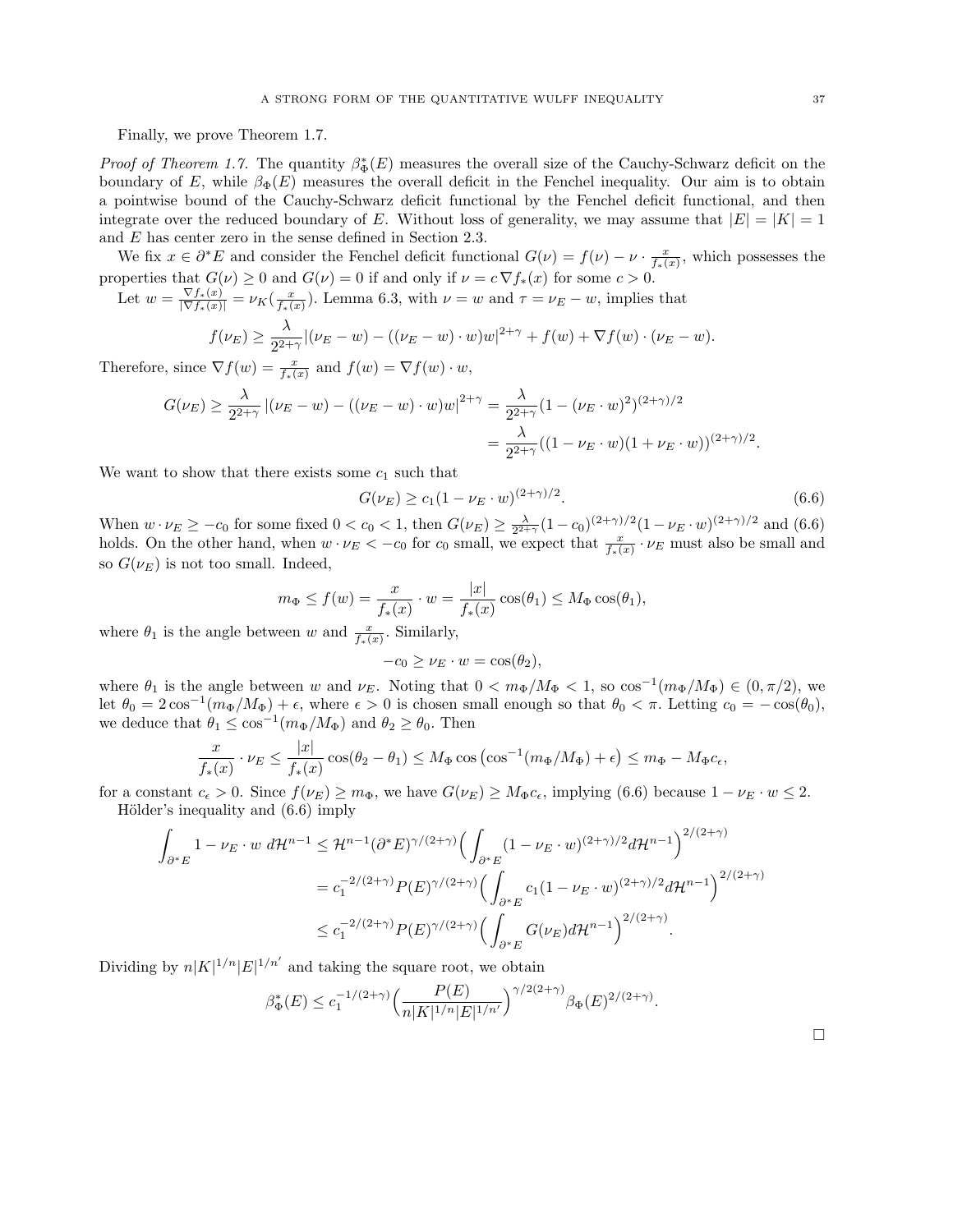#### **REFERENCES**

- [1] F. J. Almgren Jr. Some interior regularity theorems for minimal surfaces and an extension of Bernstein's theorem. Ann. of Math., 84(2):277–292, 1966.
- [2] F. J. Almgren Jr., R. Schoen, and L. Simon. Regularity and singularity estimates on hypersurfaces minimizing parametric elliptic variational integrals. Acta Math., 139(1):217–265, 1977.
- [3] M. Barchiesi, A. Brancolini, and V. Julin. Sharp dimension free quantitative estimates for the Gaussian isoperimetric inequality. Ann. Probab., 2015.
- V. Bögelein, F. Duzaar, and N. Fusco. A quantitative isoperimetric inequality on the sphere. (preprint), 2013.
- [5] V. Bögelein, F. Duzaar, and C. Scheven. A sharp quantitative isoperimetric inequality in hyperbolic n-space. Calc. Var. Partial Differential Equations, 54(4):3967–4017, 2015.
- [6] E. Bombieri. Regularity theory for almost minimal currents. Arch. Ration. Mech. Anal., 78(2):99–130, 1982.
- [7] J. E. Brothers and F. Morgan. The isoperimetric theorem for general integrands. Michigan Math. J., 41(3):419–431, 1994.
- [8] M. Cicalese and G.P. Leonardi. A selection principle for the sharp quantitative isoperimetric inequality. Arch. Ration. Mech. Anal., 206(2):617–643, 2012.
- [9] U. Clarenz and H. Von Der Mosel. On surfaces of prescribed F-mean curvature. Pacific J. Math., 213(1):15–36, 2004.
- [10] B. Dacorogna, W. Gangbo, and N. Subía. Sur une généralisation de l'inégalité de Wirtinger. Ann. Inst. H. Poincaré Anal. Non Linéaire, 9(1):29–50, 1992.
- [11] B. Dacorogna and C.E. Pfister. Wulff theorem and best constant in Sobolev inequality. J. Math. Pures Appl., 71(2):97-118, 1992.
- [12] G. De Philippis and F. Maggi. Sharp stability inequalities for the Plateau problem. Journal of Differential Geometry, 96(3):399–456, 2014.
- [13] G. De Philippis and F. Maggi. Regularity of free boundaries in anisotropic capillarity problems and the validity of Young's law. Arch. Ration. Mech. Anal., 216(2):473–568, 2015.
- [14] F. Duzaar and K. Steffen. Optimal interior and boundary regularity for almost minimizers to elliptic variational integrals. J. Reine Angew. Math., 546:73–138, 2002.
- [15] R. Eldan. A two-sided estimate for the Gaussian noise stability deficit. Invent. Math., 201(2):561–624, 2015.
- [16] L. Esposito, N. Fusco, and C. Trombetti. A quantitative version of the isoperimetric inequality: the anisotropic case. Ann. Sc. Norm. Sup. Pisa Cl. Sci., 4(4):619–651, 2005.
- [17] A. Figalli and F. Maggi. On the shape of liquid drops and crystals in the small mass regime. Arch. Ration. Mech. Anal., 201(1):143–207, 2011.
- [18] A. Figalli, F. Maggi, and A. Pratelli. A mass transportation approach to quantitative isoperimetric inequalities. Invent. Math., 182(1):167–211, 2010.
- [19] I. Fonseca. The Wulff theorem revisited. Proc, Roy. Soc. London. Ser. A: Math. Phys. Sci., 432(1884):125–145, 1991.
- [20] I. Fonseca and S. Müller. A uniqueness proof for the Wulff theorem. Proc. Roy. Soc. of Edinburgh: Sect. A: Math., 119(1-2):125–136, 1991.
- [21] B. Fuglede. Stability in the isoperimetric problem for convex or nearly spherical domains in  $\mathbb{R}^n$ . Trans. Amer. Math. Soc., 314(2):619–638, 1989.
- [22] N. Fusco and V. Julin. A strong form of the quantitative isoperimetric inequality. Calc. Var. Partial Differential Equations, 50(3-4):925–937, 2014.
- [23] N. Fusco, F. Maggi, and A. Pratelli. The sharp quantitative isoperimetric inequality. Ann. of Math., 168(3):941–980, 2008.
- [24] M. E. Gurtin. On a theory of phase transitions with interfacial energy. Arch. Ration. Mech. Anal., 87(3):187–212, 1985.
- [25] R.R. Hall. A quantitative isoperimetric inequality in n-dimensional space. J. Reine Angew. Math., 428:161–176, 1992.
- [26] R.R. Hall, W.K. Hayman, and A.W. Weitsman. On asymmetry and capacity. J. d'Analyse Math., 56(1):87–123, 1991.
- [27] C. Herring. Some theorems on the free energies of crystal surfaces. Phys. Rev., 82:87–93, 1951.
- [28] F. John. Extremum Problems with Inequalities as Subsidiary Conditions. In Studies and Essays: Courant Anniversary Volume, pages 187–204. Wiley-Interscience, New York, 1948.
- [29] F. Maggi. Some methods for studying stability in isoperimetric type problems. Bull. Amer. Math. Soc., 45(3):367–408, 2008.
- [30] F. Maggi. Sets of Finite Perimeter and Geometric Variational Problems: An Introduction to Geometric Measure Theory. Cambridge Studies in Advanced Mathematics. Cambridge University Press, 2012.
- [31] V. D. Milman and G. Schechtman. Asymptotic theory of finite-dimensional normed spaces, volume 1200 of Lecture Notes in Mathematics. Springer-Verlag, Berlin, 1986. With an appendix by M. Gromov.
- [32] R. Schneider. Convex bodies: the Brunn-Minkowski theory, volume 151. Cambridge University Press, 2013.
- [33] L. Simon. Lectures on geometric measure theory, volume 3 of Proceedings of the Centre for Mathematical Analysis, Australian National University. Australian National University, Centre for Mathematical Analysis, Canberra, 1983.
- [34] J. E. Taylor. Crystalline variational problems. Bull. Amer. Math. Soc., 84(4):568–588, 1978.
- [35] G. Wulff. Zur frage der geschwindigkeit des wachsturms und der auflösung der kristallflächen. Z. Kristallogr., 34(34):440– 530, 1901.